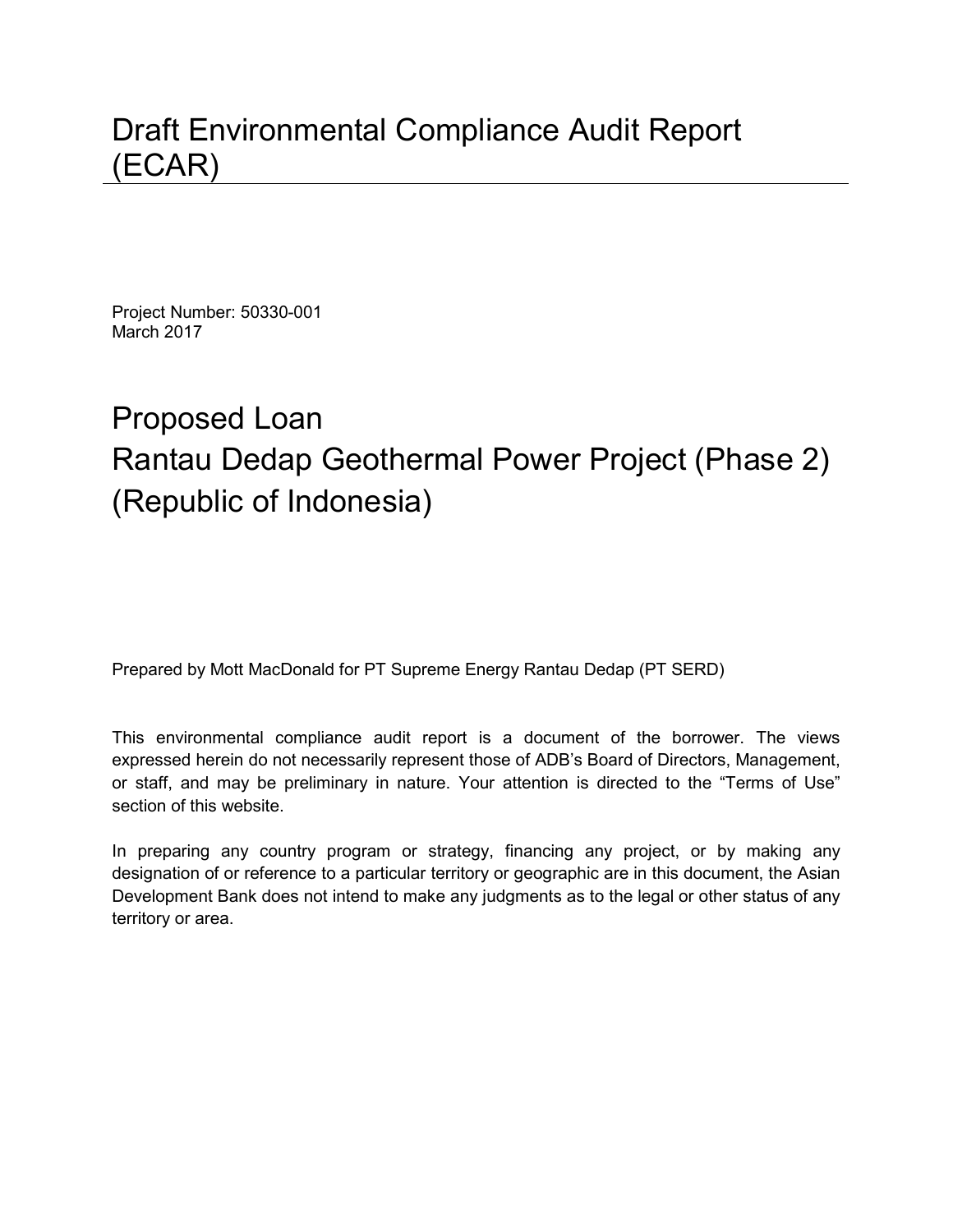

# **Rantau Dedap Geothermal Power Project**

Environmental Compliance Audit

March 2017 **Confidential** 

Mizuho Bank, Ltd.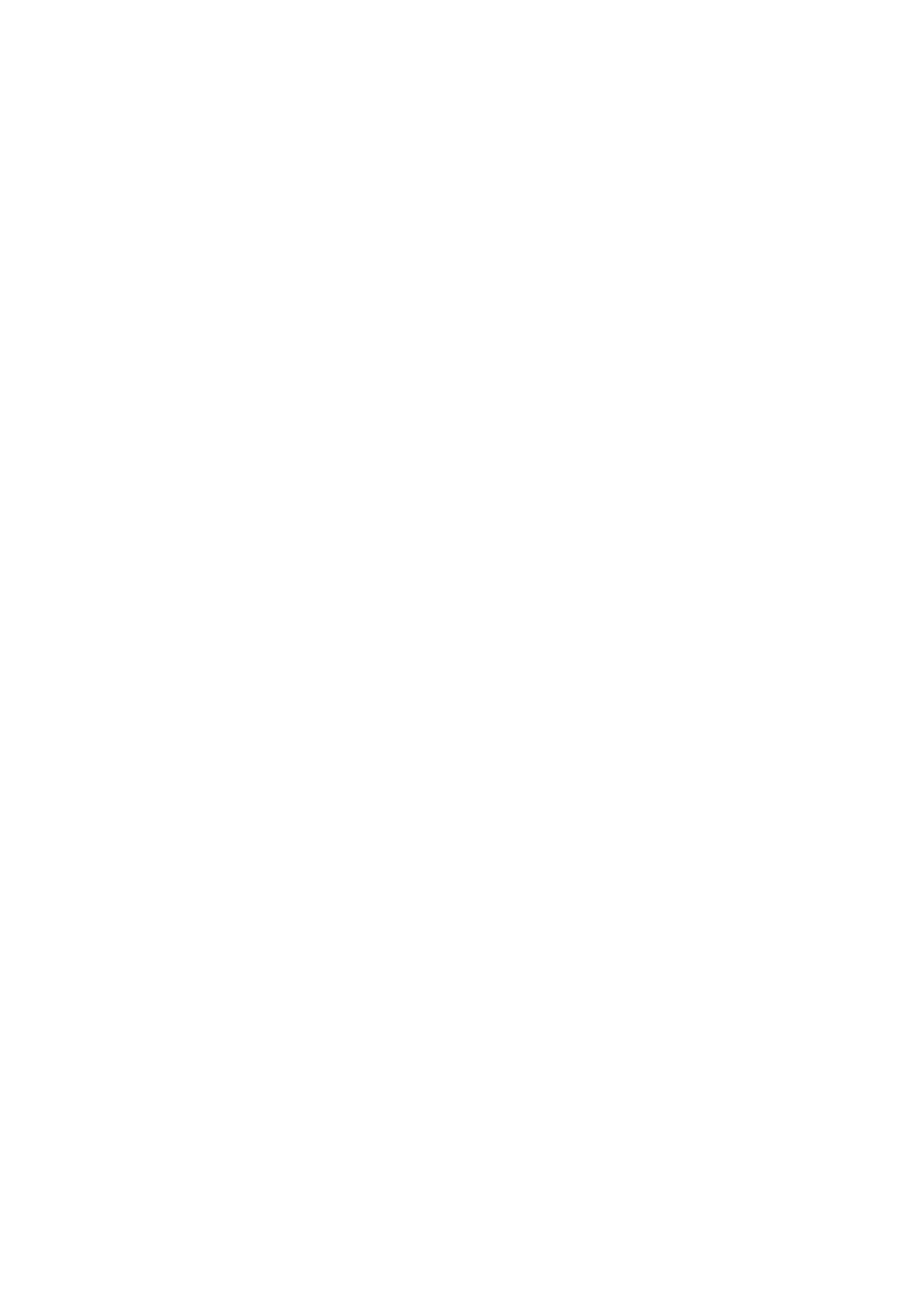Mott MacDonald 1 Grange Road #07-01 Orchard Building 239693 Singapore

T +65 6293 1900 F +65 6293 1911 mottmac.com

## VAR Draigat Mott MacDonald\_Rantau Dedap\_Environmental Compliance Audit\_Rev A **Power Project** Mizuho Bank, Ltd. **Rantau Dedap Geothermal**

Environmental Compliance Audit

March 2017 **Confidential** 

Mizuho Bank, Ltd.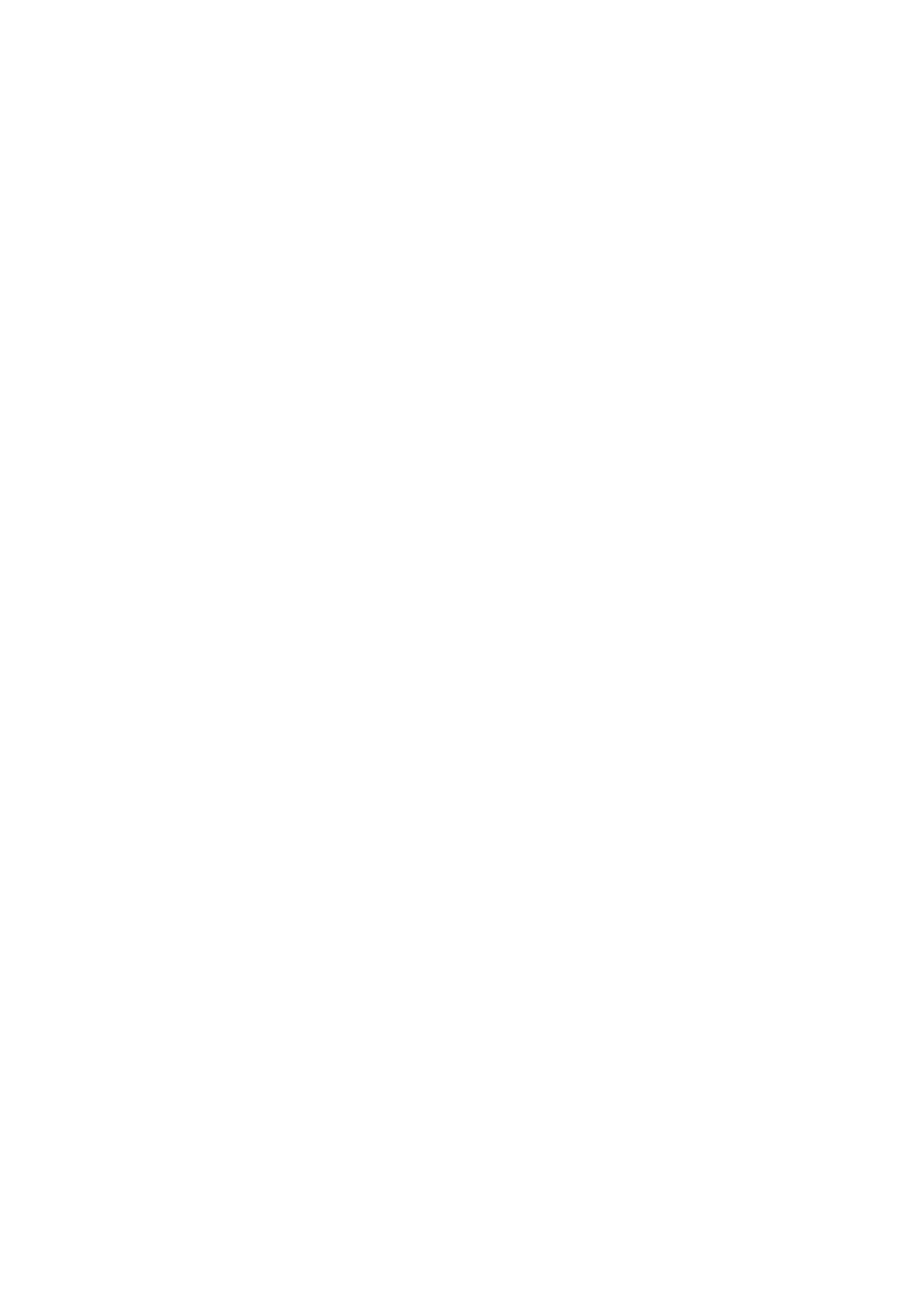## **Issue and Revision Record**

| <b>Revision</b> | <b>Date</b> | Originator                  | <b>Checker</b> | <b>Approver</b> | <b>Description</b> |
|-----------------|-------------|-----------------------------|----------------|-----------------|--------------------|
| $\overline{A}$  | 29 Mar' 17  | B Lin<br>T Nugent<br>I Bray | M O'Brien      | K Haymon        | Draft Issue        |
|                 |             |                             |                |                 |                    |
|                 |             |                             |                |                 |                    |
|                 |             |                             |                |                 |                    |
|                 |             |                             |                |                 |                    |
|                 |             |                             |                |                 |                    |
|                 |             |                             |                |                 |                    |
|                 |             |                             |                |                 |                    |
|                 |             |                             |                |                 |                    |
|                 |             |                             |                |                 |                    |
|                 |             |                             |                |                 |                    |

#### **Document reference:** 379968 | 01 | A

#### **Information class: Standard**

This report has been prepared solely for use by the party which commissioned it (the 'Client') in connection with the captioned project. It should not be used for any other purpose. No person other than the Client or any party who has expressly agreed terms of reliance with us (the 'Recipient(s)') may rely on the content, information or any views expressed in the report. We accept no duty of care, responsibility or liability to any other recipient of this document. This report is confidential and contains proprietary intellectual property.

No representation, warranty or undertaking, express or implied, is made and no responsibility or liability is accepted by us to any party other than the Client or any Recipient(s), as to the accuracy or completeness of the information contained in this report. For the avoidance of doubt this report does not in any way purport to include any legal, insurance or financial advice or opinion.

We disclaim all and any liability whether arising in tort or contract or otherwise which it might otherwise have to any party other than the Client or the Recipient(s), in respect of this report, or any information attributed to it.

We accept no responsibility for any error or omission in the report which is due to an error or omission in data, information or statements supplied to us by other parties including the client ('Data'). We have not independently verified such Data and have assumed it to be accurate, complete, reliable and current as of the date of such information.

Forecasts presented in this document were prepared using Data and the report is dependent or based on Data. Inevitably, some of the assumptions used to develop the forecasts will not be realised and unanticipated events and circumstances may occur. Consequently Mott MacDonald does not guarantee or warrant the conclusions contained in the report as there are likely to be differences between the forecasts and the actual results and those differences may be material. While we consider that the information and opinions given in this report are sound all parties must rely on their own skill and judgement when making use of it.

Under no circumstances may this report or any extract or summary thereof be used in connection with any public or private securities offering including any related memorandum or prospectus for any securities offering or stock exchange listing or announcement.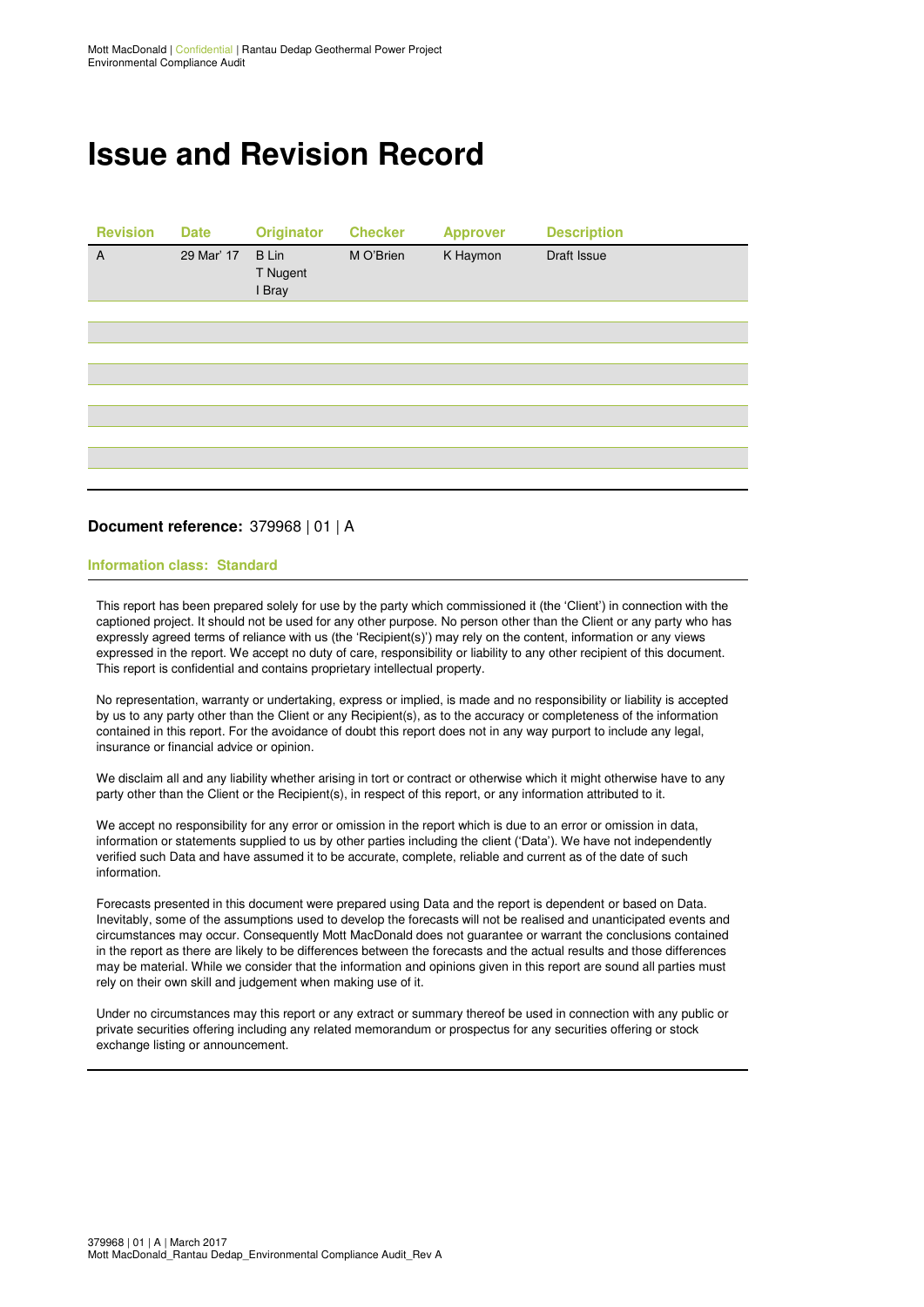## **Contents**

| Introduction<br>1                                      | 3                       |
|--------------------------------------------------------|-------------------------|
| Overview<br>1.1                                        | 3                       |
| Definition of terms<br>1.2                             | 3                       |
| 1.3<br>Objectives of the ECA                           | $\overline{\mathbf{4}}$ |
| 1.4<br>Scope                                           | $\overline{\mathbf{4}}$ |
| <b>Project Description</b><br>1.5                      | 4                       |
| 1.5.1<br><b>Project Status</b>                         | $\overline{\mathbf{4}}$ |
| 1.5.2<br><b>Project Location</b>                       | 5                       |
| 1.5.3<br>Project participants                          | $\overline{7}$          |
| 1.5.4<br>Project components and status                 | 7                       |
| 1.5.5<br>SERD safety, health and environment resources | 11                      |
| 1.5.6<br>Applicable legislation                        | 11                      |
| 2<br>Approach                                          | 13                      |
| 2.1<br>Overview                                        | 13                      |
| 2.1.1<br>Desk-based review                             | 13                      |
| 2.1.2<br>Site visit                                    | 13                      |
| 2.1.3<br>Compliance rating                             | 14                      |
| Information gaps and limitations<br>2.2                | 15                      |
| 3<br>Audit findings and areas of concern               | 16                      |
| 3.1<br>Overview                                        | 16                      |
| 3.2<br>Environmental audit findings                    | 16                      |
| 3.3<br>Summary                                         | 28                      |
| Corrective action plan<br>4                            | 30                      |
| 4.1<br>Overview                                        | 30                      |
| Corrective action plan<br>4.2                          | 30                      |
| <b>Appendices</b>                                      | 34                      |
| <b>SERD SHE organograms</b><br>Α.                      | 35                      |
| <b>B.</b><br><b>Regulatory setting</b>                 | 38                      |
| Overview<br>B.1                                        | 38                      |
| National legislation<br>B.2                            | 38                      |
| <b>B.3</b><br>International standards and guidelines   | 45                      |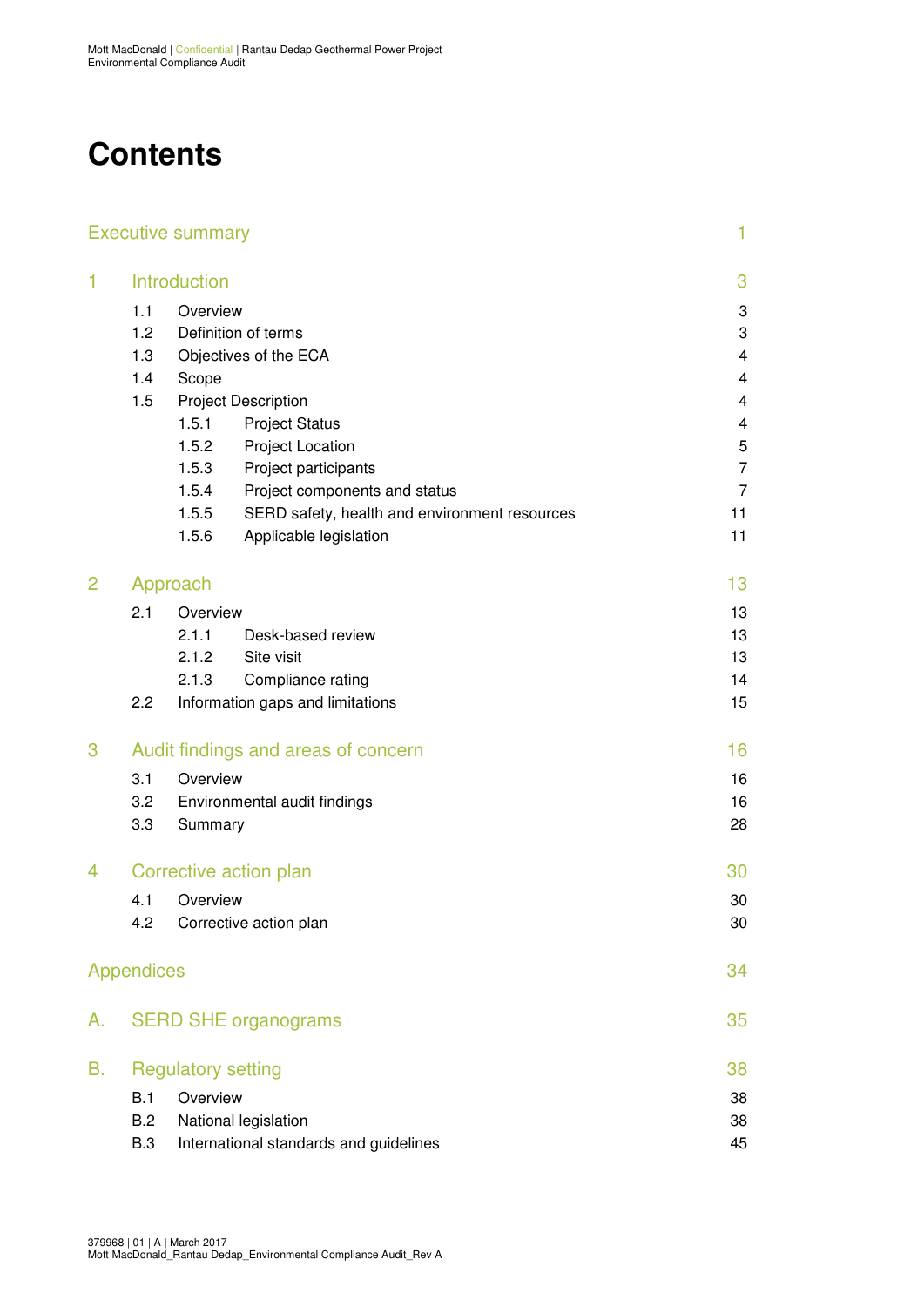Mott MacDonald | Confidential | Rantau Dedap Geothermal Power Project Environmental Compliance Audit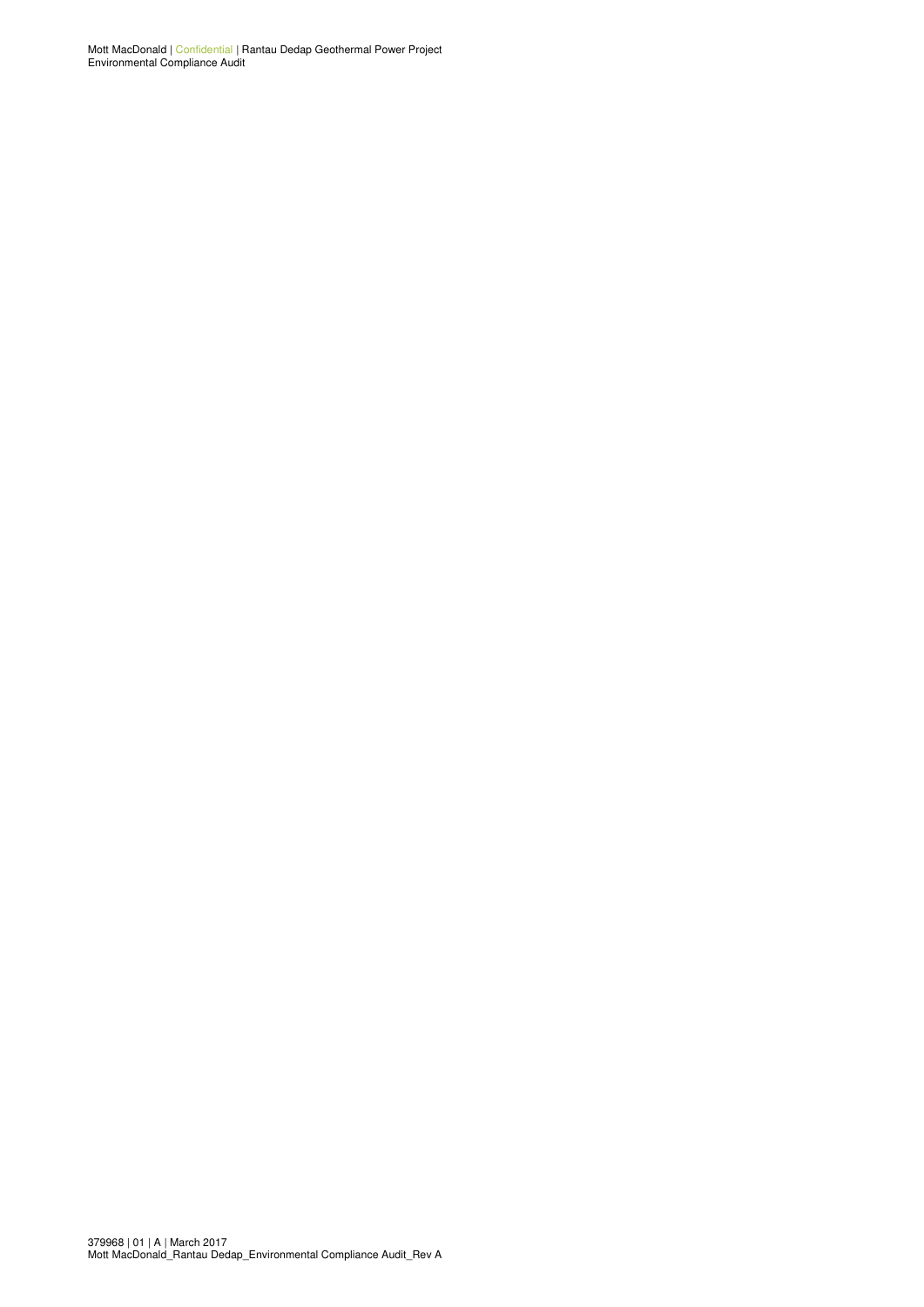## <span id="page-8-0"></span>**Executive summary**

## **Overview**

PT Supreme Energy Rantau Dedap (SERD), a company owned by Supreme Energy, Engie Energy Asia, and Marubeni Corporation (the "Sponsors"), is developing the Rantau Dedap geothermal power project with a design capacity of 92MW, located in South Sumatra Province, Republic of Indonesia (the "Project"). The Project's implementation is proposed in two phases, whereby Phase I constitutes the geothermal resource exploration phase, while steamfield development and power plant construction will be undertaken in Phase II.

The Asian Development Bank (ADB) provided 50 million USD as early stage financing in 2014 to facilitate Phase I. For financing Phase II, ADB requires an Environmental Compliance Audit (ECA) to be undertaken to determine whether the Project has complied with ADB Safeguard Requirement 1: Environment (SR1) during Phase I.

## **Summary of findings**

The table below summarises the findings of the ECA against and, where necessary, describes the corrective actions recommended.

| <b>ADB Safeguard</b><br><b>Requirement</b>     | <b>Compliance</b><br>rating | <b>Corrective action</b>                                                                                                         | <b>Timeline to resolve</b>                |
|------------------------------------------------|-----------------------------|----------------------------------------------------------------------------------------------------------------------------------|-------------------------------------------|
| 1. Environmental<br>Assessment                 | <b>Compliance</b>           | No further action required.                                                                                                      | N/A                                       |
| 2. Environmental<br>Planning and<br>Management | <b>Non-compliance</b>       | Revise the site specific ESMP in accordance with<br>SR1, for implementation during Phase II.                                     | Complete prior to ADB Final<br><b>ICM</b> |
| 3. Information<br>disclosure                   | <b>Compliance</b>           | No further action required.                                                                                                      | N/A                                       |
| 4. Consultation and<br>Participation           | <b>Non-compliance</b>       | • Stakeholder engagement log to be developed<br>to track and report on all stakeholder<br>engagement activities.                 | Complete prior to ADB Final<br><b>ICM</b> |
|                                                |                             | • The Stakeholder Engagement Plan (SEP)<br>aspects relating to engagement of vulnerable<br>groups to be implemented and reported |                                           |
| 5. Grievance Redress<br>Mechanism              | <b>Non-compliance</b>       | Develop information leaflets to provide to<br>community members which provides key<br><b>SERD</b> contact details                | Complete prior to ADB Final<br><b>ICM</b> |
|                                                |                             | SERD to ensure that all grievances received<br>from the community are entered into the<br>grievance log                          |                                           |
| 6. Monitoring and                              | <b>Non-compliance</b>       | Update the bi-annual monitoring report as follows:                                                                               | Complete prior to ADB Final               |
| Reporting                                      |                             | • New template for reporting social aspects                                                                                      | <b>ICM</b>                                |
|                                                |                             | • Include a section relating to cultural heritage<br>and chance finds                                                            |                                           |
|                                                |                             | • Timely on-going disclosure                                                                                                     |                                           |
|                                                |                             | Produce a Socio-economic Impact Monitoring<br>Report                                                                             | Complete prior to ADB Final<br><b>ICM</b> |
| 7. Unanticipated<br>Environmental<br>Impacts   | <b>Non-compliance</b>       | Within the ESMP, institute specific mechanism to<br>manage unexpected impacts.                                                   | Complete prior to ADB Final<br><b>ICM</b> |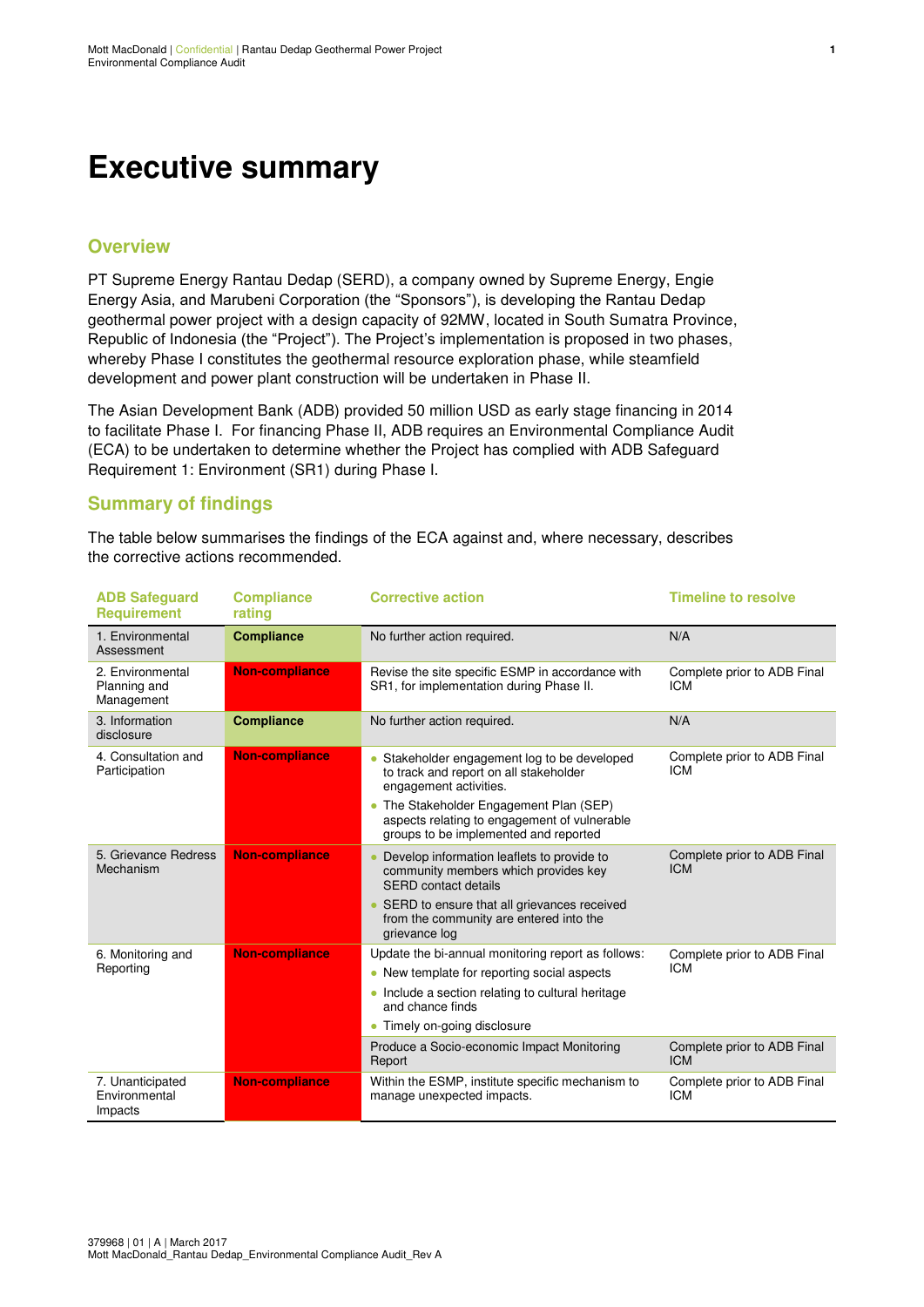| <b>ADB Safeguard</b><br><b>Requirement</b>                                           | <b>Compliance</b><br>rating | <b>Corrective action</b>                                                                                                                                                                                                                                                                                                | <b>Timeline to resolve</b>                                                                                                       |
|--------------------------------------------------------------------------------------|-----------------------------|-------------------------------------------------------------------------------------------------------------------------------------------------------------------------------------------------------------------------------------------------------------------------------------------------------------------------|----------------------------------------------------------------------------------------------------------------------------------|
| 8. Biodiversity<br>Conservation and<br>Sustainable Natural<br>Resource<br>Management | <b>Non-compliance</b>       | The following improvements are recommended to<br>ensure full compliance:<br>Review Critical Habitat Assessment (CHA) to<br>ensure all trigger species are identified<br>Develop offsetting plan<br>Develop actions to achieve no net loss of<br>natural habitat<br>Prepare and implement alien invasive species<br>plan | Complete prior to ADB Final<br><b>ICM</b>                                                                                        |
| 9. Pollution<br>Prevention and<br>Abatement                                          | Non-compliance              | Update the Revegetation Plan, with timeline,<br>responsibilities, and provisions.                                                                                                                                                                                                                                       | Complete plan prior to<br>Phase II construction<br>commencing – with<br>implementation of<br>revegetation as proposed in<br>plan |
| 10. Health and<br>Safety                                                             | <b>Non-compliance</b>       | Disclosure of the Emergency Response Plan<br>(ERP) to be undertaken once Phase II works<br>commence.                                                                                                                                                                                                                    | Complete prior to Phase II<br>construction commencing                                                                            |
|                                                                                      |                             | Health Impact Assessment to be undertaken within<br>the scope of the ESIA for Phase II, addressing<br>impacts of the workforce on local health services                                                                                                                                                                 | Complete prior to Phase II<br>construction commencing                                                                            |
| 11. Physical Cultural<br>Resources                                                   | <b>Compliance</b>           | Include a section relating to cultural heritage and<br>chance finds                                                                                                                                                                                                                                                     | Complete prior to ADB Final<br><b>ICM</b>                                                                                        |

Source: Mott MacDonald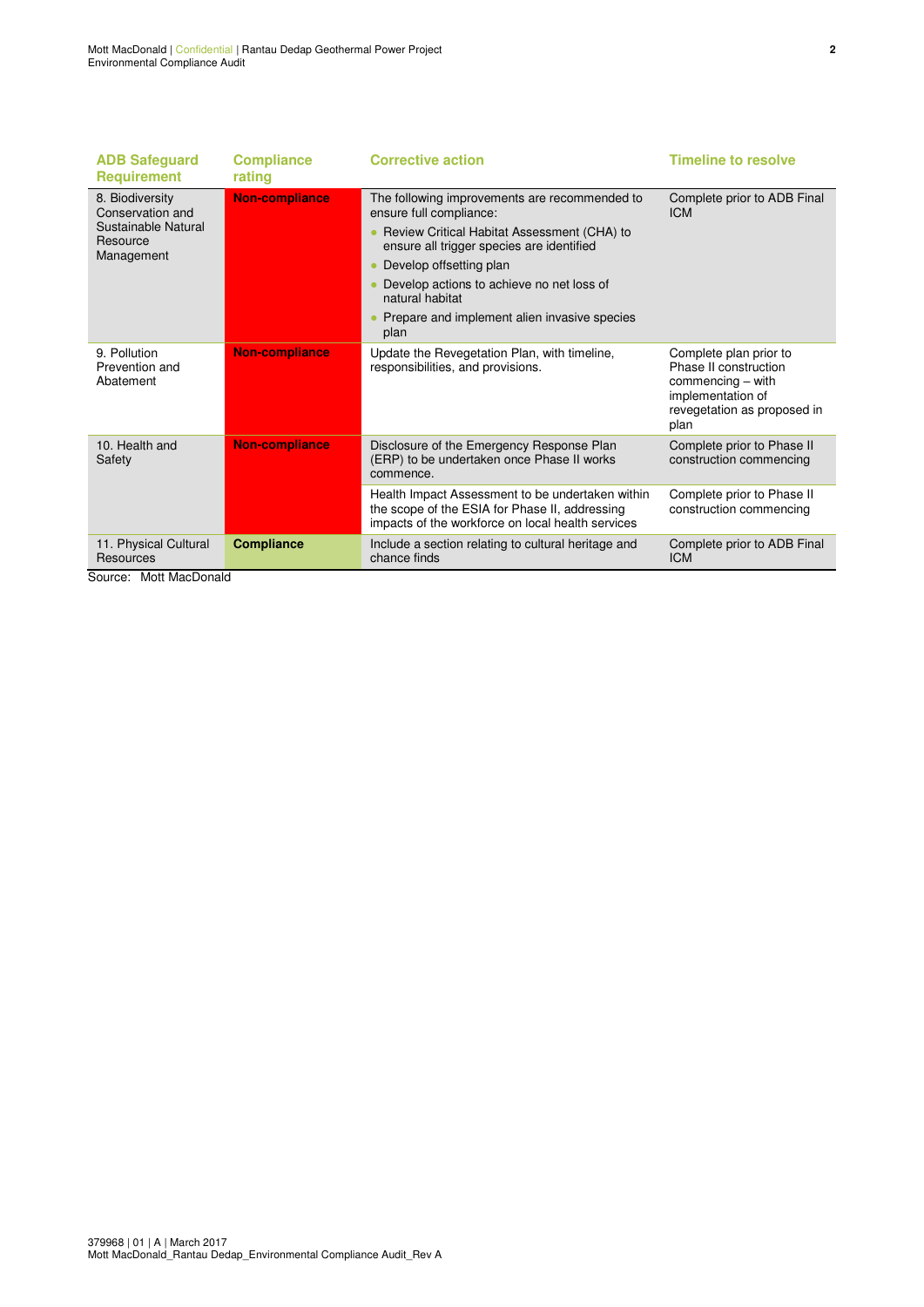# <span id="page-10-0"></span>**1 Introduction**

## <span id="page-10-1"></span>**1.1 Overview**

PT Supreme Energy Rantau Dedap (SERD), a company owned by Supreme Energy, Engie Energy Asia, and Marubeni Corporation (the "Sponsors"), is developing the Rantau Dedap geothermal power project (i.e. design capacity of 92MW, located in South Sumatra Province, Republic of Indonesia (the "Project"). The Project implementation is proposed in two phases, whereby Phase I constitutes the geothermal resource exploration phase, while steamfield development and power plant construction will be taken up as part of Phase II.

The Sponsors are seeking finance for the construction and operation of the Project from commercial banks, with Mizuho Bank Ltd (Mizuho) as the mandated lead arranger (MLA), as well as international development banks and financial organisations, including the Asian Development Bank (ADB), Japan Bank for International Cooperation (JBIC) and Nippon Export and Investment Insurance (NEXI), collectively referred to as "the Lenders".

The ADB provided 50 million USD as early stage financing in 2014 to facilitate the exploration phase (Phase I). SERD was required to comply with the requirements of ADB's Safeguard Policy Statement (SPS) 2009 and was subject to an Initial Environmental Examination (IEE) (May 2014) and Social Compliance Audit Report (SCAR) (June 2014)<sup>1</sup>.

Despite this, for financing Phase II, ADB requires an Environmental Compliance Audit (ECA) to be undertaken to determine whether the Project has complied with ADB's SPS 2009 during Phase I.

## <span id="page-10-2"></span>**1.2 Definition of terms**

-

For avoidance of doubt, the definitions of the following terms as used in this report are:

- Project the Rantau Dedap geothermal power project (i.e. design capacity of 92MW), located in South Sumatra Province, Republic of Indonesia
- Phase I, or the 'exploration phase' this covers the infrastructure works (e.g. roads, well pads, water intakes, supporting facilities) as well as the exploratory drilling activities, between 2013 and 2015.
- Phase II or the 'exploitation phase' this covers the currently planned future activities (expected to commenced in 2017, completing in 2020), which include development drilling (i.e. drilling of production and reinjection wells), and construction of operational components (e.g. power plant)
- Existing Assets –the Project components constructed/completed during Phase I, and are existing as of March 2017 (see [Table 2\)](#page-17-0). This scope also includes any land acquisition conducted by the Project during Phase I.
- Associated Facilities this refers to the proposed 39km transmission line (consisting of 116 towers) between the Project and the future Lumut Balai substation. It is to be noted that this is only relevant in the context of Phase II (i.e. the transmission line is considered an Associated Facility of Phase II only).

<sup>&</sup>lt;sup>1</sup> The full name of the document is titled "Social Safeguards Compliance Audit Report and Corrective Action Plan". However, this is classified as a Social Compliance Audit Report (SCAR) for document type by ADB.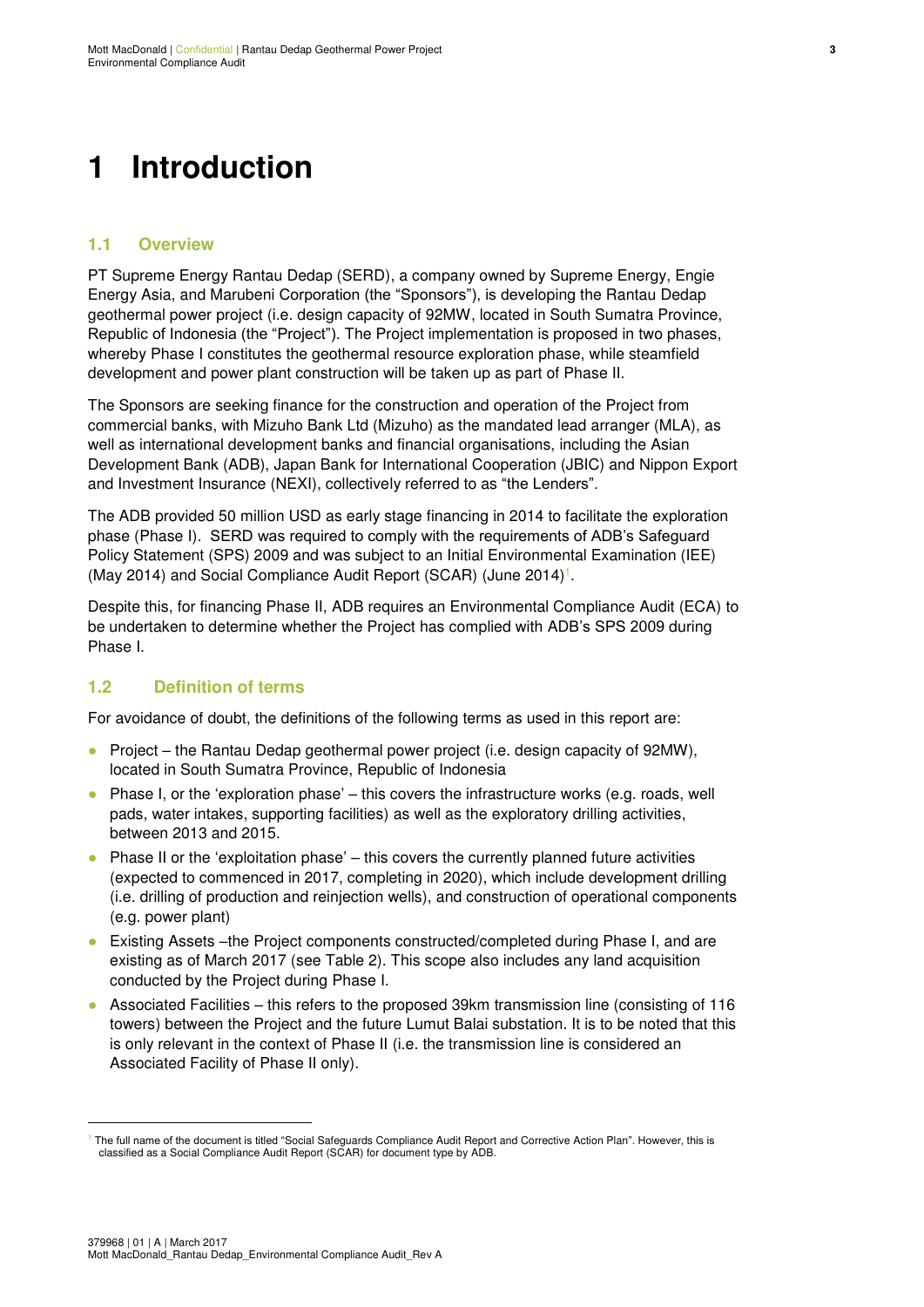## <span id="page-11-0"></span>**1.3 Objectives of the ECA**

The objectives of this ECA are to:

- Review environmental compliance of the Existing Assets against the requirements of ADB SR1: Environment, with consideration of international best practice (see Section [1.5.6.2\)](#page-19-0).
- Propose a corrective action plan (CAP) that sets out the actions that the Project needs to implement to achieve compliance with ADB SR1.

This ECA has been prepared on the basis that ADB will disclose this document for the purpose of fulfilling ADB's safeguard policies/requirements (with regard to project financing) in order to obtain loan approval for Phase II during Investment Committee Meeting (ICM) in July 2017.

## <span id="page-11-1"></span>**1.4 Scope**

This ECA focuses on the compliance status of the Existing Assets and their on-going management (against the requirements of ADB SR1), with activities and/or plans currently under development mentioned only where relevant to their potential effects on the Existing Assets.

Full details of the Project components included in the scope of the audit are provided in [Table 2.](#page-17-0) The audit was conducted between January and March 2017 and involved desk based review of documentation (see Section [2.1.1\)](#page-20-2) and a site visit undertaken from 9 January 13 January.

## <span id="page-11-2"></span>**1.5 Project Description**

The following subsections present a description of the Project's status, location and components. The scope of the ECA only includes components of the Existing Assets, as defined above.

Details of Project participants (see Section [1.5.3\)](#page-14-0) and a review of safety, health and environment (SHE) capacity of SERD (see Section) are also provided.

## <span id="page-11-3"></span>**1.5.1 Project Status**

Rantau Dedap Geothermal Working Area (known as a *Wilayah Kerja Pertambangan* – WKP) was awarded in December 2010, with initial phases of the exploration programme commencing in 2011. This included topographic survey and civil engineering assessments, with an initial heat loss survey, report and geoscientific interpretation of the WKP completed in February 2012. Following the approval of the Power Purchase Agreement (PPA – see below) and Business Viability Guarantee Letter (BVGL) in November 2012, PT Leighton Contractors Indonesian (LCI) was engaged as civil contractor in January 2013 to develop access roads, well pads and a range of other facilities such as the administration and staff accommodation complex, yard and workshop areas, security posts and water supply and treatment facilities. Supported by a loan from ADB, exploration drilling was undertaken in 2014 and 2015 resulting in the development of six full diameter wells: B1, B2, C1, C2, I1 and I2.

At the completion of the exploration drilling programme, GeothermEx was engaged as the Lender's Resource Consultant to undertake a technical due diligence utilising data gathered during exploration. The report submitted in October 2015 applied numerical simulations and suggested that the western portion of the field could sustain an output level of 92 MW based on the use of dual flash technology.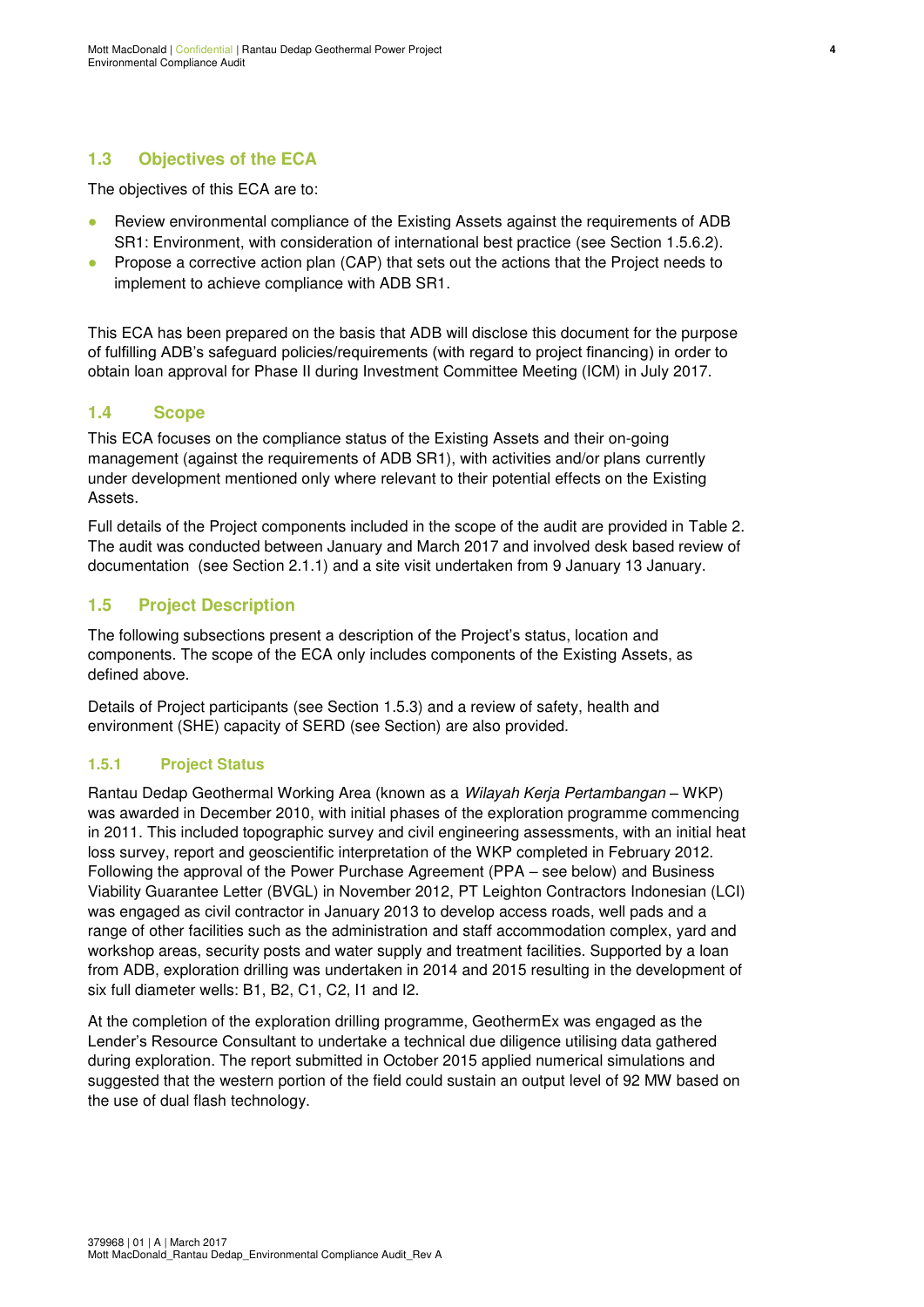SERD entered a PPA with PT Perusahaan Listrik Negara (PLN) on 12 November 2012. As part of this PPA, PLN has responsibility for construction of the transmission infrastructure for the Project which is a 39km 150kV transmission line to the Lumut Balai substation. Mott MacDonald understands that SERD is presently in the process of re-negotiating aspects of the PPA with PLN, however this does not include changes to obligations regarding the transmission line.

## <span id="page-12-0"></span>**1.5.2 Project Location**

The Project is located approximately 225km to the southwest of Palembang across the administrative areas of Muara Enim Regency, Lahat Regency and Pagar Alam City in South Sumatra Province, Indonesia. The Project's location and layout are presented in [Figure 1](#page-12-1) and [Figure 2.](#page-13-0)

The Project is situated within the 353km<sup>2</sup> Rantau Dedap WKP, which is situated along the Great Sumatran Fault that runs parallel to the southwestern coast of Sumatra. Within the WKP, the Project covers an area of approximately 124km<sup>2</sup> in the Bukit Barisan mountain range at an altitude of between 1,500m and 2,600m above sea level. It covers privately held land (primarily coffee plantations) and protected forest which includes disturbed areas (again used primarily for coffee plantations) as well as areas of secondary forest.



## <span id="page-12-1"></span>**Figure 1: Project Location**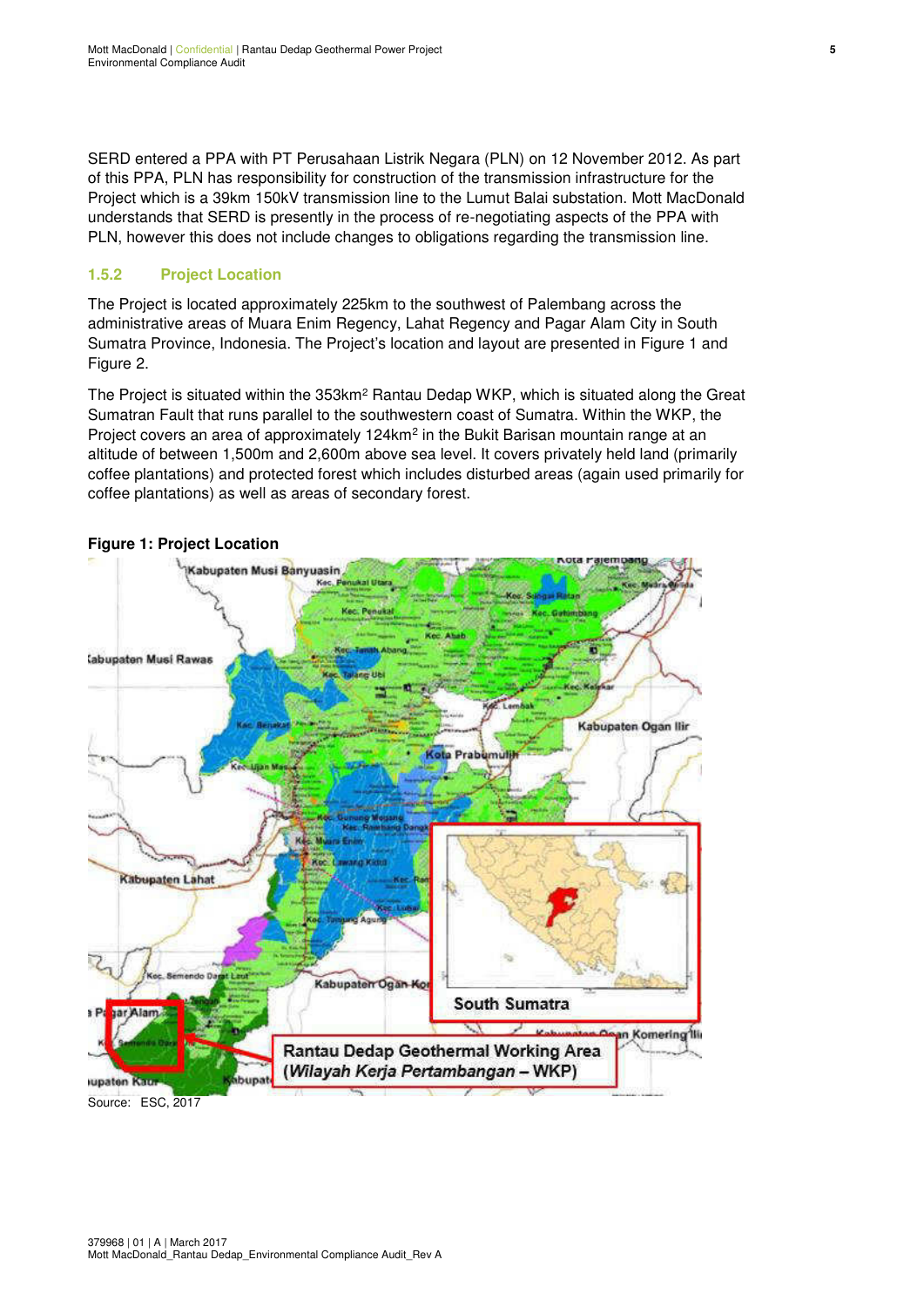**Figure 2: Project Layout of Existing Assets** 



<span id="page-13-0"></span>Note: "MSE" = Mechanically stabilised earth, which is used to refer to river crossings. Source: Mott MacDonald, with information from SERD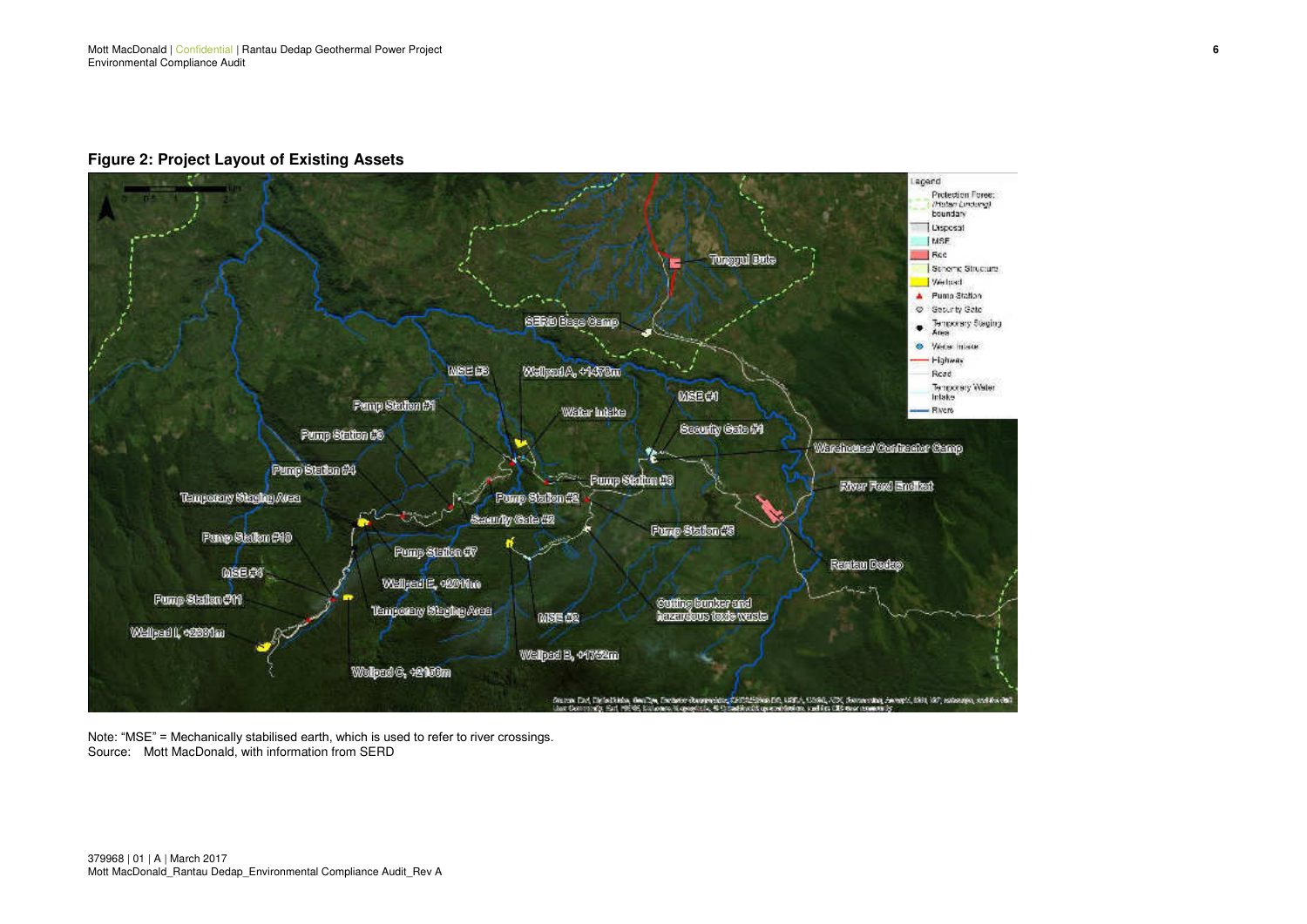The Project is located in a relatively sparsely populated area, with only 5 villages. The total population is approximately 6,500 people in the area directly surrounding the 124ha Project area. Most residents engage in agriculture as their primary livelihood.

## <span id="page-14-0"></span>**1.5.3 Project participants**

The Project participants are as follows:

- Sponsor SERD
- MLA Mizuho
- Lenders Mizuho, ADB, JBIC and NEXI
- Owner's Engineering Services PT Aecom Indonesia.
- development of the AMDAL, ESIA and associated documents PT ESC
- Civil contractor for exploration phase PT Leighton Contractors Indonesia (LCI)

LCI commenced works for the Project on 1 January 2013 (i.e. after the Protected Forestry Area Permit was obtained in November 2012).

SERD issued an Invitation to Bid Enquiry Document on 2 June 2016 (SERD Tender No. 15000105-OQ-10103) for the Engineering Procurement and Construction (EPC) Contract for the construction of the Project. Information provided by SERD during Mott MacDonald's site investigations stated that the selection process is still ongoing and is anticipated to be concluded within the first quarter of 2017.

For the Operations and Maintenance (O&M) of the power plant, it is understood that this will be managed internally by SERD with personnel recruited from the energy industry (geothermal and thermal power generation and oil and gas industries) as required and trained by SERD. Only specific functions such as monitoring, inspection and facilities maintenance, well testing, geochemistry sampling and analysis, micro-gravity and levelling surveys will be outsourced to external contractors as required.

#### <span id="page-14-1"></span>**1.5.4 Project components and status**

#### 1.5.4.1 Existing assets

As mentioned above, LCI (i.e. SERD's civil contractor) commenced civil and infrastructure works for the Project on 1 January 2013. By the time of the issuance of the Initial Environmental Examination (IEE) for Phase I in May 2014, the following works had been completed:

- Road improvement on two sections of existing roads, which include:
	- Lahat to Kota Agung,
	- Kota Agung to Tunggul Bute
- Road construction of two sections of access roads within the Project area, which include
	- Tunggul Bute to Rantau Dedap
	- Rantau Dedap to facilities area (e.g. warehouse, cutting bunker)
- Road construction of an access road to well pad B
- Construction of well pad B and the spud for Well RD B-1
- Water intake/supply system #1 (i.e. abstracting from a branch of Cawang Tengah River near well pad B) and water pipelines to well pads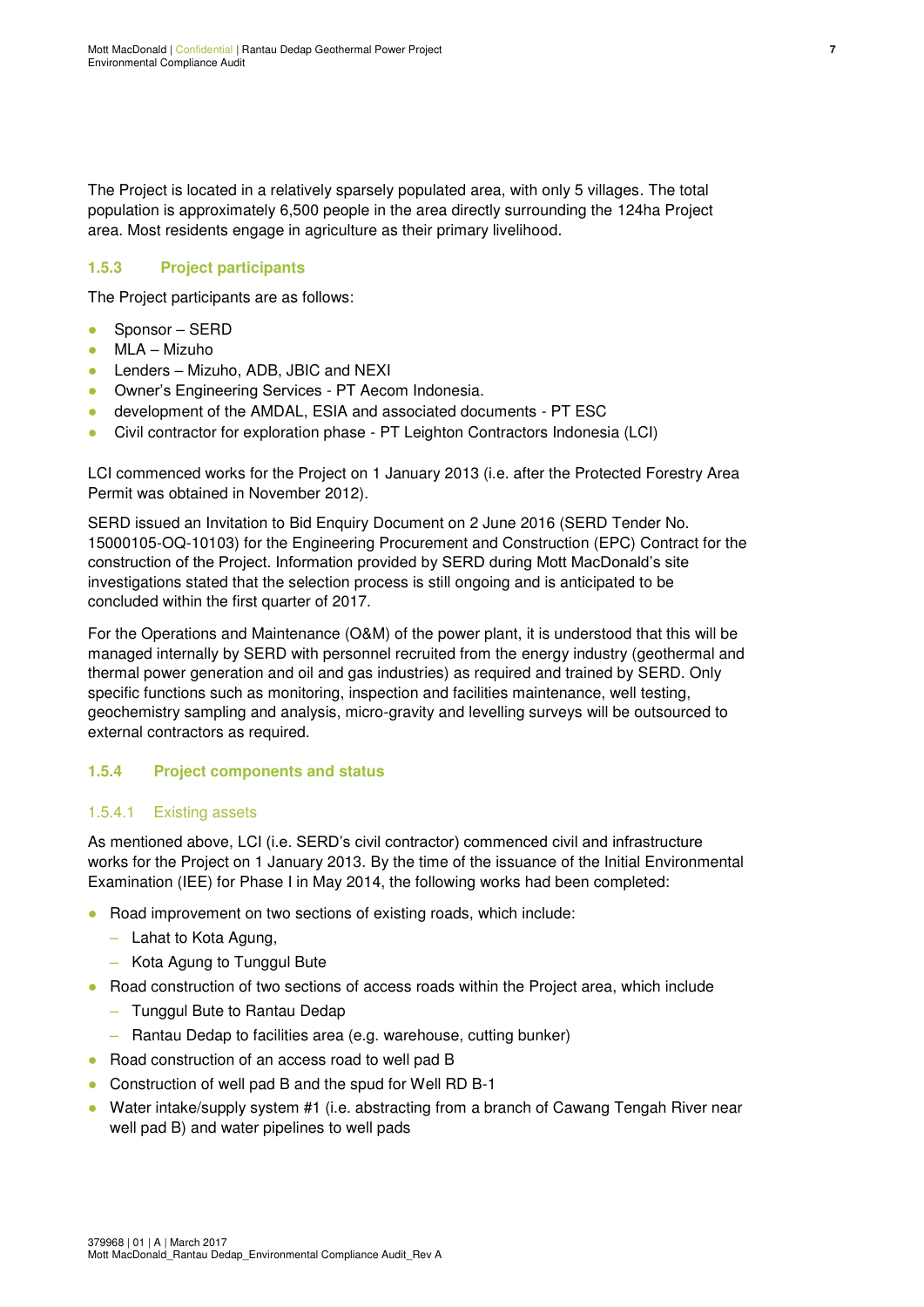Subsequently, further infrastructure works were then completed prior/during the exploratory drilling, such as:

- Road construction of access roads to respective well pads (i.e. well pads C, E and I)
- Construction of well pads C, E and I the cleared area of well pad E includes areas for the proposed power plant, temporary stage areas, and spaces for two backup wells
- Water intake/supply system  $\#1^2$ ,  $#2$  and  $#3$  (i.e. abstracting from branch of, or directly from, Cawang Tengah River) and water pipelines (i.e. for drilling water) to well pads.
- Pumping stations

Upon the completion of the above works, exploration drilling took place between February 2014 and April 2015 whereby a total of six production wells (i.e. two each at well pads B, C and I) were drilled. Supporting facilities constructed during this period includes:

- SERD facilities at Talang Pisang (i.e. office and accommodation camp)
- Security posts
- Warehouse and accommodation camp (i.e. for drilling team)
- Temporary staging area
- Temporary hazardous waste storage area and explosive bunker (near well pad B)
- Two atmospheric flash tanks
- Two disposal pits outside of the main working area (i.e. disposal pits 1 and 2) (see [Figure 3\)](#page-15-0) – used for temporary soil disposal (i.e. only during the exploration phase)

#### <span id="page-15-0"></span>**Figure 3: Location of disposal pits**



Source: Mott MacDonald with inputs from SERD

<sup>2</sup> As based on the document "Rantau Dedap Stage 1 Development & EPC construction Surface Water Usage" (dated 19 September 2016), the numbering of water intakes seems to be have been amended. The original Water Intake #1 near well pad B is no longer anticipated to be used for future drilling. The water intake near well pad C had since been renamed Water Intake #1, while the water intakes near well pad E and A are named Water Intake #2 and #3 respectively.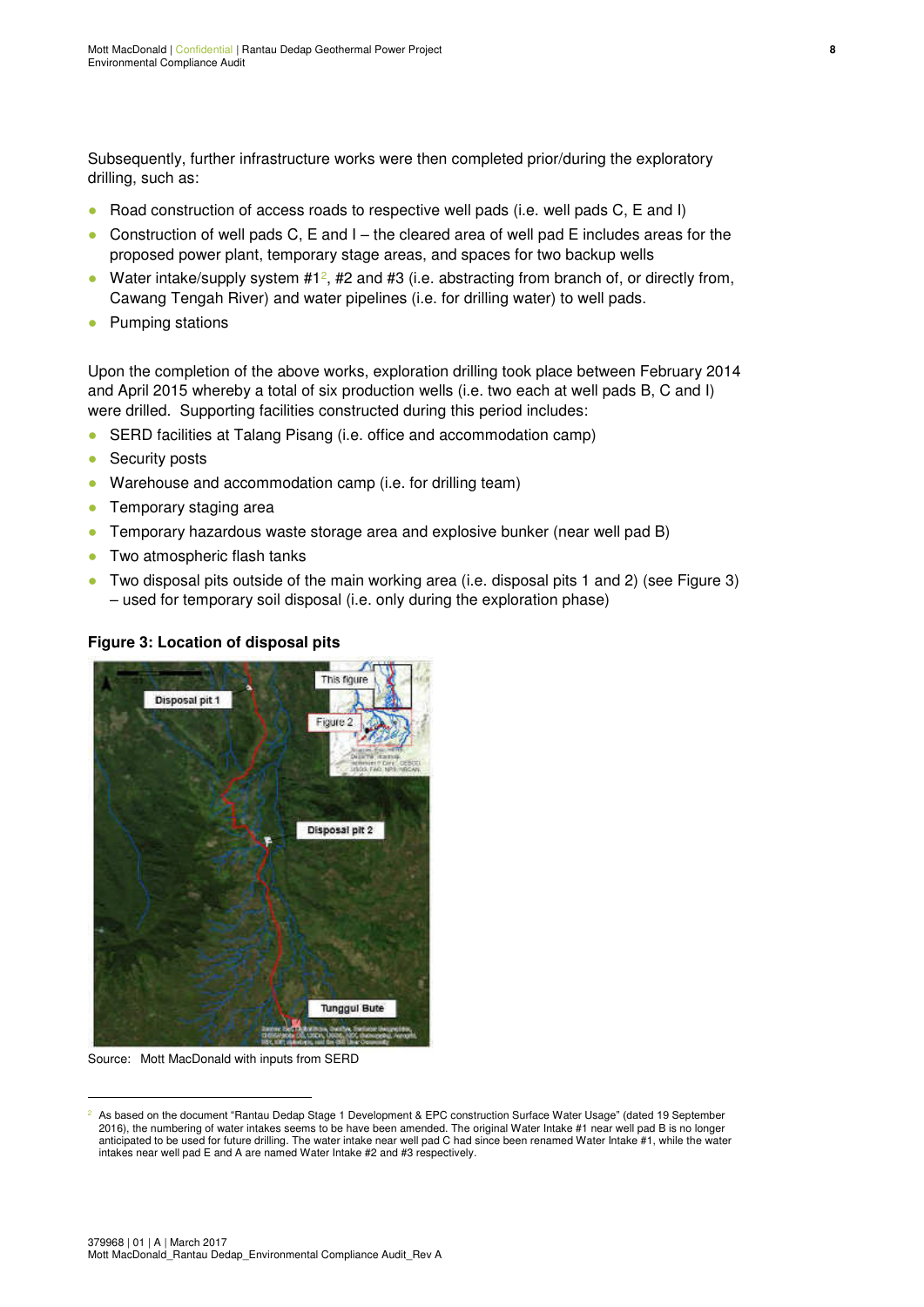In addition to the above works, land clearing was undertaken for well pad A (i.e. a 2.85ha area), but has since been deemed to be no longer required for the Project. Re-vegetation is in progress at this well pad.

The above components, as summarised in [Table 2,](#page-17-0) form the Existing Assets.

#### 1.5.4.2 Future Assets

For Phase II, we understand SERD intends to construct two new well pads (i.e. well pads L and M) two further well pads for contingency (well pads N and X), and associated access roads. The power plant and associated generating equipment will also be constructed at well pad E, alongside the pipelines, scrubbers and separators. For the development phase, a total of fourteen production wells are to be drilled, with four further wells designated as contingency. The wells currently considered for the Project are as follows:

#### **Table 1: Number of wells in the Project**

| <b>Type of well</b>           | <b>Existing</b>                                                                   | <b>Proposed - Phase II</b>                                                                                                                      | <b>Proposed - Phase II</b><br>contingency                                                                                                           |
|-------------------------------|-----------------------------------------------------------------------------------|-------------------------------------------------------------------------------------------------------------------------------------------------|-----------------------------------------------------------------------------------------------------------------------------------------------------|
| Production<br>wells           | Four wells:<br>• Well pad I $(2 \text{ no.s})$<br>• Well pad C $(2 \text{ no.s})$ | Twelve wells:<br>• Well pad $(2 \text{ no.s})$<br>• Well pad $L$ (5 no.s)<br>• Well pad M $(4 \text{ no.s})$<br>• Well pad C $(1 \text{ no.s})$ | Three contingency wells at well<br>pad N.<br>No wells allocated for well pad X<br>yet, but the well pad is identified<br>as a possible contingency. |
| Brine injection<br>wells      | • Well pad B $(2 \text{ no.s})$                                                   | One additional back-up brine<br>injector well at well pad E                                                                                     | One additional contingency well<br>at well pad B                                                                                                    |
| Condensate<br>injection wells | $\overline{\phantom{a}}$                                                          | One additional well at well pad E                                                                                                               |                                                                                                                                                     |
| <b>Total</b>                  | 6                                                                                 | 14                                                                                                                                              | 4                                                                                                                                                   |
|                               |                                                                                   | 24                                                                                                                                              |                                                                                                                                                     |

Source: SERD

It is to be noted that the above wells and well pads are future planned activities to be undertaken in Phase II (i.e. exploitation phase). Hence, these components (and their associated drilling and construction) are assessed as part of this ECA.

As previously noted, PLN is responsible for building the transmission line and associated infrastructure for the Project; the interface between PLN and SERD's responsibilities is the power plant switchyard. PLN has indicatively identified the transmission line alignment as well as transmission tower locations – 39.11km long with 116 towers. The transmission line will connect the Project to the proposed Lumut Balai substation which is approximately 15km northeast of the Project. At the current point, the transmission line's sole purpose (although there might be other future connection possibilities) is to cater for the Project's connection to Lumut Balai substation. Therefore, this transmission line is considered an 'associated facility' of Phase II of the Project. Furthermore, no physical work or land acquisition has commenced on this scope at the time of writing. Hence, the transmission line is not assessed as part of this ECA.

#### <span id="page-16-0"></span>1.5.4.3 Project timeframe

ADB intends to obtain loan approval for Phase II financing during its ICM in July 2017. Engineering procurement and construction (EPC) and development drilling is scheduled to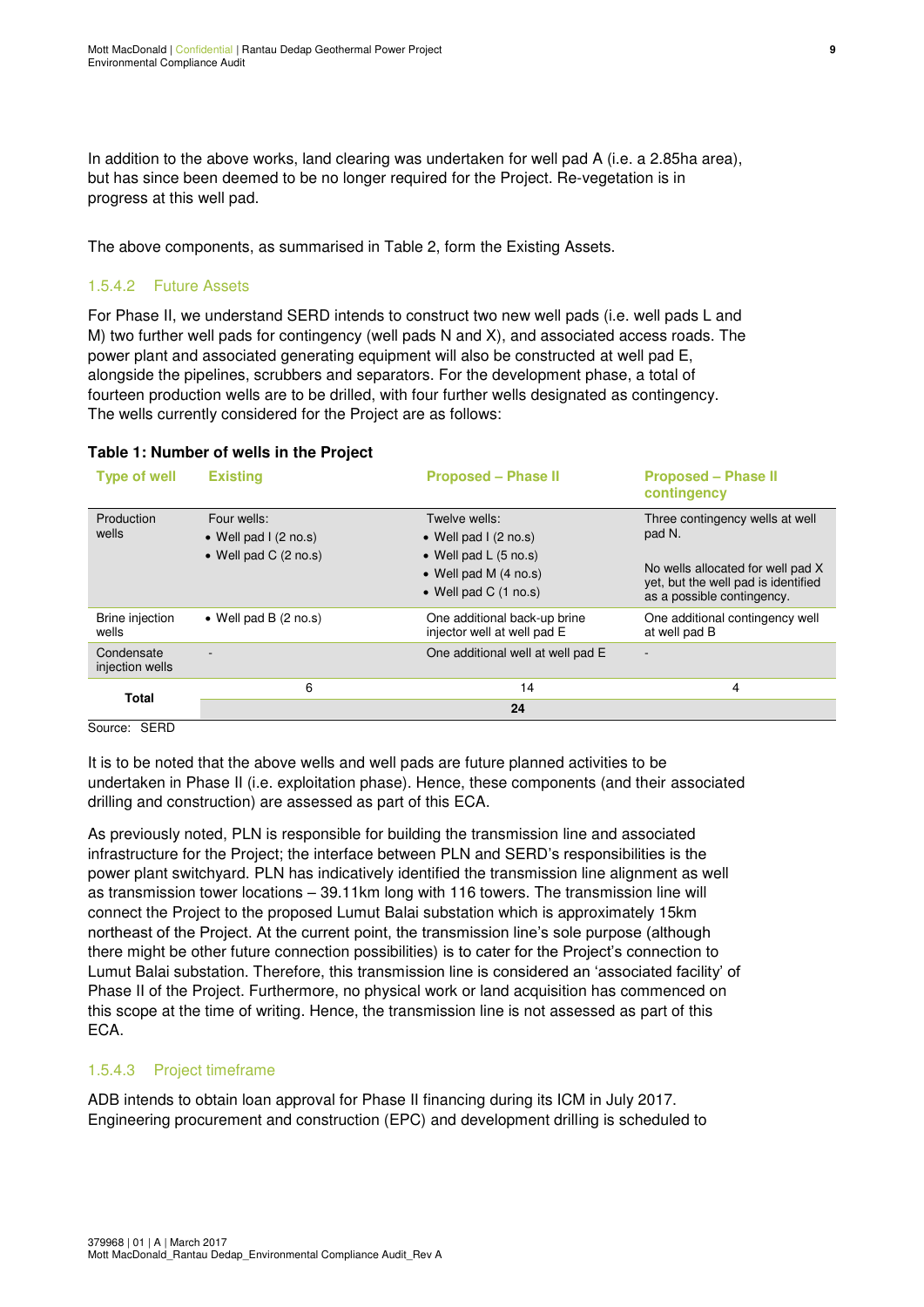commence shortly thereafter, with Substantial Completion Date expected to be 28 months after issuance of Notice to Proceed (NTP) to the contractor.

#### 1.5.4.4 Summary

For the scope of the ECA, the Project components assessed only cover the existing (and constructed) elements (collectively known herein as "Existing Assets"), as defined above. These components are summarised in [Table 2](#page-17-0) below.

The overall Project layout is presented in [Figure 2,](#page-13-0) showing the components within the Existing Assets.

| <b>Component</b>                      | <b>Description</b>                                                                                                                                                                                                                                                                                                                                                                                                                                                                                                                                                      |
|---------------------------------------|-------------------------------------------------------------------------------------------------------------------------------------------------------------------------------------------------------------------------------------------------------------------------------------------------------------------------------------------------------------------------------------------------------------------------------------------------------------------------------------------------------------------------------------------------------------------------|
| <b>Access roads</b>                   |                                                                                                                                                                                                                                                                                                                                                                                                                                                                                                                                                                         |
| Road improvement                      | Two sections of existing (public) roads:<br>Lahat to Kota Agung,<br>$\bullet$<br>Kota Agung to Tunggul Bute                                                                                                                                                                                                                                                                                                                                                                                                                                                             |
| New road construction                 | Two sections of new Project roads:<br>Tunggul Bute to Rantau Dedap<br>Rantau Dedap to facitlies area (e.g. warehouse, cutting bunker)                                                                                                                                                                                                                                                                                                                                                                                                                                   |
| River crossings                       | Where the access roads cross over a major waterway (i.e. Cawang Tengah River and/or its<br>tributaries), a river crossing, consisting of slope stabilisation (i.e. gabion wall) and flow diversion (i.e.<br>culvert pipes), is constructed. These are named as "mechanically stabilised earth" (MSE). The four<br>existing crossings are at:<br>MSE #1 - near the warehouse<br>MSE #2 - near (and leading to) well pad B<br>$\bullet$<br>MSE #3 - near well pad A (i.e. crossing Cawah Tengah River)<br>$\bullet$<br>$MSE#4 - near well$ pad C<br>$\bullet$             |
| Well pads, wells and associated roads |                                                                                                                                                                                                                                                                                                                                                                                                                                                                                                                                                                         |
| Well pad A                            | Previously cleared, but no longer required. Revegetation is in progress.                                                                                                                                                                                                                                                                                                                                                                                                                                                                                                |
| Well pad B                            | Reinjection well pad. Two existing wells (RD-B1 and RD-B2) drilled during exploration phase.                                                                                                                                                                                                                                                                                                                                                                                                                                                                            |
| Well pad C                            | Production well pad. Two existing wells (RD-C1 and RD-C2) drilled during exploration phase.                                                                                                                                                                                                                                                                                                                                                                                                                                                                             |
| Well pad E                            | Reinjection well pad (back-up wells).<br>The area is also expected to hold the following components for construction works of Phase II:<br>Spoil disposal<br>Laydown area<br>Concrete batching plant (for power plant construction)<br>The power plant (for development phase) is also expected to be constructed at this location.<br>The above elements will be constructed during Phase II of the Project, and are not assessed in the<br>ECA. However, the currently acquired and cleared areas at well pad E are considered part of the<br><b>Existing Assets.</b> |
| Well pad I                            | Production well pad. Two existing wells (RD-11 and RD-12) drilled during the exploration phase.                                                                                                                                                                                                                                                                                                                                                                                                                                                                         |
| Water intakes and associated works    |                                                                                                                                                                                                                                                                                                                                                                                                                                                                                                                                                                         |
| Water intake                          | There are currently three existing water intakes constructed. They were used for exploratory drilling<br>during Phase I, and are expected to be utilised again for Phase II drilling. These water intakes are<br>located at:<br>Water intake #1 - near the warehouse and MSE #1<br>$\bullet$<br>Water intake #2 - between well pad C and E<br>$\bullet$<br>Water intake #3 - near well pad C                                                                                                                                                                            |
| Pumping stations                      | Due to the elevation of the well pads relative to the water intakes, several pumping stations were<br>required to be located intermittently between the intakes and well pads. There are currently eight                                                                                                                                                                                                                                                                                                                                                                |

#### <span id="page-17-0"></span>**Table 2: Project components considered Existing Assets**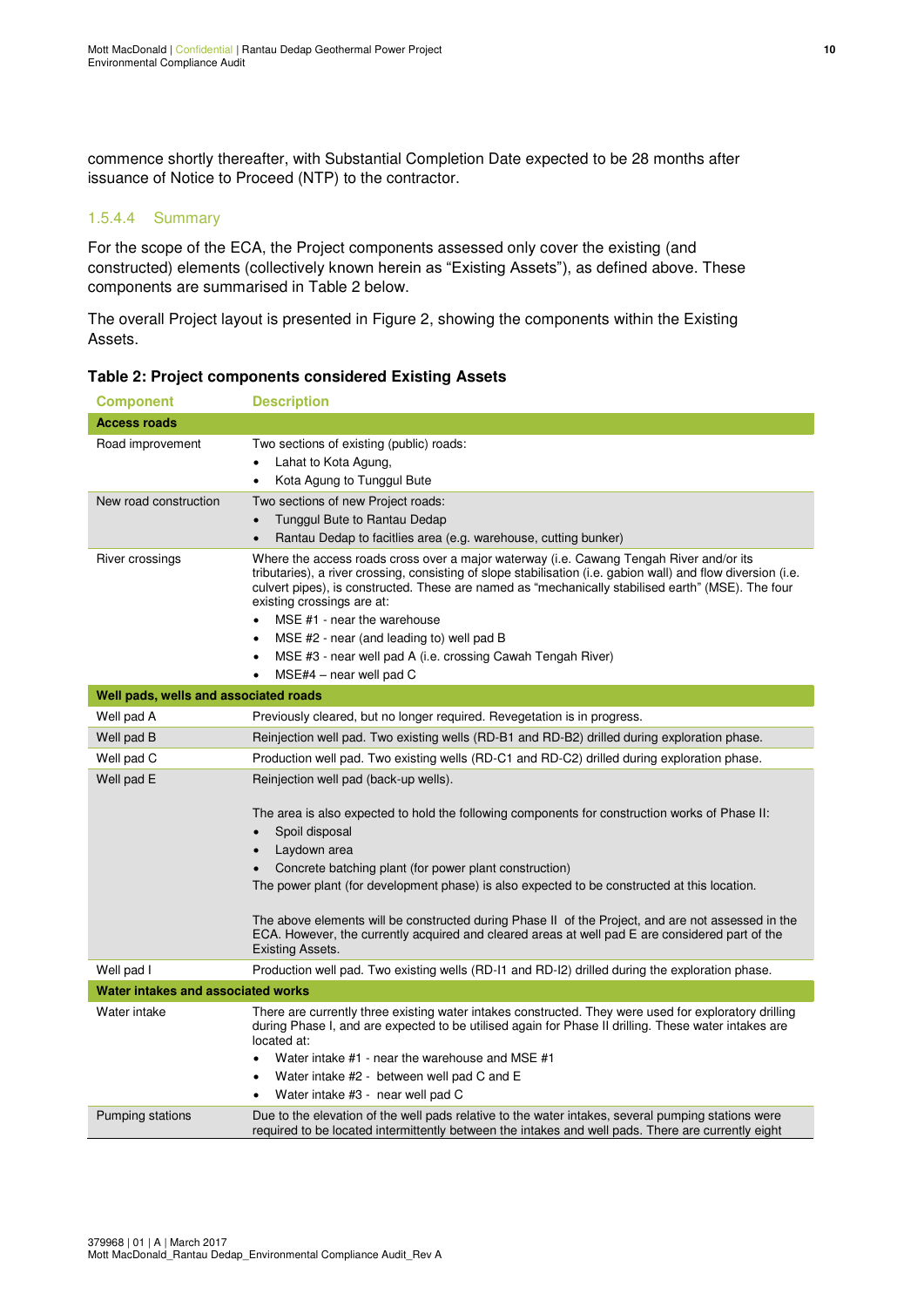| <b>Component</b>                         | <b>Description</b>                                                                                                                                                                                                                                                                                                                                                                                                                                               |
|------------------------------------------|------------------------------------------------------------------------------------------------------------------------------------------------------------------------------------------------------------------------------------------------------------------------------------------------------------------------------------------------------------------------------------------------------------------------------------------------------------------|
|                                          | such pumping stations, all located next to the Project's access road. Each pumping station consists<br>of:                                                                                                                                                                                                                                                                                                                                                       |
|                                          | A pump<br>$\bullet$                                                                                                                                                                                                                                                                                                                                                                                                                                              |
|                                          | A fuel tank, to hold fuel for power generation                                                                                                                                                                                                                                                                                                                                                                                                                   |
|                                          | A break tank (i.e. water holding tank), approximately 15 x 3 x 3m dimension                                                                                                                                                                                                                                                                                                                                                                                      |
|                                          | Concrete pads were constructed for each the components above.                                                                                                                                                                                                                                                                                                                                                                                                    |
| Water pipelines                          | Water pipelines were laid between the water intakes and well pads (i.e. well pad B, C and I), during<br>Phase I, for exploratory drilling. These pipelines will be continued to be used for Phase II drilling, and<br>removed upon completion of drilling (i.e. these pipelines are considered "temporary", and not part of<br>the Project's operational design).                                                                                                |
| <b>Other supporting facilities</b>       |                                                                                                                                                                                                                                                                                                                                                                                                                                                                  |
| Project facilities                       | The following components were constructed during the exploration phase, and expected to be<br>utilised for Phase II's construction phase as well:                                                                                                                                                                                                                                                                                                                |
|                                          | SERD base camp at Talang Pisang, which includes:                                                                                                                                                                                                                                                                                                                                                                                                                 |
|                                          | Site office<br>$-$                                                                                                                                                                                                                                                                                                                                                                                                                                               |
|                                          | Accommodation camp – approximate capacity of 31(i.e. only for SERD staff during Phase I)<br>- currently only 7 SERD staff are based on-site                                                                                                                                                                                                                                                                                                                      |
|                                          | Security posts/gates (i.e. one at drilling contractor base camp, one prior to reaching well pad E)<br>$\bullet$                                                                                                                                                                                                                                                                                                                                                  |
|                                          | Drilling contractor base camp (at entrance to main working area), approximately 2km northwest<br>٠<br>of Rantau Dedap, which mainly consist of the warehouse building                                                                                                                                                                                                                                                                                            |
| Phase I disposal pits                    | There are two existing "disposal pits" located north of Tunggul Bute (i.e. 5 and 9km respectively).<br>These were used during Phase I earthworks and drilling acitivities. Despite the naming convention,<br>only one disposal pit (i.e. Disposal pit 1) was used for soil disposal. The other "disposal pit" (i.e.<br>Disposal pit 2) was used as an explosive bunker and temporary rock crushing area. They are not<br>expected to be used for Phase II works. |
| Other construction<br>related facilities | Several areas or components had already been cleared, completed or mobilised, for construction<br>purposes either for works during the exploration phase, or in preparation for development phase.<br>These are:                                                                                                                                                                                                                                                 |
|                                          | Well pad E (as described above – which covers proposed laydown and spoil disposal areas)<br>٠                                                                                                                                                                                                                                                                                                                                                                    |
|                                          | Temporary staging area (i.e. 500m south of well pad E)<br>$\bullet$                                                                                                                                                                                                                                                                                                                                                                                              |
|                                          | Two atmospheric flash tanks, used during the exploration phase                                                                                                                                                                                                                                                                                                                                                                                                   |
|                                          | Temporary hazardous waste storage area and explosive bunker (near well pad B)                                                                                                                                                                                                                                                                                                                                                                                    |

Source: Mott MacDonald, based on information provided by SERD

#### <span id="page-18-0"></span>**1.5.5 SERD safety, health and environment resources**

The individual responsible for safety, health and environment (SHE) for the project is the Senior SHE Manager who is based in Jakarta and is supported by a Safety Engineer and two Environmental Engineers. This team is responsible for overseeing SHE at Supreme Energy's three geothermal sites in Sumatra: Muara Laboh, Rantau Dedap and Raja Basa.

SHE at the Project site is overseen by the Site Support Manager, who reports to the Rantau Depdap Project Manager and Senior SHE Manager based in Jakarta. However, this position is currently vacant. This responsibility is currently being undertaken by the Field Representative. As informed by SERD, during drilling and construction (for Phase II), additional SHE members will be allocated to the site to provide additional support. SHE organograms describing roles and reporting structure for the team in Jakarta and the Project team have been provided for our review; this information is reproduced in Appendix [A.](#page-42-0)

#### <span id="page-18-1"></span>**1.5.6 Applicable legislation**

This section summarises the national and international laws, regulations and standards which are relevant to the Project. Further details of the regulatory framework for the Project can be found in Appendix [B.](#page-45-0)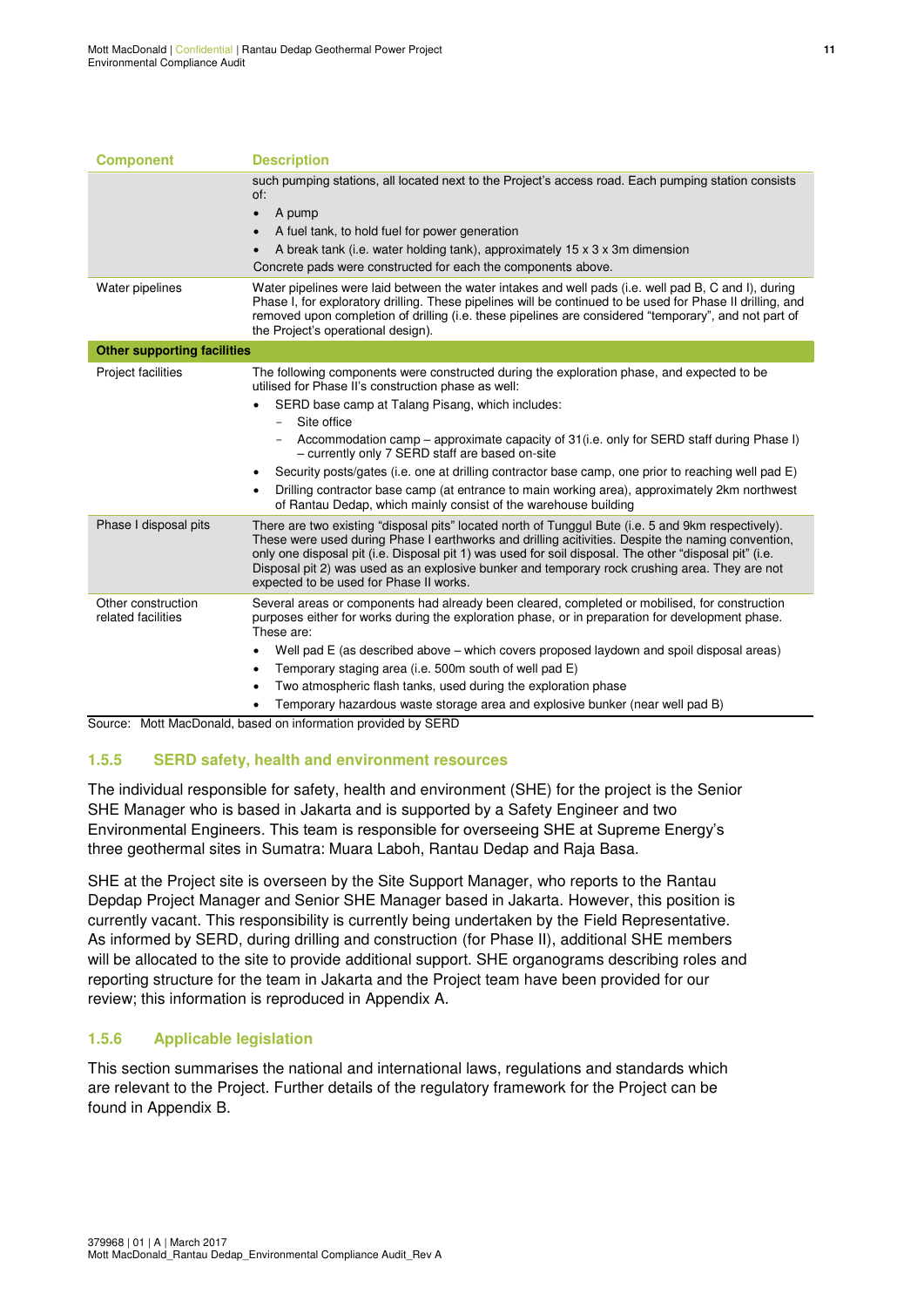#### 1.5.6.1 National legislation

Key national legislation which is applicable to this Project is as follows:

- Geothermal Law (Law 21/2014)
- Environmental Protection and Management Law (Law 32/2009)
- Land Procurement for Development in the Public Interest (Law2/2012)
- Presidential Decree regarding Land Procurement Procedures for Development and the Public Interest (Perpres 71/2012)
- Presidential Decree regarding Land Acquisition Law (30/2015)
- Ministry of Environment Decree regarding Types of Business and/ or Activities Subject to AMDAL (Permen 5/2012)
- Ministry of Energy and Mineral Resources (38/2013) regarding Compensation of Land, Building and Plants within Right-of-way Under High Voltage Lines
- Regulation regarding Environmental Permits (Peraturan 27/2012)

## <span id="page-19-0"></span>1.5.6.2 International standards and guidelines

The international guidelines applicable to this review are ADB Safeguard Policy Statement (2009) and specifically Safeguard Requirement (SR) 1 (Environment). Consideration has also been given to recognised international best practice, such as IFC General Environmental, Health, and Social (EHS) Guidelines (2007), IFC EHS Guidelines for Geothermal Power Generation (2007) and IFC EHS Guidelines for Electric Power Transmission and Distribution. The IFC General EHS Guidelines state that where nationally legislated host country standards for air quality do not exist, international guidelines such as the World Health Organisation (WHO) Ambient Air Quality Guidelines should be used instead.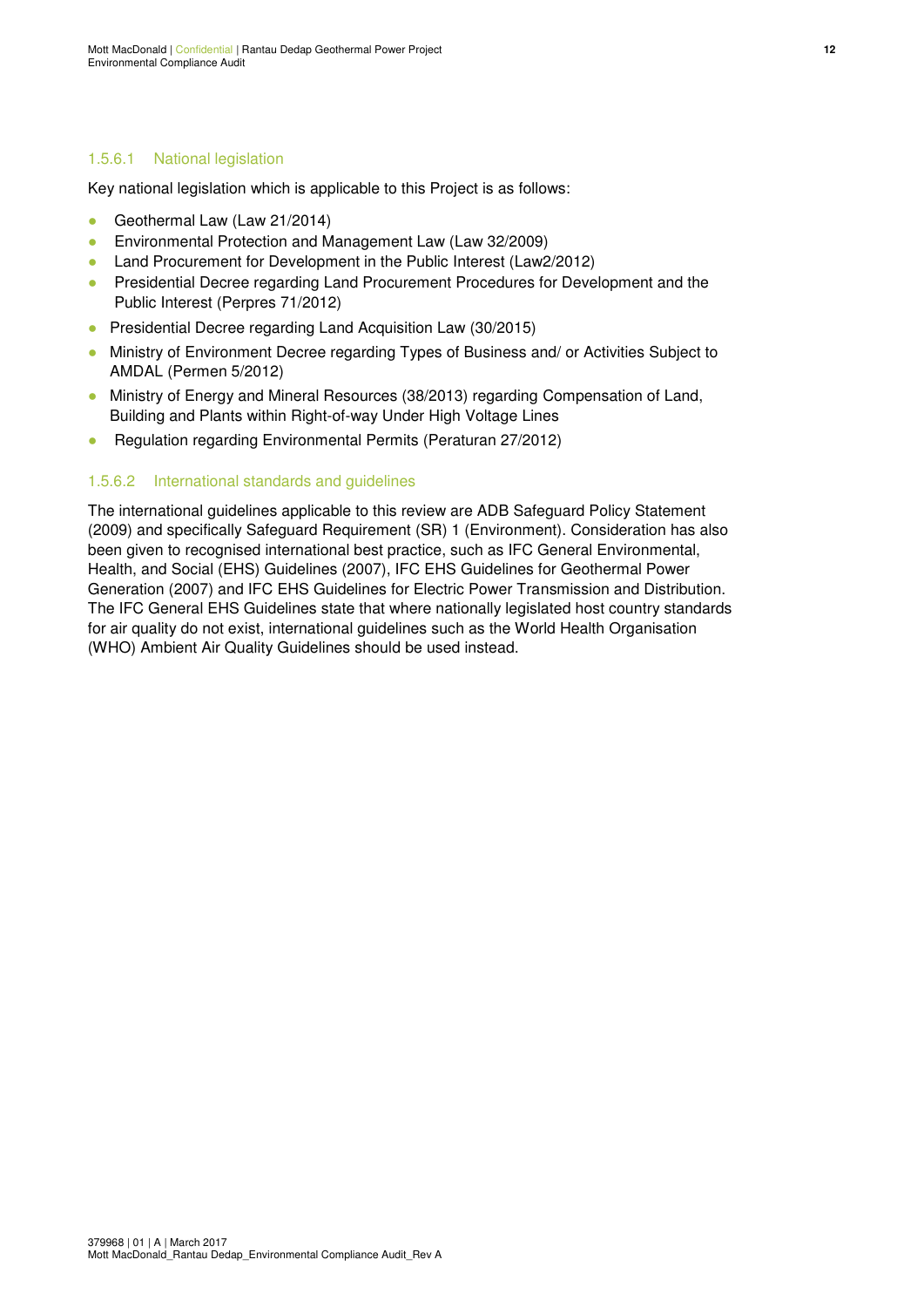# <span id="page-20-0"></span>**2 Approach**

## <span id="page-20-1"></span>**2.1 Overview**

The audit approach has involved a desk based review and a site visit to obtain information. This report has been informed by the review of Project documentation and questions and answers with SERD. In addition, clarifications and additional information have been sought through meetings with local village leaders, people affected by land acquisition and corporate social responsibility (CSR) beneficiaries. The information obtained has been compared against the individual requirements of SR1 to make informed, evidence-based judgements as to whether the Project is compliant or not. The findings of the compliance audit have been used to identify recommendations that form the basis of the corrective action plan, which is presented in Section [4.](#page-37-0)

#### <span id="page-20-2"></span>**2.1.1 Desk-based review**

The desk based review of project documentation included the following key documents:

- Initial Environmental Examination (IEE), May 2014
- Report and Recommendation of the President to the Board of Directors, June 2014
- Safeguard and Social Monitoring Report (i.e. bi-annual), for 1<sup>st</sup> semester 2015, 2<sup>nd</sup> semester 2015 and 1st semester 2016
- UKL-UPL (i.e. bi-annual), for 1<sup>st</sup> semester 2015,  $2<sup>nd</sup>$  semester 2015, 1<sup>st</sup> semester 2016 and 2 nd semester 2016
- Environmental and Social Impact Assessment: 250 MW Rantau Dedap Geothermal Power Plant (Phase 1 – 92MW) South Sumatra, Indonesia DRAFT FINAL (December 2016)
- PT SERD Biodiversity Action Plan, Interim report, November 2016
- PT SERD Stakeholder Engagement Plan (December 2016)
- PT SERD Grievance Log
- Supreme Energy's Safety Health and Environment (SHE) Policy and Manual

Throughout the audit process, additional documents and revised versions of the earlier draft documents have been made available and considered in the audit findings.

#### <span id="page-20-3"></span>**2.1.2 Site visit**

The site visit was undertaken from 9 to 13 January 2017 and was attended by an environmental specialist, a social safeguards specialist and a biodiversity specialist from Mott MacDonald. Mott MacDonald staff were accommodated in the town of Lahat approximately 90 minutes from the Project site office.

The following subsections provide further information on the consultation undertaken during the site visit.

#### 2.1.2.1 Internal stakeholder consultation

The following Supreme Energy/SERD personnel with responsibilities relating to social safeguards compliance matters facilitated the Mott MacDonald social safeguard specialist during the site visit and provided responses to questions before, during and after the site visit: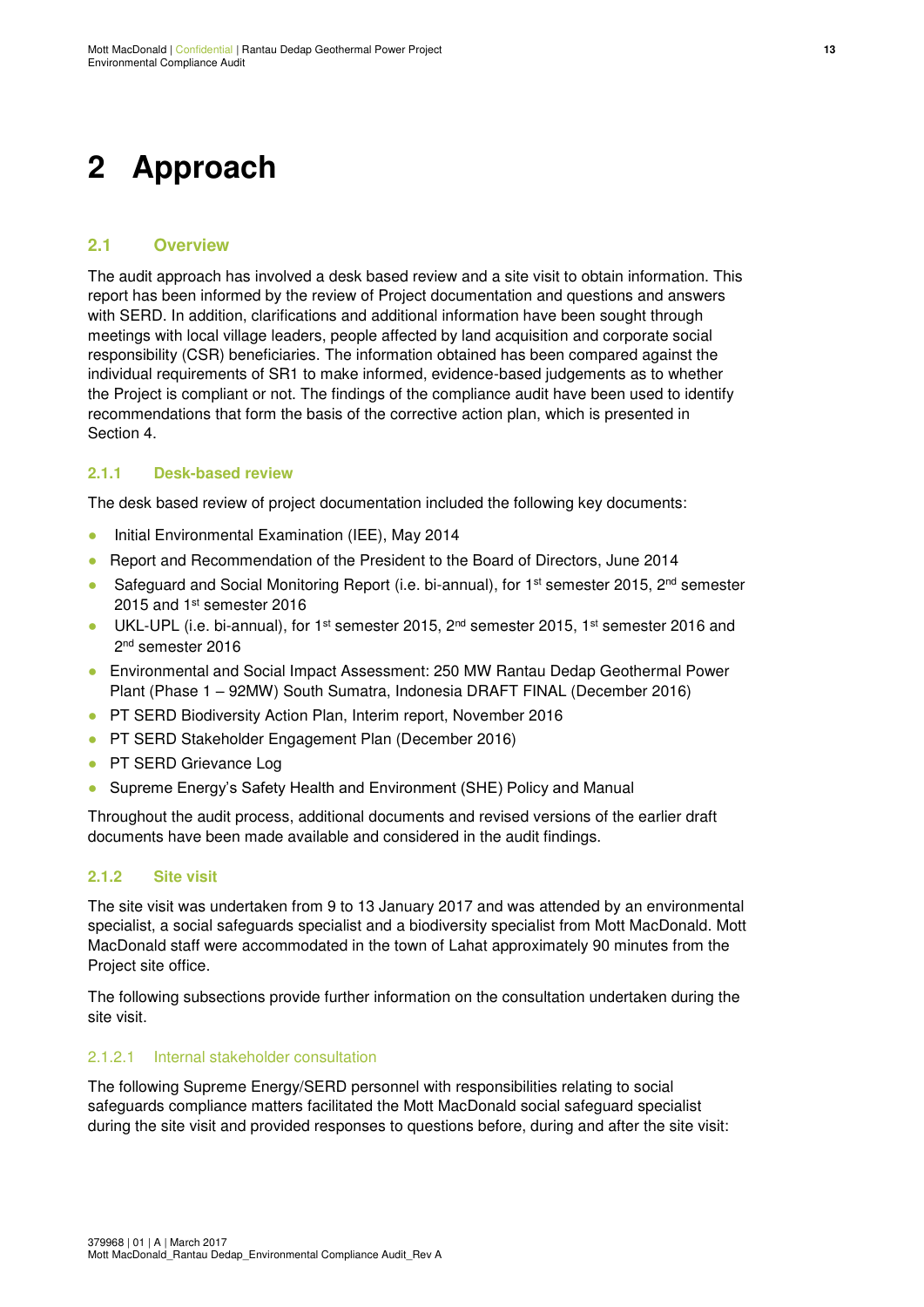- Erwin Patrisa (Supreme Energy Head of Community Relations and Affairs)
- Ismoyo Argo (Supreme Energy Senior Manager of Business Relations)
- Muhammad Goerillah Tan (SERD Community Relations Officer)

In addition, Muhammad Zaki, a social community specialist from PT ESC was also present and consulted with extensively during the site visit.

#### 2.1.2.2 External stakeholder consultation

A number of external stakeholders were consulted during the site visit. An overview of these stakeholders is provided within [Table 3](#page-21-1) below.

| <b>Date and Time</b>                      | <b>Location</b>                                                   | <b>Participants</b>                                                                           |
|-------------------------------------------|-------------------------------------------------------------------|-----------------------------------------------------------------------------------------------|
| 11 January<br>$3pm-5pm$                   | Site Office                                                       | • Erwin Partisa Floris – Head of Community Relations and Affairs,<br>Supreme Energy           |
|                                           |                                                                   | • Ismoyo Argo – Senior Manager of Business Relations, Supreme<br>Energy                       |
|                                           |                                                                   | • Muhammad Goerillah Tan - Community Liaison Officer, SERD                                    |
|                                           |                                                                   | • Muhammad Zaki - Social and Community Consultant, PT ECS                                     |
| 12 January 2017<br>$9am - 10am$           | <b>Tunggul Bute</b><br>Head of Village<br>Office                  | • Pak Jutawan – Head of Village (HoV) Tunggul Bute                                            |
| 12 January 2017<br>$9am - 10am$           | <b>Tunggul Bute</b><br>Head of Village<br>Office                  | • Tunggul Bute Women's Organisation (CSR Beneficiary)                                         |
| 12 January 2017<br>$10.30am -$<br>11.30am | Ibu Sonah's House<br>- Tunggul Bute                               | . Ibu Sonah - Head of Household (Elderly, widowed) which had<br>land acquired for Phase I     |
| 12 January 2017<br>11.30am to             | Site Office -<br><b>Tunggul Bute</b>                              | • Pak H Tawil - Head of Household which had land acquired for<br>Phase I                      |
| 12.30pm                                   |                                                                   | • Pak Ardiansih - SERD Employee and Head of Household which<br>had land acquired for Phase I  |
|                                           |                                                                   | • Pak Dirman – SERD Employee and Head of Household which<br>had land acquired for Phase I     |
|                                           |                                                                   | • Pak Prayitno – Mosque Representative (CSR Beneficiry)                                       |
| 12 January 2017                           | Head of Sub-                                                      | • Pak Markun – Head of Sub Village Dusuan IV Yayasan                                          |
| 2.00pm to 3.30pm                          | <b>Village House</b><br>(Dusun IV<br>Yayasan)                     | Tarmiz - Head of household with more than 50% of initial land<br>holding acquired for Phase I |
|                                           |                                                                   | • Icha – Midwife and Public Health Official for Segamit Village                               |
| 12 January 2017<br>$4.00pm - 5.00pm$      | Pak Kaluri's House<br>– Dusun IV<br>Yayasan                       | • Pak Kaluri – Head of household (Elderly) hich had land acquired<br>for Phase I              |
| 13 January 2017<br>9.00am to<br>12.00pm   | <b>Transmission Line</b><br>- Segamit Village<br>and Project Area | • PLN Topographic Survey Personnel                                                            |
| 13 January 2017<br>$7.30$ pm $-9.00$ pm   | <b>Lahat District</b><br>Secretary House,<br>Lahat                | Secretary of Regency Pak Nasrun Aswari<br>$\bullet$                                           |

#### <span id="page-21-1"></span>**Table 3: Stakeholder Meetings**

#### <span id="page-21-0"></span>**2.1.3 Compliance rating**

The compliance audit findings are presented in Section 3 alongside an overall compliance determination which has been assigned on the following basis: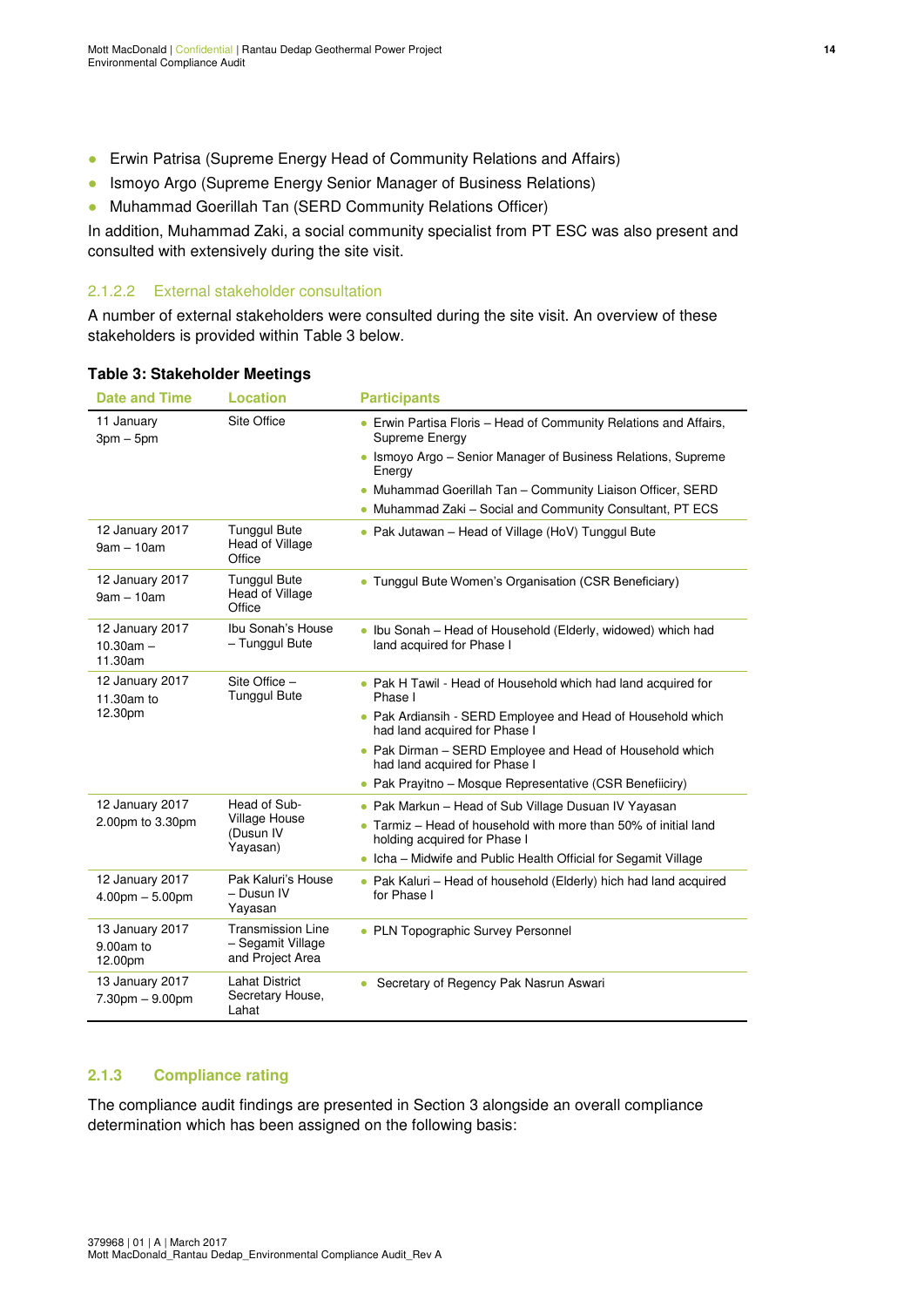- Compliance: taking account of ADB's policies and requirements, the Project's practices, documents reviewed and our own observations, we consider the Project, on the whole, to be compliant with SR1.
- Non-compliance: taking account of ADB's policies and requirements, the Project's practices, documents reviewed and our own observations, we consider the Project has at least one area that is not being performed to the required standard of SR1 and that this is of sufficient importance as to prevent compliance with SR1.

## <span id="page-22-0"></span>**2.2 Information gaps and limitations**

The limitations of the audit approach are that of the duration of the site visit and, based on the timeframes inherent in the audit process, the audit only presents a snapshot of the Project's performance during the review period.

SERD have been forthcoming with the provision of information when requested and information gaps we have identified throughout the audit represent items that are yet to be produced rather than items that have simply not been made available to us.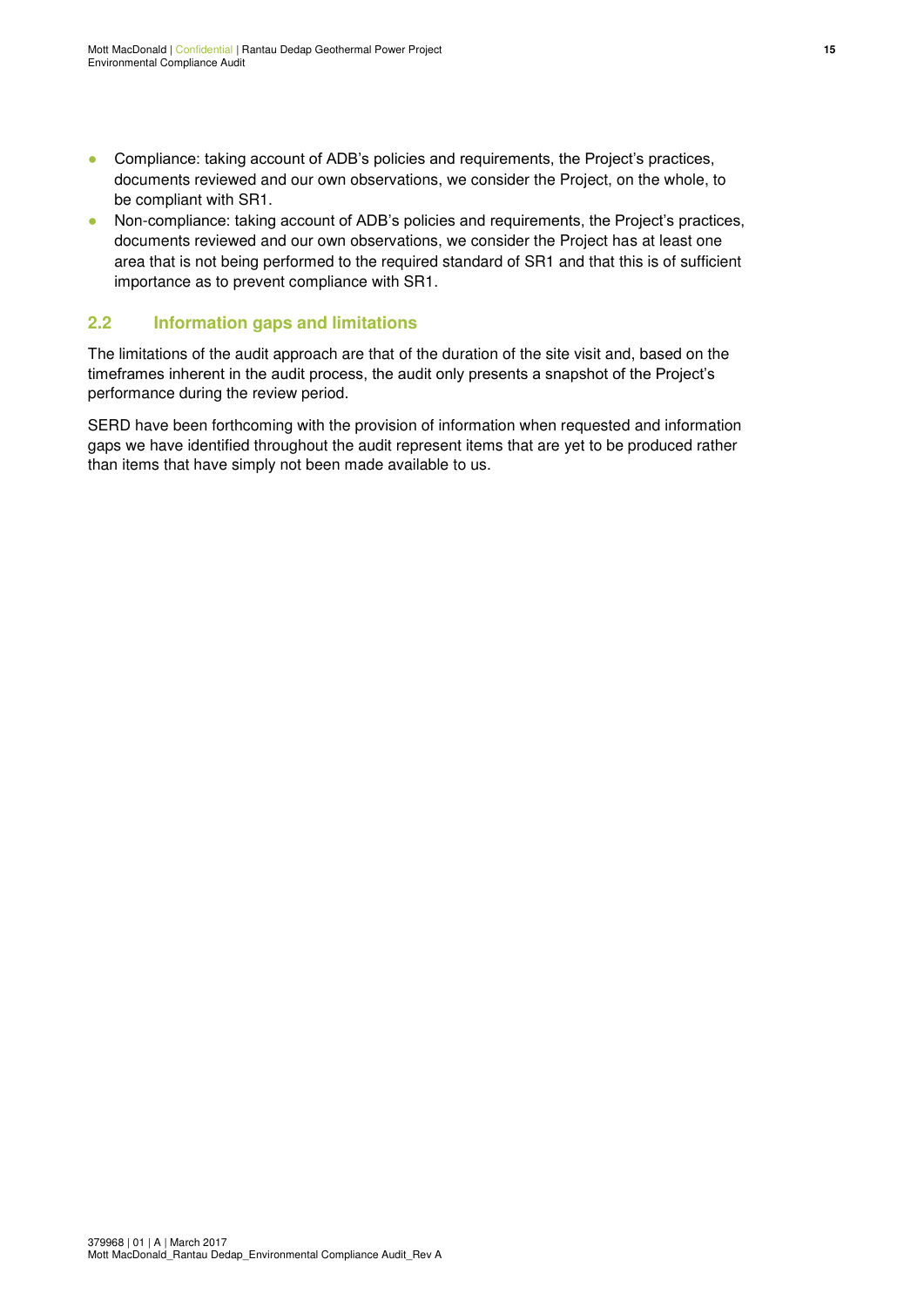## <span id="page-23-0"></span>**3 Audit findings and areas of concern**

## <span id="page-23-1"></span>**3.1 Overview**

This section presents the findings of the ECA for each component of SR1 and provides recommendations where compliance gaps are identified.

## <span id="page-23-2"></span>**3.2 Environmental audit findings**

The findings of the environmental audit are presented in [Table 4](#page-24-0) for each component of SR1, namely:

- 1. Environmental Assessment
- 2. Environmental Planning and Management
- 3. Information Disclosure
- 4. Consultation and Participation
- 5. Grievance Redress Mechanism
- 6. Monitoring and Reporting
- 7. Unanticipated Environmental Impacts
- 8. Biodiversity Conservation and Sustainable Natural Resource Management
- 9. Pollution Prevention and Abatement
- 10. Health and Safety
- 11. Physical Cultural Resources

Within ADB's document, "Report and Recommendations of the President to the Board of Directors", key issues highlighted as relevant to SR1 are:

- habitat values should be protected during Phase I and better targeted baseline biodiversity surveys are to be initiated for a robust environmental impact assessment for Phase II
- road crossings have been constructed to ensure that river flows are maintained
- erosion and sediment impacts are to be minimized, whereby plans to rehabilitate, and revegetate disturbed areas at the completion of the exploration phase should be in place

Assessment of the Project's compliance status against the aspects above have been included within the respective commentary within [Table 4.](#page-24-0)

As a general approach, where gaps have been identified in Phase I's assessment or existing management systems, actions to address these are to be included in Phase II documentation which are expected to be implemented for the overall Project going forward.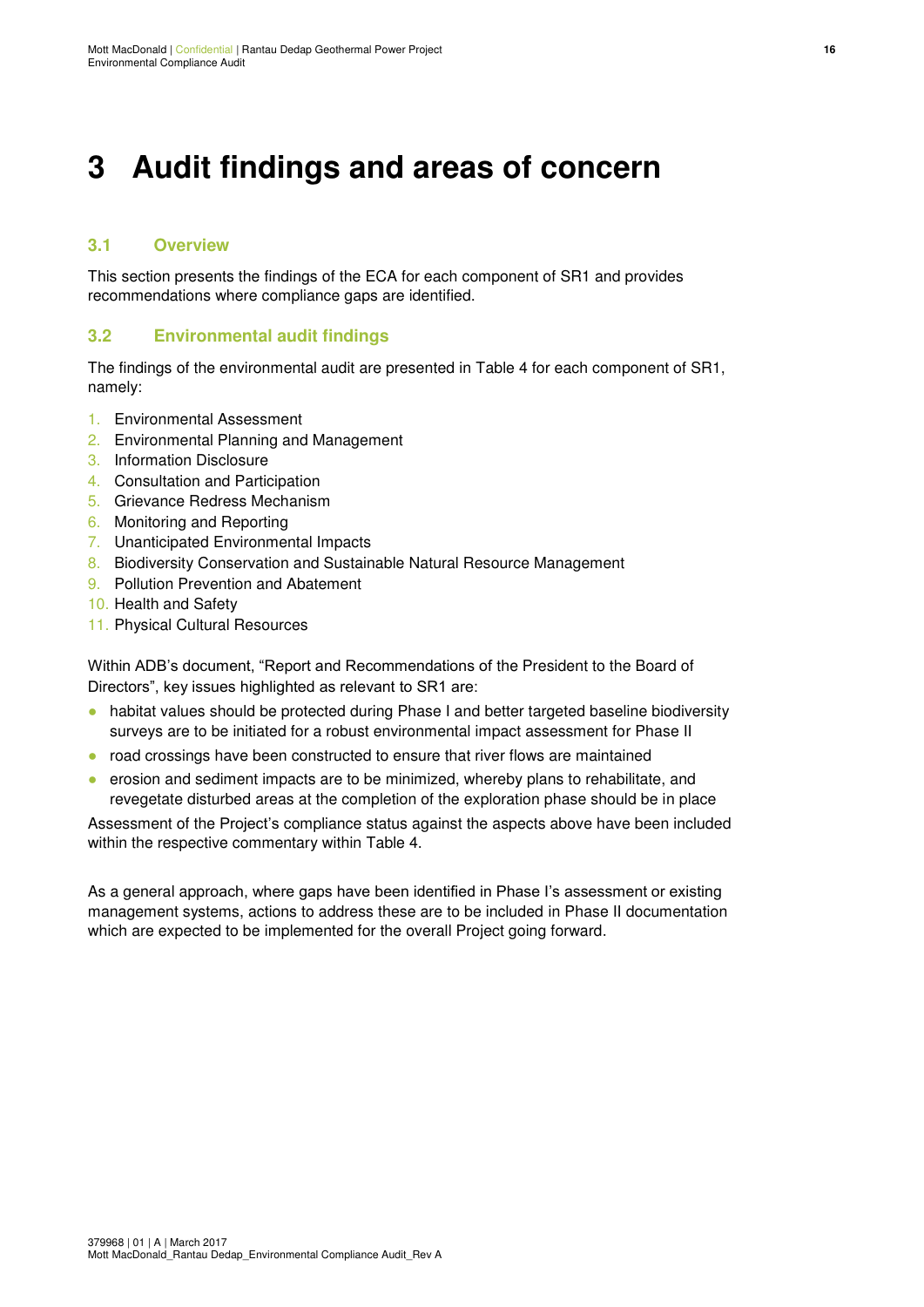| <b>ADB Safeguard</b><br><b>Requirement</b><br>(Environment)                                                                                                                                                                | Audit findings and areas of concern                                                                                                                                                                                                                                                                                                                                                                                                                                                                                                                                                                                                                                                                                                                                                                                                                                                                                                                                                                                                                                                                                                                                                                                                                                                                                                                                                                                                                                                                                                                                                                                                                                                                                                                                                                                                                                                                                                                                                                                                                                                                                                                                                                                                                                                                                                                                                                                                                                                                                                                                                                                                                                                                                                                                                                                                                                                                                                                                                              | <b>Compliance Finding</b> | <b>Recommendation</b>                                                                                                                                                                                                                                    |
|----------------------------------------------------------------------------------------------------------------------------------------------------------------------------------------------------------------------------|--------------------------------------------------------------------------------------------------------------------------------------------------------------------------------------------------------------------------------------------------------------------------------------------------------------------------------------------------------------------------------------------------------------------------------------------------------------------------------------------------------------------------------------------------------------------------------------------------------------------------------------------------------------------------------------------------------------------------------------------------------------------------------------------------------------------------------------------------------------------------------------------------------------------------------------------------------------------------------------------------------------------------------------------------------------------------------------------------------------------------------------------------------------------------------------------------------------------------------------------------------------------------------------------------------------------------------------------------------------------------------------------------------------------------------------------------------------------------------------------------------------------------------------------------------------------------------------------------------------------------------------------------------------------------------------------------------------------------------------------------------------------------------------------------------------------------------------------------------------------------------------------------------------------------------------------------------------------------------------------------------------------------------------------------------------------------------------------------------------------------------------------------------------------------------------------------------------------------------------------------------------------------------------------------------------------------------------------------------------------------------------------------------------------------------------------------------------------------------------------------------------------------------------------------------------------------------------------------------------------------------------------------------------------------------------------------------------------------------------------------------------------------------------------------------------------------------------------------------------------------------------------------------------------------------------------------------------------------------------------------|---------------------------|----------------------------------------------------------------------------------------------------------------------------------------------------------------------------------------------------------------------------------------------------------|
| 1. Environmental<br>Assessment: Conduct<br>environmental<br>assessment to identify<br>potential direct, indirect,<br>cumulative,<br>transboundary and<br>induced impacts and<br>risks. Include analysis<br>of alternatives | Overall finding: Gaps in the environmental assessment are not considered a material risk to the project and<br>therefore the Existing Assets are considered compliant<br><b>National environmental assessment:</b> A UKL/UPL <sup>3</sup> covering the exploration drilling (i.e. Phase I) was produced<br>and approved in 2011. A UKL/UPL is a limited scope AMDAL/EIA process. As per Law 32/2009, proposed<br>projects categorised as having no significant impacts are only required to have a UKL/UPL. It is also aligned<br>with the Minister of Environment Regulation 5 Year 2012, states that geothermal projects in the exploration<br>phase do not need to prepare AMDAL/ EIA. The Environmental Licence (for exploration drilling) was obtained<br>in August 2014, as based on the UKL/UPL approval. As the exploration phase works planned to clear areas<br>within the Protected Forest (Hutan Lindung), a Forest Management Plan was prepared and approved prior to<br>commencement of works for the exploration phase. For the development phase, the KA-ANDAL <sup>4</sup> was issued on<br>August 2016. Subsequently, the draft AMDAL <sup>5</sup> (i.e. required for development phase) was issued in November 2016,<br>with approval to be obtained.<br>International environmental assessment: In addition to the UKL/UPL, an Initial Environmental Examination (IEE)<br>was undertaken for Phase I. This IEE serves as an environmental assessment for the Phase I works (i.e. including<br>Existing Assets). General commentary on the IEE is as follows:<br>While the analysis of alternative was very brief, it did highlight that the "no project" options was not preferred, as<br>it does not align with environmental improvement or government development objectives of increasing<br>renewable energy capacity.<br>Given the nature and location of Existing Assets, there is no potential for transboundary impacts.<br>The environmental aspects (e.g. air, noise, water quality) and potential impacts assessed are considered<br>adequate in scope, although it should be noted that assessment itself still has room for improvement (see<br>below). The social aspects have been more thoroughly investigated through separate Project reports (i.e. Social<br>Safeguards Compliance Audit Report and Corrective Action Plan) <sup>6</sup> (the review of which is being covered through<br>a Social Compliance Audit - 379968/02/A -for the Existing Assets).<br>Some aspects have been addressed in the IEE but could have been expanded or improved. These include:<br>The impacts were categorised as "low", however, no elaboration was provided on the method, criteria,<br>or significance of such rating. There was only a single impact rating assigned to most aspects being<br>regarded as "low" (i.e. except social and occupational health) with no differentiation or explanation on<br>categorisation for unmitigated and residual impacts. | <b>Compliance</b>         | The environmental<br>assessment for Phase<br>I works is considered<br>largely compliant.<br>It should be noted that<br>the ESIA for Phase II<br>should assess and<br>propose mitigation<br>any on-going and/or<br>existing issues from<br>Phase I works. |

#### **Table 4: Environmental compliance audit findings and areas of concern**

<span id="page-24-0"></span><sup>3</sup> UKL/UPL (Upaya Pengelolaan Lingkunga/ Upaya Pemantauan Lingkungan) stands for "Environmental Management Effort" and "Environmental Monitoring Effort". This is a reduced scope environmental impact assessment in Indonesia. Further information is provided in Appendix [B.](#page-45-3) 

<sup>4</sup> KA-ANDAL (Kerangka Acuan Analisis Dampak Lingkungan Hidup) stands for EIA Terms of Reference. This is the scoping document for the national EIA process. Further information is provided in Appendi[x B.](#page-45-3) <sup>5</sup> AMDAL (Analisi dampak lingkungan) is the national environmental impact assessment process in Indonesia. Further information is provided in Appendix B

<sup>6</sup> Supreme Energy. (2014). *Rantau Dedap Geothermal Development Project Phase 1 – Exploration: Social Safeguards Compliance Audit Report and Corrective Action Plan. Retrieved from ADB website:* [https://www.adb.org/projects/documents/rantau-dedap-geothermal-development-project-phase-1-ipsa.](https://www.adb.org/projects/documents/rantau-dedap-geothermal-development-project-phase-1-ipsa) (Accessed 13 December 2016).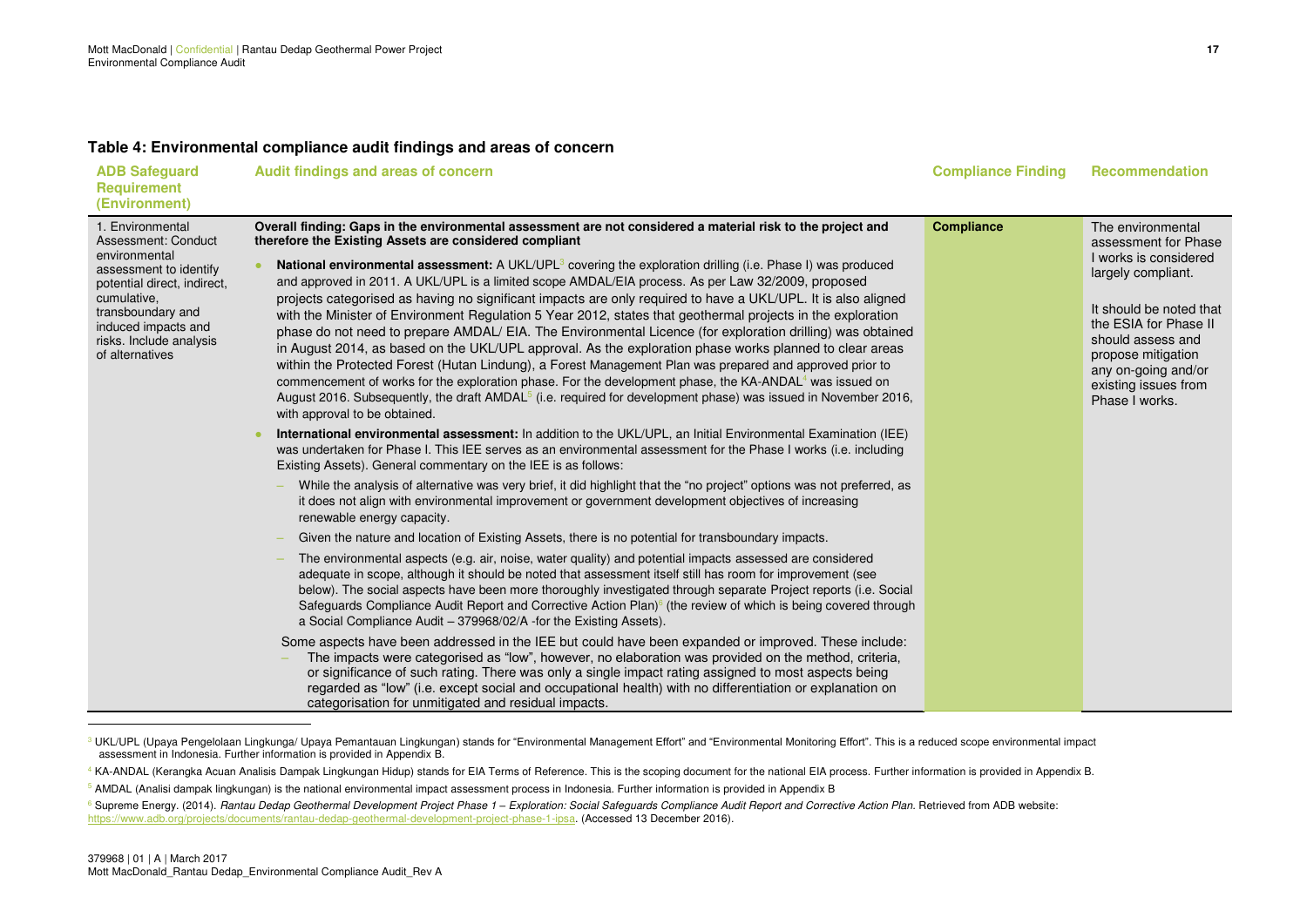| <b>ADB Safeguard</b><br><b>Requirement</b><br>(Environment)                                                                                                                                                                                                           | Audit findings and areas of concern                                                                                                                                                                                                                                                                                                                                                                                                                                                                                                                                                                                                                                                                                                                                                                                                                                                                                                                                                                                                                                                                                                                                                                                                                                                                                                                                                                                                                                                                                                                                                                                                                                                                                                                                                                                                                                                                                                                                                                                                                                                                                                                                                                           | <b>Compliance Finding</b> | <b>Recommendation</b>                                                                               |
|-----------------------------------------------------------------------------------------------------------------------------------------------------------------------------------------------------------------------------------------------------------------------|---------------------------------------------------------------------------------------------------------------------------------------------------------------------------------------------------------------------------------------------------------------------------------------------------------------------------------------------------------------------------------------------------------------------------------------------------------------------------------------------------------------------------------------------------------------------------------------------------------------------------------------------------------------------------------------------------------------------------------------------------------------------------------------------------------------------------------------------------------------------------------------------------------------------------------------------------------------------------------------------------------------------------------------------------------------------------------------------------------------------------------------------------------------------------------------------------------------------------------------------------------------------------------------------------------------------------------------------------------------------------------------------------------------------------------------------------------------------------------------------------------------------------------------------------------------------------------------------------------------------------------------------------------------------------------------------------------------------------------------------------------------------------------------------------------------------------------------------------------------------------------------------------------------------------------------------------------------------------------------------------------------------------------------------------------------------------------------------------------------------------------------------------------------------------------------------------------------|---------------------------|-----------------------------------------------------------------------------------------------------|
|                                                                                                                                                                                                                                                                       | The impact assessment was based on qualitive commentary and the assessment did not comment on specific<br>receptor or site within the analysis, with the mitigations proposed generally being high level, good practice.<br>Some of the components and activities of the Existing Assets (i.e. roads, disposal pits, rock crushing)<br>were not included within the IEE's assessment (i.e. no component or activities-specific impact<br>assessment or mitigations).<br>An additional well pad was developed (i.e. well pad I) after the IEE was issued, and hence, it was not<br>covered in the assessment.<br>Cumulative impacts were not considered in the IEE<br>The level of assessment (i.e. IEE) is in line with the ADB categorisation (i.e. category B for environment $78$ )<br>for the exploratory phase. Although there are considerable improvements possible for the IEE, these<br>shortcomings are not considered material in the current context. Of more significance is the mitigation<br>measures recommended in the IEE which have been implemented on site. Commentary of the Existing<br>Assets' E&S performance is as detailed in item 2 below.                                                                                                                                                                                                                                                                                                                                                                                                                                                                                                                                                                                                                                                                                                                                                                                                                                                                                                                                                                                                                                        |                           |                                                                                                     |
| 2. Environmental<br>Planning and<br>Management: Avoid,<br>minimize, mitigate,<br>and/or offset adverse<br>impacts and enhance<br>positive impacts by<br>means of environmental<br>planning and<br>management. Prepare<br>an environmental<br>management plan<br>(EMP) | Overall finding: The IEE and Supreme Energy's documents contain a site specific environmental management<br>plan (EMP) and management system which in part address the requirements of SR1 but is lacking key<br>information - as outlined below - resulting in a non-compliance.<br>Corporate-level policy: SERD's parent company, Supreme Energy, has a well-established overarching<br>$\bullet$<br>corporate Environmental and Social Management System (ESMS) in place. This is documented in the<br>Safety Health and Environment (SHE) Policy and Manual, Standard Operating Procedures (SOPs) and<br>associated documentation. Information on management measures and procedures specific to the Project is<br>available but from a variety of different sources including the UKL-UPL, SHE Policy, SHE SOPs. The<br>corporate systems at the framework level are considered generally appropriate to apply to the Project.<br>Project EMP: An UKL-UPL and an IEE was produced as part of Phase I's environmental assessment. As<br>stated in the IEE, its purpose is to build on the relevant elements of the national environmental requirements<br>(i.e. UKL-UPL and the Forest Management Plan) to meet the requirements of the ADB SPS. Within the IEE,<br>Section 5.5 contains an EMP which draws on the assessment in the IEE. However, the IEE (and<br>consequently the ESMP) do not contain key information required for an EMP by SR1, namely institutional or<br>organizational arrangements, capacity development and training measures, implementation schedule<br>(frequency), detailed description of monitoring programmes, performance indicators and cost estimates. It is<br>understood from our discussion with SERD that this information is known and could be collated.<br>The EMP does not contain management measures or procedures to manage unexpected impacts, for example<br>biodiversity measures in the event of the discovery of species previously thought to not exist within the Project area.<br>However, it does refer to the need to develop such adaptive management measures in the Biodiversity Action Plan<br>(BAP) with respect to alien invasive species. | <b>Non-compliance</b>     | Revise the site specific<br>EMP in accordance<br>with SR1, for<br>implementation during<br>Phase II |

<sup>&</sup>lt;sup>7</sup> ADB. (2014). Project Data Sheet - Indonesia: Rantau Dedap Geothermal Power Project (Phase I). Retrieved from ADB website: [https://www.adb.org/projects/47937-001/main#project-pds.](https://www.adb.org/projects/47937-001/main#project-pds) (Accessed 9 March 2017).

<sup>&</sup>lt;sup>8</sup> As per ADB's report, "Report and Recommendation of the President to the Board of Directors" (June 2014), it is unlikely that short-term exploration will cause significant adverse environmental impacts that are irreversible, diverse, or unprecedented. The category is likely to be revised for Phase II (i.e. exploitation phase), whereby the impacts such as habitat loss, will become "permanent".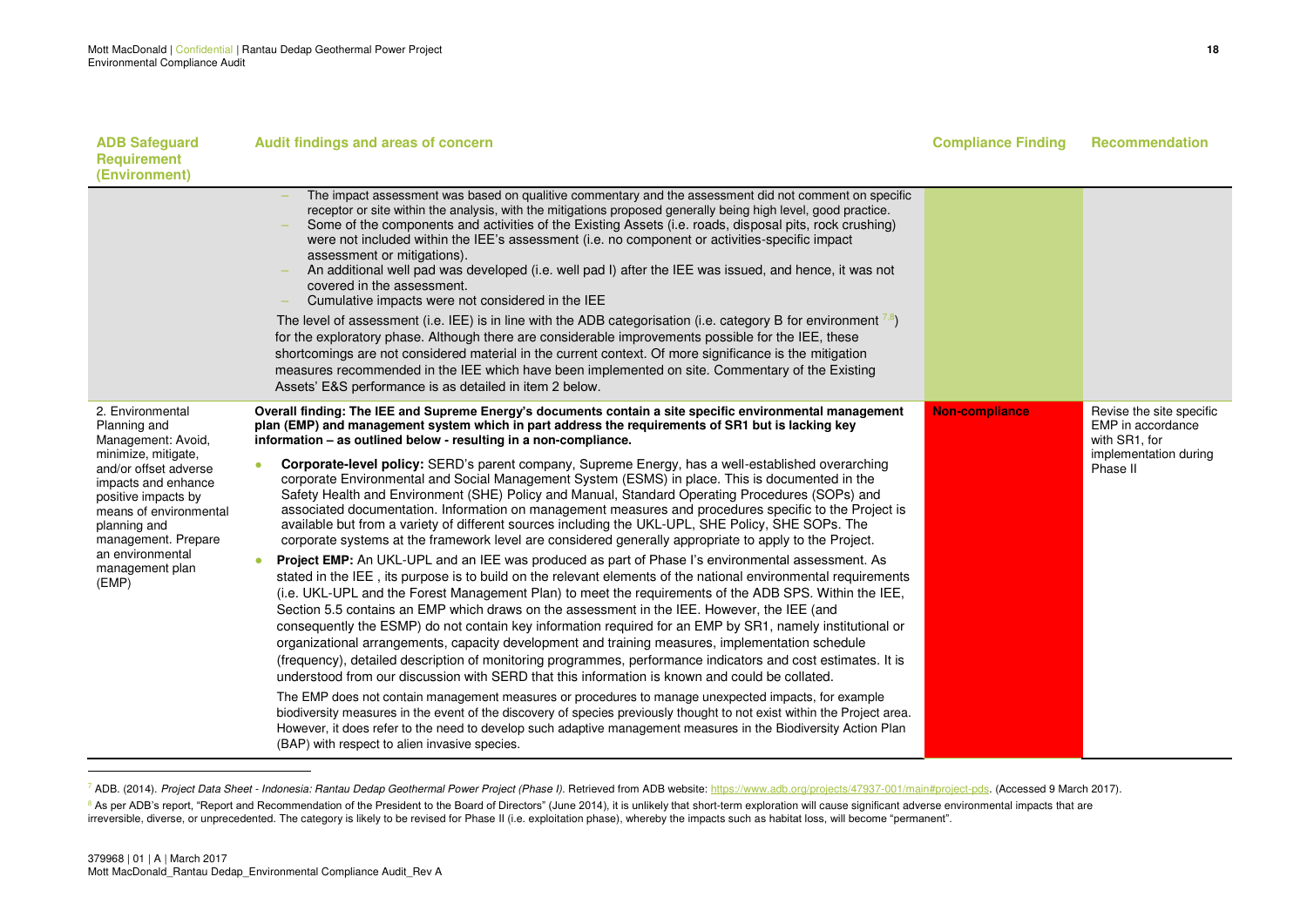| <b>ADB Safeguard</b><br><b>Requirement</b><br>(Environment)     | Audit findings and areas of concern                                                                                                                                                                                                                                                                                                                                                                                                                                                                                                                                                                                                                                                                                                                                                                                                                                                                                                                                                                                                                                                                                                                                                                                                                                                                                                                                                                                                                                                                                                                                                                                                                                                                                                                                                                                                                                                                                     | <b>Compliance Finding</b> | <b>Recommendation</b> |
|-----------------------------------------------------------------|-------------------------------------------------------------------------------------------------------------------------------------------------------------------------------------------------------------------------------------------------------------------------------------------------------------------------------------------------------------------------------------------------------------------------------------------------------------------------------------------------------------------------------------------------------------------------------------------------------------------------------------------------------------------------------------------------------------------------------------------------------------------------------------------------------------------------------------------------------------------------------------------------------------------------------------------------------------------------------------------------------------------------------------------------------------------------------------------------------------------------------------------------------------------------------------------------------------------------------------------------------------------------------------------------------------------------------------------------------------------------------------------------------------------------------------------------------------------------------------------------------------------------------------------------------------------------------------------------------------------------------------------------------------------------------------------------------------------------------------------------------------------------------------------------------------------------------------------------------------------------------------------------------------------------|---------------------------|-----------------------|
|                                                                 | Monitoring requirements: Bi-annual (every 6 months) UKL-UPL monitoring reports are produced by SERD<br>$\bullet$<br>and copies provided to the Environment Agency and other relevant local Government departments such as<br>the Mining Department. Bi-annual Safeguard and Social Monitoring Report were also prepared for reporting<br>to ADB.<br><b>Emergency Response Procedure (ERP):</b> SERD has developed a site-specific ERP; this is designed to<br>$\bullet$<br>deal with events such as volcanic eruptions, earthquakes, major hydrogen sulphide (H <sub>2</sub> S) releases, fire,<br>plant failure, explosions, chemical/fuel spills and bomb threats. In addition to specific measures to take in the<br>event of each of these emergencies, the ERP covers responsibilities, defines the role of the Emergency<br>Response Team, staff evacuation procedures and training required. The ERP has limited reference to the<br>community with respect to communication routes to inform and evacuate community members where<br>necessary. We understand from information gathered during the site visit that Project staff will consult with<br>community leaders prior to undertaking well testing to inform them of the activity and what to do in the event<br>of an emergency. However, the ERP was stated to be first issued in December 2016, and hence taken to<br>have been developed for implementation during Phase II's works. This document was unlikely to have been<br>used during Phase I's work itself.<br>Contractors' responsibilities: We understand from discussion during the site visit that contractors are<br>$\bullet$<br>required to produce their own EMPs and that they are required to adhere to the Project requirements (i.e.<br>mitigation and commitment from the UKL-UPL, IEE and Forest Management Plan) through obligations laid<br>out in the contractor's contract. |                           |                       |
| 3. Information<br>disclosure: Disclose a<br>draft environmental | Overall Finding: The Project is compliant with respect to information disclosure requirements<br>The following documents have been prepared and disclosed on the ADB website in accordance with the requirements of                                                                                                                                                                                                                                                                                                                                                                                                                                                                                                                                                                                                                                                                                                                                                                                                                                                                                                                                                                                                                                                                                                                                                                                                                                                                                                                                                                                                                                                                                                                                                                                                                                                                                                     | <b>Compliance</b>         | N/A                   |
| assessment (including<br>the EMP).                              | SR1:                                                                                                                                                                                                                                                                                                                                                                                                                                                                                                                                                                                                                                                                                                                                                                                                                                                                                                                                                                                                                                                                                                                                                                                                                                                                                                                                                                                                                                                                                                                                                                                                                                                                                                                                                                                                                                                                                                                    |                           |                       |
|                                                                 | • Initial Environmental Evaluation (Dated May 2014)                                                                                                                                                                                                                                                                                                                                                                                                                                                                                                                                                                                                                                                                                                                                                                                                                                                                                                                                                                                                                                                                                                                                                                                                                                                                                                                                                                                                                                                                                                                                                                                                                                                                                                                                                                                                                                                                     |                           |                       |
|                                                                 | • Social Compliance Audit Report (Dated April 2014)                                                                                                                                                                                                                                                                                                                                                                                                                                                                                                                                                                                                                                                                                                                                                                                                                                                                                                                                                                                                                                                                                                                                                                                                                                                                                                                                                                                                                                                                                                                                                                                                                                                                                                                                                                                                                                                                     |                           |                       |
|                                                                 | • Initial Poverty and Social Analysis (Dated June 2014)                                                                                                                                                                                                                                                                                                                                                                                                                                                                                                                                                                                                                                                                                                                                                                                                                                                                                                                                                                                                                                                                                                                                                                                                                                                                                                                                                                                                                                                                                                                                                                                                                                                                                                                                                                                                                                                                 |                           |                       |
|                                                                 | • Safeguard and Social Monitoring Reports for 1 <sup>st</sup> Semester 2015, 1 <sup>st</sup> Semester 2016 and 2 <sup>nd</sup> Semester 2016. The 2 <sup>nd</sup><br>Semester 2015 document is not available on the ADB website for disclosure purposes.                                                                                                                                                                                                                                                                                                                                                                                                                                                                                                                                                                                                                                                                                                                                                                                                                                                                                                                                                                                                                                                                                                                                                                                                                                                                                                                                                                                                                                                                                                                                                                                                                                                                |                           |                       |
|                                                                 | The UKL-UPL for Phase 1 is available in both English and Bahasa Indonesia, but not known to be publicly disclosed.                                                                                                                                                                                                                                                                                                                                                                                                                                                                                                                                                                                                                                                                                                                                                                                                                                                                                                                                                                                                                                                                                                                                                                                                                                                                                                                                                                                                                                                                                                                                                                                                                                                                                                                                                                                                      |                           |                       |
|                                                                 | ADB's SPS (2009) states "for projects with significant adverse environmental, involuntary resettlement or indigenous<br>peoples impacts, ADB project teams will participate in the consultation activities to understand the concerns of affected<br>people and ensure that such concerns are addressed in project design and safeguard plans".                                                                                                                                                                                                                                                                                                                                                                                                                                                                                                                                                                                                                                                                                                                                                                                                                                                                                                                                                                                                                                                                                                                                                                                                                                                                                                                                                                                                                                                                                                                                                                         |                           |                       |
|                                                                 | SERD must therefore seek to involve the ADB project team in arranging consultation activities. This was effectively<br>shown during the site visit which included two ADB personnel participating in an engagement activity with a range of<br>Project stakeholders. The inclusion of the ADB project team should form a key part of planning for engagement<br>activities.                                                                                                                                                                                                                                                                                                                                                                                                                                                                                                                                                                                                                                                                                                                                                                                                                                                                                                                                                                                                                                                                                                                                                                                                                                                                                                                                                                                                                                                                                                                                             |                           |                       |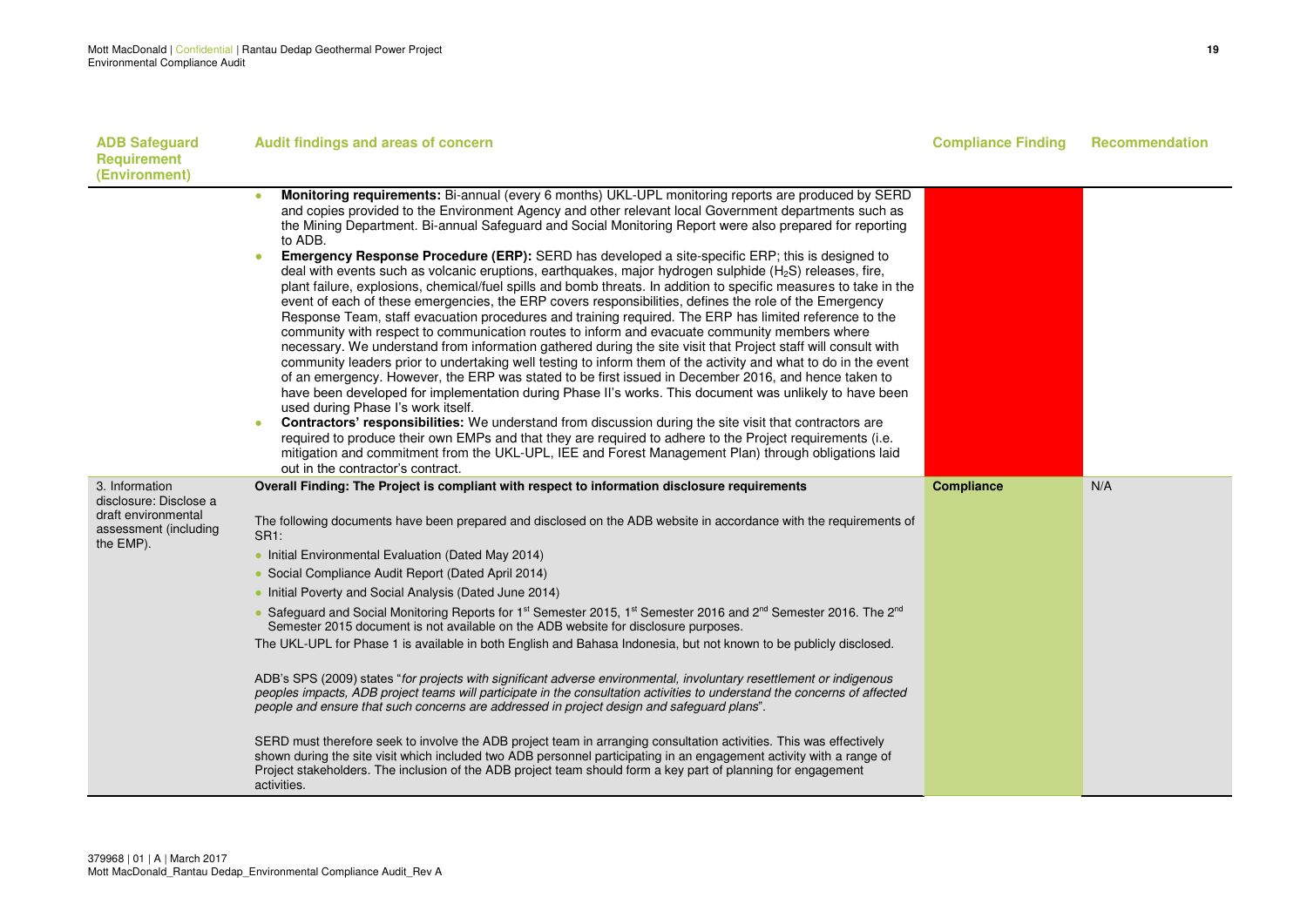| <b>ADB Safeguard</b><br><b>Requirement</b>                                                                                                                             | Audit findings and areas of concern                                                                                                                                                                                                                                                                                                                                                                                                                                                                                                                                                                                                                                                                                                                                                                                                                                                                                                                                                                                                                                                                                                                                                                                                                                                                                                                                                                                                                                                                                                                                                                                                                                                                                                                                                                                                                                                                                                                                                                                                                                                                                                                                                                                                                                                                                                                                                                                                                                                                                                                                                                                                                                                                                                                                                                                                                                                                                                                                                                                                                                                                                                                                                                                            | <b>Compliance Finding</b> | <b>Recommendation</b>                                                                                                                                                                                                                                                                                                                                                                                                                                                                                                                                                                                  |
|------------------------------------------------------------------------------------------------------------------------------------------------------------------------|--------------------------------------------------------------------------------------------------------------------------------------------------------------------------------------------------------------------------------------------------------------------------------------------------------------------------------------------------------------------------------------------------------------------------------------------------------------------------------------------------------------------------------------------------------------------------------------------------------------------------------------------------------------------------------------------------------------------------------------------------------------------------------------------------------------------------------------------------------------------------------------------------------------------------------------------------------------------------------------------------------------------------------------------------------------------------------------------------------------------------------------------------------------------------------------------------------------------------------------------------------------------------------------------------------------------------------------------------------------------------------------------------------------------------------------------------------------------------------------------------------------------------------------------------------------------------------------------------------------------------------------------------------------------------------------------------------------------------------------------------------------------------------------------------------------------------------------------------------------------------------------------------------------------------------------------------------------------------------------------------------------------------------------------------------------------------------------------------------------------------------------------------------------------------------------------------------------------------------------------------------------------------------------------------------------------------------------------------------------------------------------------------------------------------------------------------------------------------------------------------------------------------------------------------------------------------------------------------------------------------------------------------------------------------------------------------------------------------------------------------------------------------------------------------------------------------------------------------------------------------------------------------------------------------------------------------------------------------------------------------------------------------------------------------------------------------------------------------------------------------------------------------------------------------------------------------------------------------------|---------------------------|--------------------------------------------------------------------------------------------------------------------------------------------------------------------------------------------------------------------------------------------------------------------------------------------------------------------------------------------------------------------------------------------------------------------------------------------------------------------------------------------------------------------------------------------------------------------------------------------------------|
| (Environment)<br>4. Consultation and<br>Participation: Carry out<br>meaningful consultation<br>with affected people<br>and facilitate their<br>informed participation. | Overall Finding: SERD has demonstrated a commitment to ensuring that meaningful consultation is undertaken<br>with affected people within the area, which is evident through the stakeholder events recorded in the<br>Stakeholder Engagement Log, the activities of their CLO and the level of understanding interviewed<br>stakeholders had of the Project and its present status. However, further recommendations are made for<br>improvement within the logging and reporting of stakeholder engagement activities.<br>Project consultation and participation: There have been no community protests which would indicate any form of<br>widespread community opposition to the Project. Based on the Stakeholder Engagement Log and the outcomes of the<br>consultation during the site audit it is considered that the Project has developed and maintained community support<br>during the exploration phase. Key stakeholders were asked to explain their understanding of the present status of the<br>Project and all were able to provide an accurate overview of the Project's current activities. This reflects the<br>effectiveness of the role that the SERD Community Liaison Officer (CLO) has been playing during exploration phase.<br>Planning for effective engagement for development phase is being undertaken through the present AMDAL and ESIA<br>process. A Village Forum (Forum Desa) was established in 2013 and continued through until it was disbanded in June<br>2015. This is considered appropriate given the present status of the Project. SERD staff interviewed during the audit<br>process noted a strong commitment to reactivate the Village Forum platform prior to commencing Phase II.<br>Documentation: The current stakeholder engagement plan (SEP) was developed in late 2016 and was implemented in<br>December 2016. Prior to this, the engagement undertaken by SERD was within the context of the Forum Desa,<br>disclosure of AMDAL documents, Integrated Social Development Plan (ISDP) development and implementation, socio-<br>economic baseline surveys and ongoing face to face meetings with key stakeholders. The stakeholder log shows a<br>strong commitment to ongoing engagement with stakeholders, particularly with regards to communicating the Project's<br>status, forward plans and the development and monitoring of key CSR activities. It is noted that the stakeholder log<br>tracks only multi-stakeholder meetings and events, and not individual engagements. During the site audit, it was shown<br>that the CLO plays an active role in the community meeting with village heads and land holders on a regular basis.<br>These have not been tracked and should be included in a more detailed stakeholder engagement tracking and reporting<br>mechanism to meet the requirements of SR1. This should include matters such as the name of the stakeholder,<br>location, date, key points discussed and actions arising. This was discussed with the SERD CLO and the Supreme<br>Energy Manager of Business Relations and Head of Community Relations and Affairs, and there is a strong<br>commitment to improve the documentation process. | <b>Non-compliance</b>     | The following<br>improvements are<br>recommended to<br>ensure Full<br>Compliance:<br>· Stakeholder<br>engagement log to<br>be developed to<br>track and report on<br>all stakeholder<br>engagement<br>activities.<br>• The SEP aspects<br>relating to<br>engagement of<br>vulnerable groups<br>to be fully<br>implemented and<br>reported upon<br>• A new template for<br>the social aspects<br>of the bi-annual<br>Monitoring reports<br>to be developed<br>and submitted for<br>approval. This is to<br>include reporting of<br>all stakeholder<br>engagement<br>activities and status<br>updates on |
|                                                                                                                                                                        | Engaging with vulnerable and minority groups: Presently the SEP does not detail how vulnerable and minority<br>groups will be engaged. The SEP identifies vulnerable groups, and how to engage with them, although reporting<br>provides little indication of how this has occurred. As noted within the Social Compliance Audit (SCA) prepared by Mott<br>MacDonald, there was a low participation of affected people (many of who are likely to be categorised as vulnerable or<br>Indigenous) within the programmes implementing the ISDP.                                                                                                                                                                                                                                                                                                                                                                                                                                                                                                                                                                                                                                                                                                                                                                                                                                                                                                                                                                                                                                                                                                                                                                                                                                                                                                                                                                                                                                                                                                                                                                                                                                                                                                                                                                                                                                                                                                                                                                                                                                                                                                                                                                                                                                                                                                                                                                                                                                                                                                                                                                                                                                                                                  |                           | implementation of<br>the ISDP                                                                                                                                                                                                                                                                                                                                                                                                                                                                                                                                                                          |
|                                                                                                                                                                        | Ongoing reporting: The bi-annual Safeguard and Social Monitoring Reports developed and disclosed on the ADB<br>website include a section (Section 5.2) summarising information disclosure, consultation and participation activities. The                                                                                                                                                                                                                                                                                                                                                                                                                                                                                                                                                                                                                                                                                                                                                                                                                                                                                                                                                                                                                                                                                                                                                                                                                                                                                                                                                                                                                                                                                                                                                                                                                                                                                                                                                                                                                                                                                                                                                                                                                                                                                                                                                                                                                                                                                                                                                                                                                                                                                                                                                                                                                                                                                                                                                                                                                                                                                                                                                                                      |                           |                                                                                                                                                                                                                                                                                                                                                                                                                                                                                                                                                                                                        |

website include a section (Section 5.2) summarising information disclosure, consultation and participation activities. The three monitoring reports reviewed as part of this audit only provide a general overview of consultation activities which have been undertaken (e.g. "*Relation Team continuously participate in consultation with the village head, district head, regent and also the military heads in Lahat, Muara Enim regencies as well as Pagar Alam city as attendees*"), with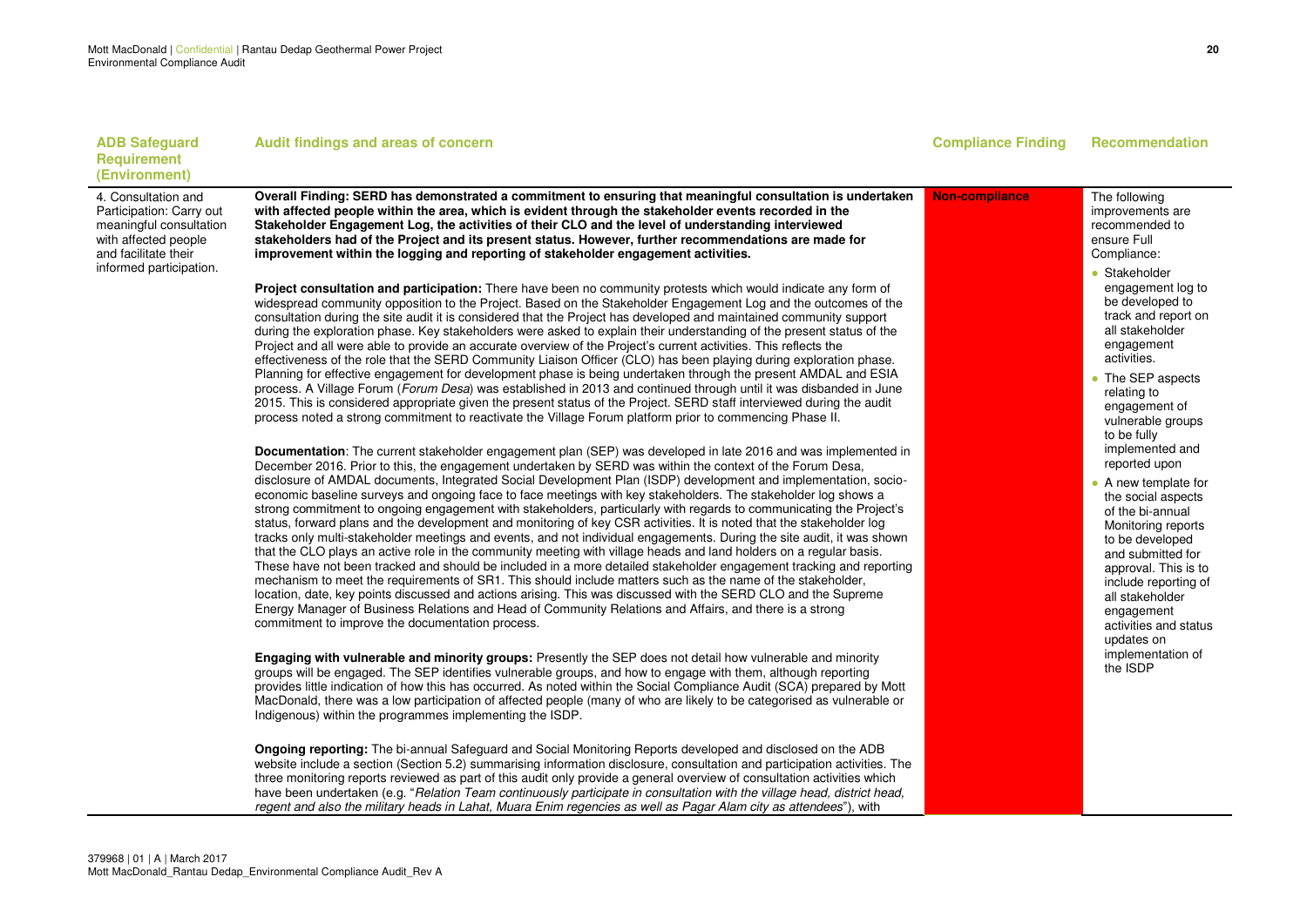| <b>ADB Safeguard</b><br><b>Requirement</b><br>(Environment)                                                                                                                                                                                    | Audit findings and areas of concern                                                                                                                                                                                                                                                                                                                                                                                                                                                                                                                                                                                                                                                                                                                                                                                                                                                                                                                                                                                                                                                                                                                                                                                                                                                                                                                                                                                                                                                                                                                                                                                                                                                                                                                                                                                                                                                                                                                                                                                                                                                                                                                                                                                                                                                                                                                                                                                                                                                                                                                                              | <b>Compliance Finding</b> | <b>Recommendation</b>                                                                                                                                                                                                                                                                                                                         |
|------------------------------------------------------------------------------------------------------------------------------------------------------------------------------------------------------------------------------------------------|----------------------------------------------------------------------------------------------------------------------------------------------------------------------------------------------------------------------------------------------------------------------------------------------------------------------------------------------------------------------------------------------------------------------------------------------------------------------------------------------------------------------------------------------------------------------------------------------------------------------------------------------------------------------------------------------------------------------------------------------------------------------------------------------------------------------------------------------------------------------------------------------------------------------------------------------------------------------------------------------------------------------------------------------------------------------------------------------------------------------------------------------------------------------------------------------------------------------------------------------------------------------------------------------------------------------------------------------------------------------------------------------------------------------------------------------------------------------------------------------------------------------------------------------------------------------------------------------------------------------------------------------------------------------------------------------------------------------------------------------------------------------------------------------------------------------------------------------------------------------------------------------------------------------------------------------------------------------------------------------------------------------------------------------------------------------------------------------------------------------------------------------------------------------------------------------------------------------------------------------------------------------------------------------------------------------------------------------------------------------------------------------------------------------------------------------------------------------------------------------------------------------------------------------------------------------------------|---------------------------|-----------------------------------------------------------------------------------------------------------------------------------------------------------------------------------------------------------------------------------------------------------------------------------------------------------------------------------------------|
|                                                                                                                                                                                                                                                | statements regarding the Integrated Social Development Program and improvement processes being the same across<br>all monitoring reports. Improvements to the reporting are necessary; they need to provide accurate reporting of all the<br>stakeholder engagement activities which have occurred over the previous six months and corrective actions arising from<br>such activities. This needs to occur in conjunction with the improvement to the documentation system noted above. The<br>SEP adopted in December 2016 contains new commitments to report stakeholder engagement activities (amongst other<br>matters such as environmental performance) through the Supreme Energy website (www.supreme-energy.com).<br>Presently, the website does not contain the bi-annual reports or any other reports relating to the Project. As part of<br>future reporting. SERD should make more effective use of its website by either uploading all its externally disclosed<br>environmental and social reporting, or provide links for external websites where these reports are available (e.g. the<br>ADB Project site for Rantau Dedap).                                                                                                                                                                                                                                                                                                                                                                                                                                                                                                                                                                                                                                                                                                                                                                                                                                                                                                                                                                                                                                                                                                                                                                                                                                                                                                                                                                                                                                  |                           |                                                                                                                                                                                                                                                                                                                                               |
|                                                                                                                                                                                                                                                | Land acquisition consultation: As confirmed within the scope of SCA (Mott MacDonald 2017), there has been no<br>additional land acquisition undertaken since the Phase I's SCAR was completed. There was no information uncovered<br>during this audit that is inconsistent with previous findings that consultation was undertaken in accordance with SR1,<br>SR2 and SR3. As detailed within the SCA (Mott MacDonald 2017) there has been ongoing community engagement with<br>regards to the development and implementation of the ISDP which is the primary measure to mitigate livelihood impacts.                                                                                                                                                                                                                                                                                                                                                                                                                                                                                                                                                                                                                                                                                                                                                                                                                                                                                                                                                                                                                                                                                                                                                                                                                                                                                                                                                                                                                                                                                                                                                                                                                                                                                                                                                                                                                                                                                                                                                                          |                           |                                                                                                                                                                                                                                                                                                                                               |
| 5. Grievance Redress<br>Mechanism: Establish a<br>grievance redress<br>mechanism to receive<br>and facilitate resolution<br>of the affected people's<br>concerns and<br>grievances regarding<br>the project's<br>environmental<br>performance. | Overall Finding: The Project has a grievance mechanism in place and members of surrounding communities<br>have displayed strong knowledge of how they would effectively relay grievances to the Project. Of minor<br>concern is the Forum Desa was created to resolve major grievances but is currently not taking place. It is<br>recommended that an alternative mechanism be developed to respond to major grievances.<br>Context: SERD has been implementing a grievance mechanism (GM) since exploration activities commenced in 2011.<br>The GM was initially disclosed during village level consultation in June 2012. The June 2014 SCAR concluded that there<br>was generally a high awareness of the grievance mechanism and recommended basic training for field staff involved in<br>its implementation in relation to recording and tracking grievances once lodged. The GM has not been disclosed further<br>by placing it in community notice boards or providing flyers. SERD has noted it has not placed a heavily reliance on<br>written feedback as utilising village heads and the CLO has been more effective. Recommendations were discussed<br>with SERD during the audit process to develop information cards for the CLO to distribute during any stakeholder<br>meetings, detailing key contact points to lodge any grievances. The grievance log was provided for review and it showed<br>that there had been no grievances lodged since 2014. No grievances or underlying community discontent with the<br>Project were observed during consultation activities undertaken during the audit.<br>Grievance Log: The review of SERD's grievance log showed a total of five grievances and none since the June 2014<br>SCAR. All of these grievances were related to the land acquisition process and have been appropriately logged and<br>closed out by SERD. The lack of recent major grievances (none reported since April 2014) is suggestive of a project that<br>is performing well in terms of managing community relations and adverse social impacts (refer to the SCA). During<br>discussions with SERD, it was noted that small grievances that were able to be immediately resolved (e.g. blocked<br>drainage line on a SERD road) or were eventually not classed as grievances (i.e. one instance where community<br>members complained about water quality, which was not related to Project activities) were not being logged. SERD has<br>made a commitment to log all grievances received in the future to enable accurate reporting. | <b>Non-compliance</b>     | The following<br>improvements are<br>recommended to<br>ensure full compliance:<br>• Develop cards to<br>provide to<br>community<br>members which<br>provides key SERD<br>contact details to<br>lodge grievances<br>with<br>• SERD to ensure<br>that all grievances<br>received from the<br>community are<br>entered into the<br>grievance log |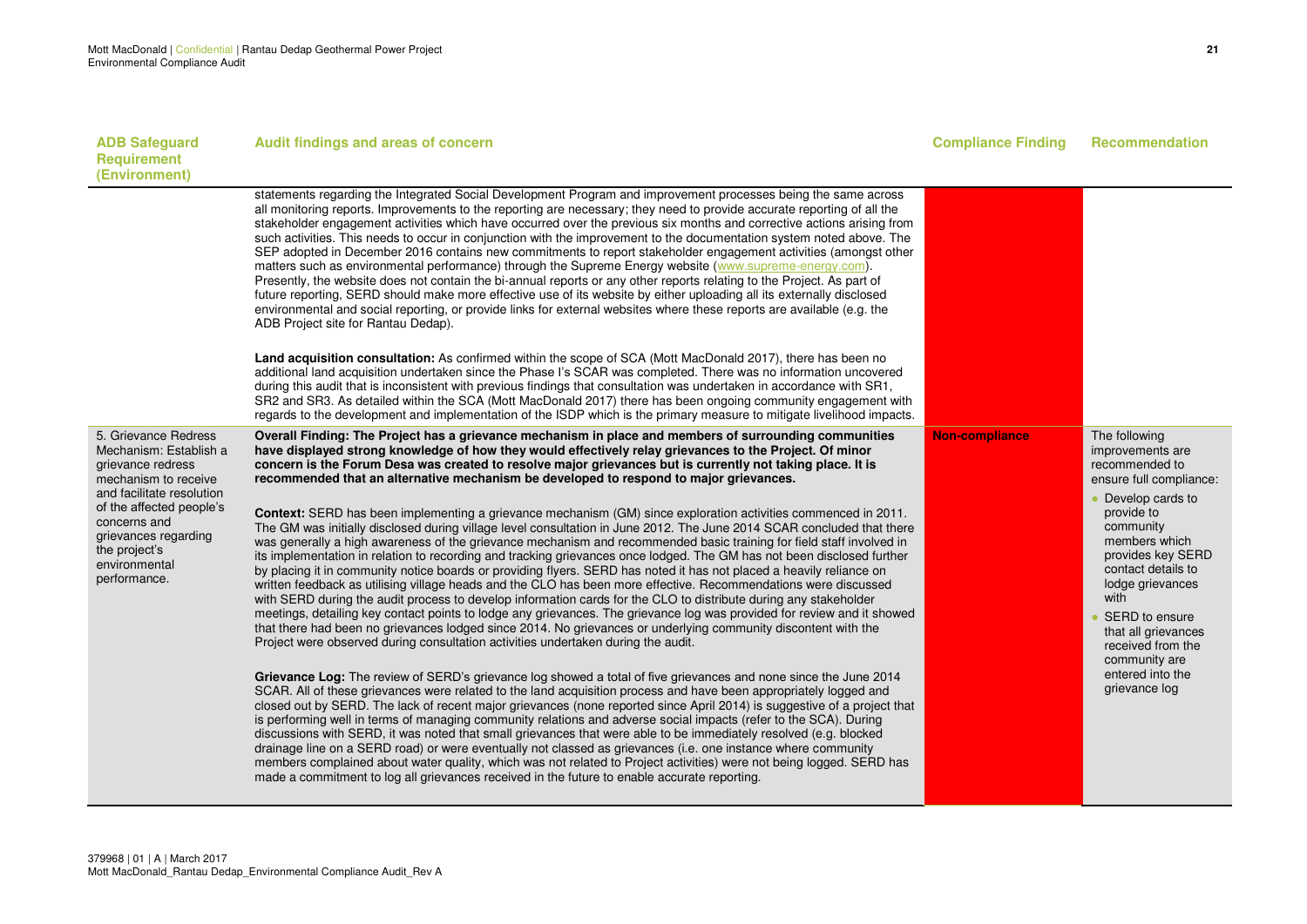| <b>ADB Safeguard</b><br><b>Requirement</b><br>(Environment)                                                                                                                                                                                   | Audit findings and areas of concern                                                                                                                                                                                                                                                                                                                                                                                                                                                                                                                                                                                                                                                                                                                                                                                                                                                                                                                                                                                                                                                                                                                                                                                                                                                                                                                                                                                                                                                                                                                                                                                                                                                                                                                                                                                                                                                                                                                                                                                                                                                    | <b>Compliance Finding</b> | <b>Recommendation</b>                                                                                                                                                                                          |
|-----------------------------------------------------------------------------------------------------------------------------------------------------------------------------------------------------------------------------------------------|----------------------------------------------------------------------------------------------------------------------------------------------------------------------------------------------------------------------------------------------------------------------------------------------------------------------------------------------------------------------------------------------------------------------------------------------------------------------------------------------------------------------------------------------------------------------------------------------------------------------------------------------------------------------------------------------------------------------------------------------------------------------------------------------------------------------------------------------------------------------------------------------------------------------------------------------------------------------------------------------------------------------------------------------------------------------------------------------------------------------------------------------------------------------------------------------------------------------------------------------------------------------------------------------------------------------------------------------------------------------------------------------------------------------------------------------------------------------------------------------------------------------------------------------------------------------------------------------------------------------------------------------------------------------------------------------------------------------------------------------------------------------------------------------------------------------------------------------------------------------------------------------------------------------------------------------------------------------------------------------------------------------------------------------------------------------------------------|---------------------------|----------------------------------------------------------------------------------------------------------------------------------------------------------------------------------------------------------------|
|                                                                                                                                                                                                                                               | Grievance Redress Process: The GM as contained within the SEP reviewed by Mott MacDonald contains separate<br>processes for resolving grievances defined as either minor or major. A Site Grievance Committee undertakes<br>classification of grievances in the first instance. For those defined as major, an external body known as the Forum Desa<br>is to respond, manage and track actions. As noted above, the Forum Desa was discontinued in June 2015 given the low<br>level of Project activities. During the time in which Forum Desa remains discontinued, major grievances are instead<br>managed by the head of Village or other relevant government authority. This is considered an appropriate mechanism<br>until such stage as the Forum Desa is reconstituted.<br><b>Current Status:</b> There are presently no outstanding grievances. As noted above, this is not unexpected given the<br>present status of the Project. As part of stakeholder meetings during the site audit, individuals were asked how they<br>would lodge a grievance if they had any with the Project. In each instance local communities were able to note the<br>prominent role and contact details of the SERD CLO and that they felt comfortable lodging grievances directly with<br>SERD, or with their respective village heads. The interviewed village heads also noted that in the event they received a<br>grievance from the local community they were able to immediately contact the SERD CLO.                                                                                                                                                                                                                                                                                                                                                                                                                                                                                                                                                                                  |                           |                                                                                                                                                                                                                |
| 6. Monitoring and<br>Reporting: Implement<br>the EMP and monitor its<br>effectiveness.<br>Document monitoring<br>results, including the<br>development and<br>implementation of<br>corrective actions, and<br>disclose monitoring<br>reports. | Overall finding: The Project is non-compliant with respect to monitoring and reporting. Environmental<br>monitoring and reporting requirements are currently not disclosed in a timely manner. Socio-economic<br>monitoring is not being effectively undertaken.<br><b>Environmental monitoring:</b> UKL-UPL monitoring reports are produced every six months and copies are<br>being provided to local Government offices; the public can view the reports at these offices but the<br>monitoring reports are not otherwise publicly disclosed. The bi-annual Safeguard and Social Monitoring Reports<br>(i.e. from 1 <sup>st</sup> semester 2015 to 1 <sup>st</sup> semester 2016) are disclosed on the ADB website <sup>9</sup> , however, these reports were<br>made available only from March 2017. Timeliness in on-going disclosure for future reports should be improved.<br>Socio-economic monitoring: The Phase I's SCAR contains a comprehensive assessment of the socio-<br>$\bullet$<br>economic monitoring processes that have been established by SERD. In accordance with the requirements<br>of the 2014 SCAR, SERD have established a socio-economic baseline profile of affected and non-affected<br>households in the community as a basis for ongoing monitoring. Socio-economic monitoring is presently<br>undertaken as part of the implementation of the ISDP. Key findings from the SCA will require changes to be<br>made to the socio-economic monitoring programme, specifically:<br>Monitoring undertaken not only to determine the performance of the ISDP (e.g. if programmes have been<br>delivered, how many people attended, what changes in crop yields results), but also the impacts to participant's<br>livelihoods<br>Monitoring needs to better differentiate ISDP participant's according to their status as affected or non-affected<br>people<br>Monitoring methodologies must better directly engage affected people and Indigenous People<br>Tracking and reporting on the participation of affected people within the Project workforce. | <b>Non-compliance</b>     | The following<br>improvements are<br>recommended to<br>ensure full compliance:<br>• Timely disclosure of<br>regular monitoring<br>reports<br>• Produce a socio-<br>economic Impact<br><b>Monitoring Report</b> |

<sup>9</sup> <https://www.adb.org/projects/47937-001/main#project-documents>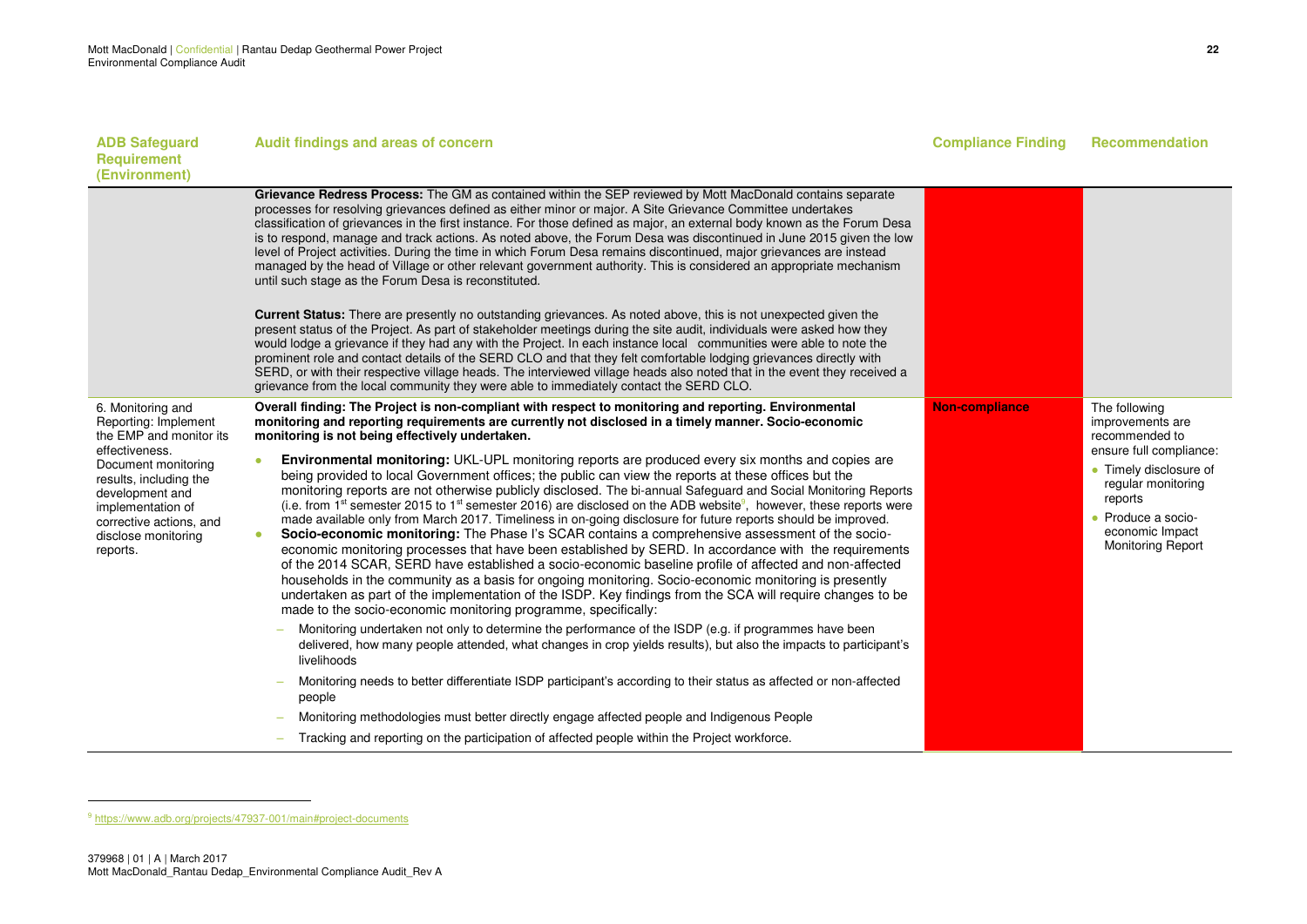| <b>ADB Safequard</b><br><b>Requirement</b><br>(Environment)                                                                                                                                                                                                                                      | Audit findings and areas of concern                                                                                                                                                                                                                                                                                                                                                                                                                                                                                                                                                                                                                                                                                                                                                                                                                                                                                                                                                                                                                                                                                                                                                                                                                                                                                                                                                                                                                                                                                                                                                                                                                                                                                                                                                                                                                                                                                                                                                                                                                                | <b>Compliance Finding</b> | <b>Recommendation</b>                                                                                                                                                                             |
|--------------------------------------------------------------------------------------------------------------------------------------------------------------------------------------------------------------------------------------------------------------------------------------------------|--------------------------------------------------------------------------------------------------------------------------------------------------------------------------------------------------------------------------------------------------------------------------------------------------------------------------------------------------------------------------------------------------------------------------------------------------------------------------------------------------------------------------------------------------------------------------------------------------------------------------------------------------------------------------------------------------------------------------------------------------------------------------------------------------------------------------------------------------------------------------------------------------------------------------------------------------------------------------------------------------------------------------------------------------------------------------------------------------------------------------------------------------------------------------------------------------------------------------------------------------------------------------------------------------------------------------------------------------------------------------------------------------------------------------------------------------------------------------------------------------------------------------------------------------------------------------------------------------------------------------------------------------------------------------------------------------------------------------------------------------------------------------------------------------------------------------------------------------------------------------------------------------------------------------------------------------------------------------------------------------------------------------------------------------------------------|---------------------------|---------------------------------------------------------------------------------------------------------------------------------------------------------------------------------------------------|
| 7. Unanticipated<br>Environmental Impacts:<br>Update EA and EMP or<br>prepare new EA and<br><b>EMP</b> to address<br>unanticipated<br>environmental impacts<br>that become apparent<br>during project<br>implementation                                                                          | Overall finding: The Project does not have a specific mechanism in place to deal with unexpected impacts but<br>these aspects can potentially be managed through mitigation prescribed in the Phase II ESIA and EMP to<br>achieve compliance.<br><b>Context:</b> Changes to the Phase I design (i.e. well pad I) and location-specific impacts (i.e. exposed slopes,<br>areas) since the IEE issuance have been noted. These details and their corresponding impacts were not<br>captured in the IEE's assessment, but the nature and magnitude of these additional activities are not<br>deemed significant. No unanticipated environmental impacts were otherwise identified.<br>Procedures in place: There is no evidence that the Project has a specific mechanism in place to be able to<br>identify and address unanticipated impacts.                                                                                                                                                                                                                                                                                                                                                                                                                                                                                                                                                                                                                                                                                                                                                                                                                                                                                                                                                                                                                                                                                                                                                                                                                       | <b>Non-compliance</b>     | Inclusion of dynamic<br>measures in the future<br>Phase II ESMP                                                                                                                                   |
| 8. Biodiversity<br>Conservation and<br>Sustainable Natural<br>Resource Management:<br>Ensure specific<br>requirements are met<br>for developments in<br>critical habitats or areas<br>of natural habitats.<br>Apply a precautionary<br>approach to the use of<br>renewable natural<br>resources. | Modified and natural habitats. Overall findings: The Project is located predominately within natural habitat<br>(primary montane forest). Mitigation including offsetting is therefore required for areas of temporary and<br>permanent habitat loss as the Project moves into exploitation phase. Actions are included within the BAP;<br>however, details of how the offsetting has been or will be implemented have not been provided. A feasibility<br>evaluation is required to determine if it can be achieved to meets is aims. Therefore, until developed further the<br>Project is not considered to be compliant.<br>Context: The Project was assigned as category B during exploratory phase (i.e. impacts considered<br>$\bullet$<br>reversible if the Project do not proceed to exploitation stage). The majority of the biodiversity assessments<br>and surveys undertaken were part of either the AMDAL or the Critical Habitat Assessment (CHA)/BAP of<br>Phase II (as the land had already been cleared during the exploration phase). The AMDAL and CHA/BAP<br>identifies modified and natural habitats in the Project area. High-level habitat mapping is provided in relation<br>to the location of the Project; areas of permanent and temporary habitat loss are also calculated. The site<br>covers approximately 124ha; of which 115ha is located within primary montane forest (natural habitat) and<br>9ha within predominantly agricultural land (modified habitat).<br>Findings: Mitigation is required for the temporary and permanent loss of natural habitat. Reinstatement<br>$\bullet$<br>measures have already been undertaken in some areas of temporary habitat loss which are no longer<br>required for Project activities. No offsetting has been undertaken to date and the offsetting plan is still in its<br>early stages of development. It is recommended that an initial feasibility study is undertaken following<br>guidance outlined by the Business and Biodiversity Offsets Programme (BBOP), 2012. <sup>10</sup> | <b>Non-compliance</b>     | The following<br>improvements are<br>recommended to<br>ensure full compliance:<br>• Develop offsetting<br>plan.<br>• Demonstration of<br>actions to achieve<br>no net loss of<br>natural habitat. |
|                                                                                                                                                                                                                                                                                                  | Critical habitats. Overall finding: the presence of IUCN Red List Critically Endangered (CR) and Endangered<br>(EN) species, and endemic species within the Project area triggers critical habitat requirements. Mitigation<br>actions are included within the BAP. However, further details are required, including offsetting measures, to<br>demonstrate no net less/net gain for these species. The Project is therefore considered not compliant.<br>Critically Endangered and Endangered species: The biodiversity desktop study, baseline surveys and<br>consultation identified three IUCN Red List CR and five EN species as occurring within or in proximity to the<br>Project area.                                                                                                                                                                                                                                                                                                                                                                                                                                                                                                                                                                                                                                                                                                                                                                                                                                                                                                                                                                                                                                                                                                                                                                                                                                                                                                                                                                     | <b>Non-compliance</b>     | Review CHA to ensure<br>all trigger species<br>correct; develop<br>offsetting measures to<br>achieve no net loss/net<br>gain                                                                      |

<sup>&</sup>lt;sup>10</sup> Business and Biodiversity Offsets Programme (BBOP) (2012) Resource Paper: Limits to What Can Be Offset. BBOP, Washington, D.C. Available on-line at: [http://www.forest](http://www.forest-trends.org/documents/files/doc_3128.pdf)[trends.org/documents/files/doc\\_3128.pdf](http://www.forest-trends.org/documents/files/doc_3128.pdf)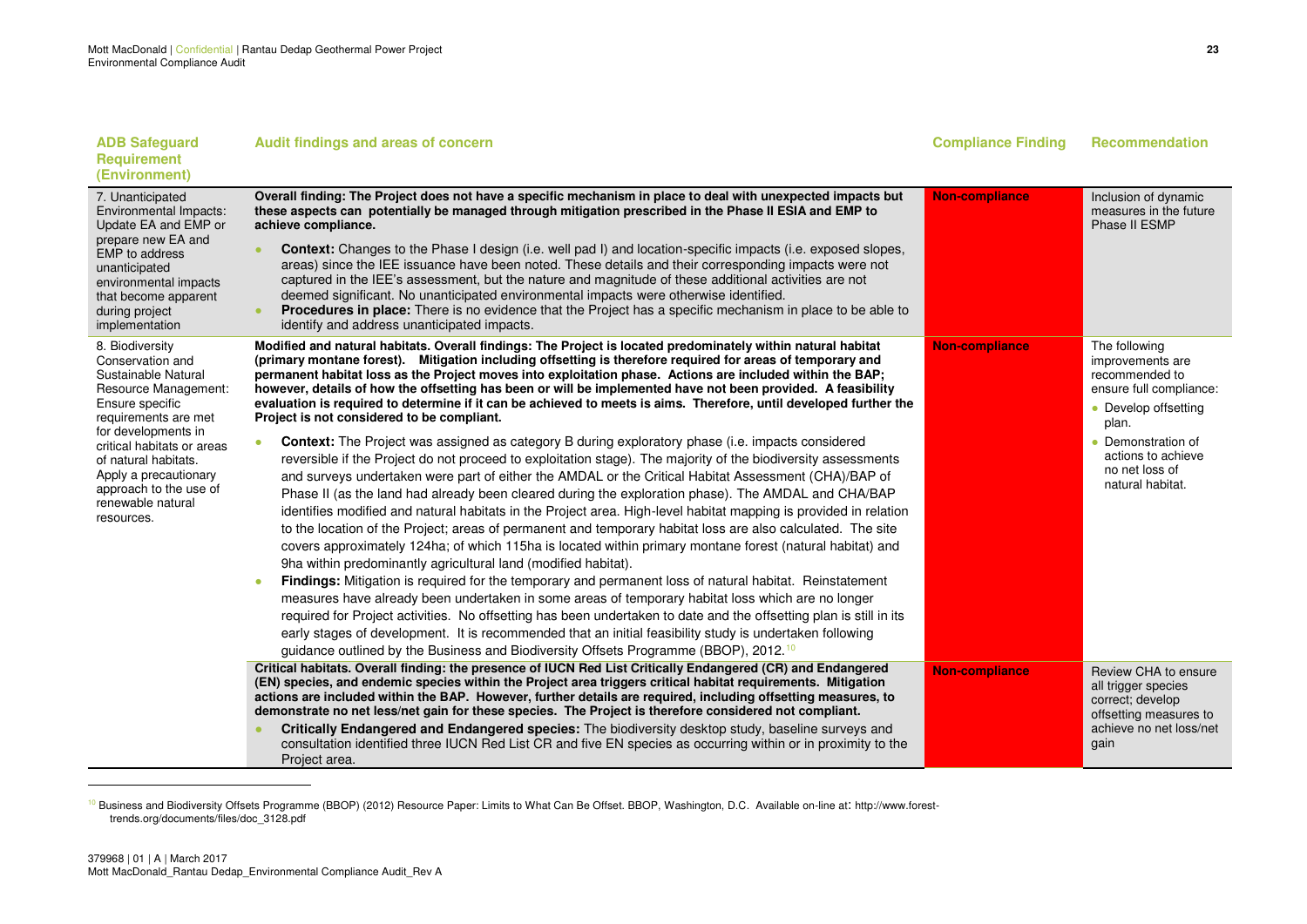| <b>ADB Safeguard</b><br><b>Requirement</b><br>(Environment) | Audit findings and areas of concern                                                                                                                                                                                                                                                                                                                                                                                                                                                                                                                                                                                                                                                                                                                                                                                                                                                                                                                                                                                                                                                                                                                                                                                                                          | <b>Compliance Finding</b> | <b>Recommendation</b>                                                                                                           |
|-------------------------------------------------------------|--------------------------------------------------------------------------------------------------------------------------------------------------------------------------------------------------------------------------------------------------------------------------------------------------------------------------------------------------------------------------------------------------------------------------------------------------------------------------------------------------------------------------------------------------------------------------------------------------------------------------------------------------------------------------------------------------------------------------------------------------------------------------------------------------------------------------------------------------------------------------------------------------------------------------------------------------------------------------------------------------------------------------------------------------------------------------------------------------------------------------------------------------------------------------------------------------------------------------------------------------------------|---------------------------|---------------------------------------------------------------------------------------------------------------------------------|
|                                                             | <b>Endemic species:</b> Six endemic bird and one endemic mammal species were also identified as occurring<br>within - or in proximity to - the Project area.<br>Legally protected area: The Project is not located directly within an internationally recognised protected<br>area (IUCN categories I-VI); however, the forest is protected at national level (Hutan Lindung) and qualifies<br>for additional measures due to its high biodiversity value which includes its recognition as a Tiger<br>Conservation Landscape. <sup>1</sup>                                                                                                                                                                                                                                                                                                                                                                                                                                                                                                                                                                                                                                                                                                                  |                           |                                                                                                                                 |
|                                                             | Legally protected areas. Overall finding: The Project is located within nationally designated forest area (Hutan<br>Lindung), but all regulatory requirements have been complied with. This is considered compliant.                                                                                                                                                                                                                                                                                                                                                                                                                                                                                                                                                                                                                                                                                                                                                                                                                                                                                                                                                                                                                                         | <b>Compliance</b>         | $N/A$ .                                                                                                                         |
|                                                             | Legally protected area: As mentioned above, the Project is not located directly within an internationally<br>$\bullet$<br>recognised protected area (IUCN categories I-VI); however, the forest is protected at national level (Hutan<br>Lindung).<br>Cooperation with authorities: For usage of land within the Hutan Lindung, several requirements are<br>$\bullet$<br>required to be fulfilled (e.g. Borrow-Use Permit, Forest Management Plan). All regulatory requirements<br>associated with usage of land in Hutan Lindung have been satisfied.                                                                                                                                                                                                                                                                                                                                                                                                                                                                                                                                                                                                                                                                                                       |                           |                                                                                                                                 |
|                                                             | Invasive alien species. Overall finding: No assessment has been undertaken. The Project is not considered<br>compliant.<br>No assessment has been undertaken for the accidental introduction and control of invasive species into the<br>Project area. No invasive species mitigation measures have been identified in the IEE. Therefore, the Project is<br>therefore not considered to be compliant.                                                                                                                                                                                                                                                                                                                                                                                                                                                                                                                                                                                                                                                                                                                                                                                                                                                       | <b>Non-compliance</b>     | Assess potential for<br>introduction of alien<br>invasive measures.<br>prepare and implement<br>alien invasive species<br>plan. |
|                                                             | Management and use of renewable natural resources. Overall finding: the Project design considers sustainable<br>resource use and is generally compliant.                                                                                                                                                                                                                                                                                                                                                                                                                                                                                                                                                                                                                                                                                                                                                                                                                                                                                                                                                                                                                                                                                                     | <b>Compliance</b>         | No further action<br>required.                                                                                                  |
|                                                             | <b>Project design:</b> The Project is designed to manage natural resources in a sustainable manner, for example<br>$\bullet$<br>through re-using drilling water to minimise water consumption and reinjecting drilling fluids to avoid<br>discharges to the environment. Further details of these measures are provided below under '9. Pollution<br>prevention and abatement'.<br><b>Ecosystem services:</b> An ecosystem services assessment was not included within the IEE, the SCAR or the<br>UKL/UPL. Evidence gathered during the site audit indicates that aside from areas of land acquired which<br>were used for agricultural practices (and therefore compensated for), the areas where the well pads and<br>other key Phase I components are situated, are routinely used for other provisioning services (e.g. forest<br>goods, food).<br>In practice, ecosystem services impacts (particularly regulatory and supporting) are largely managed through<br>successful implementation of the UKL/UPL, as reported throughout the ECA. Future assessments, including<br>the ESIA for Phase II, should include specific consideration of ecosystem services within the impact<br>assessment and development of management and mitigation measures. |                           |                                                                                                                                 |

<sup>11</sup> World Wildlife Fund: Tiger Conservation Landscape.<http://www.worldwildlife.org/publications/tiger-conservation-landscape-data-and-report>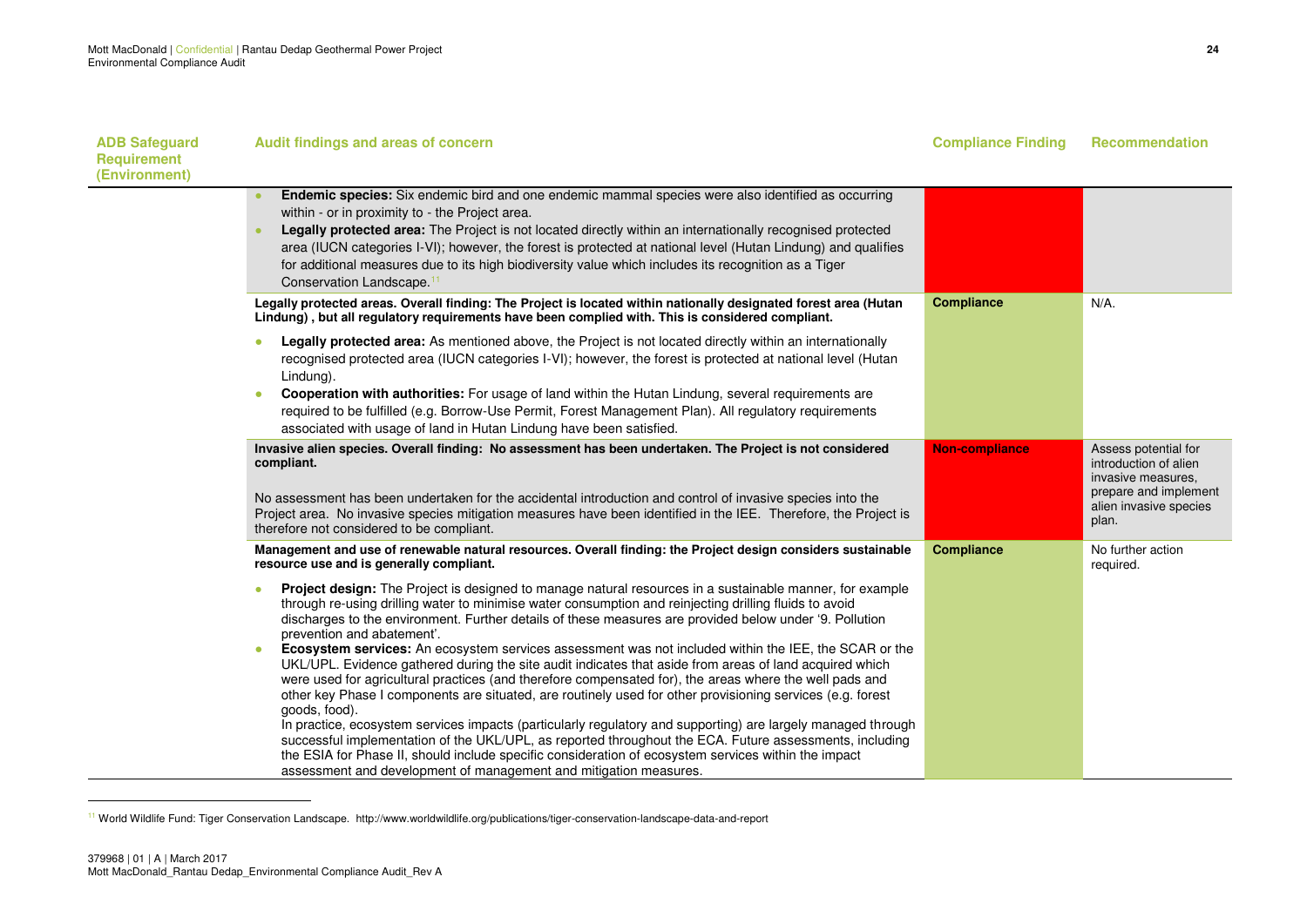| <b>ADB Safeguard</b><br><b>Requirement</b><br>(Environment)                                                                                                                 | Audit findings and areas of concern                                                                                                                                                                                                                                                                                                                                                                                                                                                                                                                                                                                                                                                                                                                                                                                                                                                                                                                                                                                                                                                                                                                                                                                                                                                                                                                                                                                                                                                                                                                                                                                                                                                                                                                                                                                                                                                                                                                                                                                                                                                                                                                                                                                                                                                                                                                                                                                                                                                                                                                                                                                                                                                                                                                                                                                                                                                                                                                                                                                                                                                                                                                                                                        | <b>Compliance Finding</b> | <b>Recommendation</b>                        |
|-----------------------------------------------------------------------------------------------------------------------------------------------------------------------------|------------------------------------------------------------------------------------------------------------------------------------------------------------------------------------------------------------------------------------------------------------------------------------------------------------------------------------------------------------------------------------------------------------------------------------------------------------------------------------------------------------------------------------------------------------------------------------------------------------------------------------------------------------------------------------------------------------------------------------------------------------------------------------------------------------------------------------------------------------------------------------------------------------------------------------------------------------------------------------------------------------------------------------------------------------------------------------------------------------------------------------------------------------------------------------------------------------------------------------------------------------------------------------------------------------------------------------------------------------------------------------------------------------------------------------------------------------------------------------------------------------------------------------------------------------------------------------------------------------------------------------------------------------------------------------------------------------------------------------------------------------------------------------------------------------------------------------------------------------------------------------------------------------------------------------------------------------------------------------------------------------------------------------------------------------------------------------------------------------------------------------------------------------------------------------------------------------------------------------------------------------------------------------------------------------------------------------------------------------------------------------------------------------------------------------------------------------------------------------------------------------------------------------------------------------------------------------------------------------------------------------------------------------------------------------------------------------------------------------------------------------------------------------------------------------------------------------------------------------------------------------------------------------------------------------------------------------------------------------------------------------------------------------------------------------------------------------------------------------------------------------------------------------------------------------------------------------|---------------------------|----------------------------------------------|
| 9. Pollution Prevention<br>and Abatement: Apply<br>pollution prevention and<br>control technologies<br>and practices<br>consistent with<br>international good<br>practices. | Overall finding: Most of the Project design and measures implemented are considered compliant.<br>Resource conservation and energy efficiency: There is minimal discussion on resource efficiency in the<br>IEE. However, this is not deemed a risk as exploration drilling is not considered resource intensive in terms<br>of energy use, water use or other resource or material use. Furthermore, SERD has undertaken inherent<br>resource efficiency measures such as the re-use of drilling water to reduce water consumption.<br>Wastes: A waste management plan is included in Supreme Energy's SOPs. Domestic waste is stored in a<br>municipal waste container on site and when full this is collected by a licenced waste contractor for disposal<br>off site.<br>Hazardous materials: Drilling cuttings from drilling activities using water-based drilling muds are not<br>classed as a hazardous material under Indonesia regulations. Drilling cuttings are temporarily stored prior to<br>their reuse for fill during earthworks or disposal in the disposal pits. Explosives (as emergency provisions for<br>dislodgement of drilling pipes) are stored in the explosive bunker at disposal pit 2, which is subject to<br>security and storage requirements approved by the government.<br>Pesticide use and management: There are no documented use of pesticides for Phase I activities.<br>Greenhouse gas emissions: This aspect is not a concern for the exploration phase of the Project.<br>Hydrogen sulfide (H <sub>2</sub> S): For Phase I works, H <sub>2</sub> S release may only occur during accidental well-blow out<br>(when drilling) and well testing. No such incidents were reported.<br>Dust: The bi-annual UKL-UPL does not report any exceedances in total suspended particulates (TSP).<br>Water resources: Although no quantitative assessment for the water usage during exploratory drilling was<br>presented in the IEE, such assessment was conducted for the exploitation drilling. <sup>12</sup> As it was demonstrated<br>that exploitation drilling (which uses more water than exploratory drilling) is not likely to impact water<br>resources taken from the same water intake points, it is unlikely that water resources would have been<br>adversely impacted during Phase I.<br>Hydrology: The MSE constructed by SERD at various river crossings ensure that the existing waterways in<br>the Project area are not altered.<br>Traffic: No grievances related to traffic issues were recorded in the grievance log.<br>Noise: The bi-annual UKL-UPL monitoring does not report any exceedances. In any event, as the drilling<br>activities are undertaken at least 3km away from residential settlements, noise is unlikely to be a concern for<br>human receptors. Noise disturbance of sensitive fauna could occur although these impacts would be of a<br>temporary nature.<br>Land/groundwater contamination: Fuel tanks at the pumping stations are stored on concrete foundations<br>with the appropriate containment measures. No major spillage or leakage incidents have been reported in<br>the Safeguard and Social Monitoring report. | <b>Compliance</b>         | No further action<br>required.               |
|                                                                                                                                                                             | Overall finding: The erosion and sedimentation aspect of the Project's environmental management can be<br>improved based on recent observations.                                                                                                                                                                                                                                                                                                                                                                                                                                                                                                                                                                                                                                                                                                                                                                                                                                                                                                                                                                                                                                                                                                                                                                                                                                                                                                                                                                                                                                                                                                                                                                                                                                                                                                                                                                                                                                                                                                                                                                                                                                                                                                                                                                                                                                                                                                                                                                                                                                                                                                                                                                                                                                                                                                                                                                                                                                                                                                                                                                                                                                                           | Non-compliance            | The following<br>improvements are            |
|                                                                                                                                                                             | <b>Erosion and sedimentation:</b> All of the well pads (i.e. well pads B, C, E and I) are currently exposed<br>surfaces, however, the ground has been packed and perimeter drainage constructed. There are various<br>other areas, such as road sides and slopes which are yet to be fully revegetated. SERD has identified these                                                                                                                                                                                                                                                                                                                                                                                                                                                                                                                                                                                                                                                                                                                                                                                                                                                                                                                                                                                                                                                                                                                                                                                                                                                                                                                                                                                                                                                                                                                                                                                                                                                                                                                                                                                                                                                                                                                                                                                                                                                                                                                                                                                                                                                                                                                                                                                                                                                                                                                                                                                                                                                                                                                                                                                                                                                                          |                           | recommended to<br>ensure Full<br>Compliance: |

<sup>12</sup> See memorandum "Rantau Dedap Stage 1 Development & EPC construction Surface Water Usage", dated 19 September 2016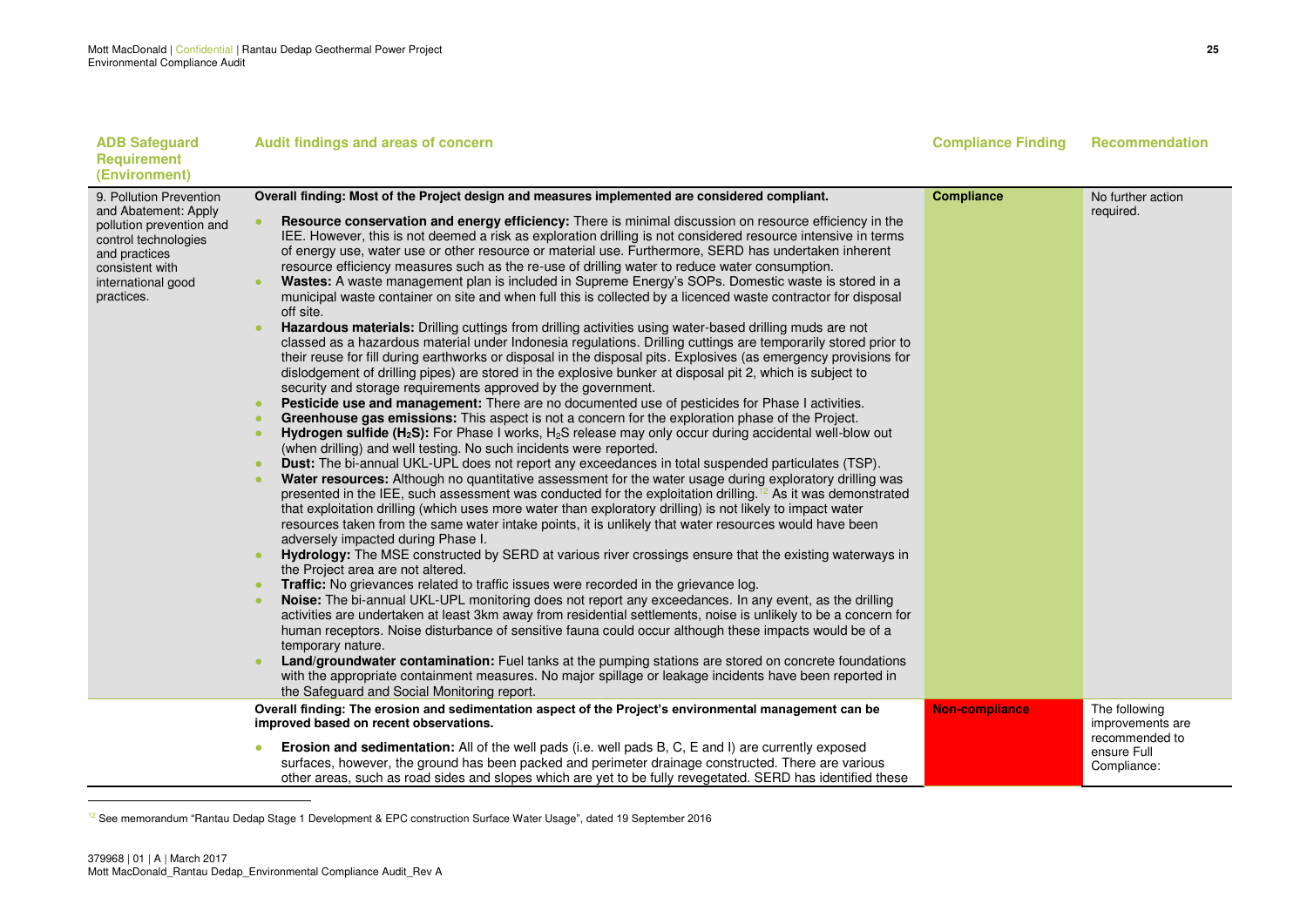| <b>ADB Safeguard</b><br><b>Requirement</b>                                                                                                                                                                                                            | Audit findings and areas of concern                                                                                                                                                                                                                                                                                                                                                                                                                                                                                                                                                                                                                                                                                                                                                                                                                                                                                                                                                                                                                                | <b>Compliance Finding</b> | <b>Recommendation</b>                                                                                                                                                                                                                                                                                                                                                                                                                                                                                                                                                                         |
|-------------------------------------------------------------------------------------------------------------------------------------------------------------------------------------------------------------------------------------------------------|--------------------------------------------------------------------------------------------------------------------------------------------------------------------------------------------------------------------------------------------------------------------------------------------------------------------------------------------------------------------------------------------------------------------------------------------------------------------------------------------------------------------------------------------------------------------------------------------------------------------------------------------------------------------------------------------------------------------------------------------------------------------------------------------------------------------------------------------------------------------------------------------------------------------------------------------------------------------------------------------------------------------------------------------------------------------|---------------------------|-----------------------------------------------------------------------------------------------------------------------------------------------------------------------------------------------------------------------------------------------------------------------------------------------------------------------------------------------------------------------------------------------------------------------------------------------------------------------------------------------------------------------------------------------------------------------------------------------|
| (Environment)                                                                                                                                                                                                                                         |                                                                                                                                                                                                                                                                                                                                                                                                                                                                                                                                                                                                                                                                                                                                                                                                                                                                                                                                                                                                                                                                    |                           |                                                                                                                                                                                                                                                                                                                                                                                                                                                                                                                                                                                               |
|                                                                                                                                                                                                                                                       | areas in their "Regreening Area Plan- Phase 1" (June 2014), and "Regreening Area Plan- Phase 2" (August<br>2014). Revegetation is currently in progress, with the revegetation of several areas yet to be completed. At<br>this point, the timeline, and responsibilities (i.e. SERD or contractor) to undertake the revegetation have yet<br>to be clearly defined.                                                                                                                                                                                                                                                                                                                                                                                                                                                                                                                                                                                                                                                                                               |                           | • Incorporate regular<br>site inspections into<br>the project specific<br>ESMP to be<br>produced. To<br>include frequency<br>of inspections,<br>locations.<br>responsibilities.<br>performance<br>indicators.<br>monitoring and<br>reporting<br>requirements and<br>budget<br>• Set out plan clearly<br>demonstrating<br>timeline.<br>responsibilities,<br>methodology and<br>provisions for<br>completion of<br>revegetation<br>• Investigate the<br>possibility of<br>aligning the current<br>revegetation plan<br>with on-site<br>restoration<br>possibilities<br>described in the<br>BAP. |
| 10. Health and Safety:<br>Provide workers with<br>safe and healthy<br>working conditions and<br>prevent accidents,<br>injuries, and disease.<br>Establish preventive<br>and emergency<br>preparedness and<br>response measures to<br>avoid, and where | Overall Findings: Health and safety procedures are in place and effectively implemented for Phase I. While an<br>ERP is in place, it remains to be disclosed to the local community to ensure that any risks can be successfully<br>avoided or minimised. Impacts to the local health care system (i.e. overloading of capacity with workers' influx)<br>occurred during Phase I. This will require further consideration when planning for Phase II<br>During Phase I, both SERD and LCI worked in accordance with detailed health, safety and environment plans. The<br>SERD document (titled "Supreme Energy Safety, Health and Environmental Manual") and LCI document ("SERD Civil<br>and Construction Project Health and Safety Plan") were provided for review and are considered to be robust documents,<br>suited to providing workers with safe and healthy working conditions. Health and safety statistics provided by SERD<br>show over 3,500,000 hours have been worked (including all contractors) since the last lost time accident (LTA) in 2013. | Non-compliance            | The following<br>improvements are<br>recommended to<br>ensure Full<br>Compliance:<br>• Disclosure of the<br>ERP to be<br>undertaken once<br>Phase II works<br>commence.                                                                                                                                                                                                                                                                                                                                                                                                                       |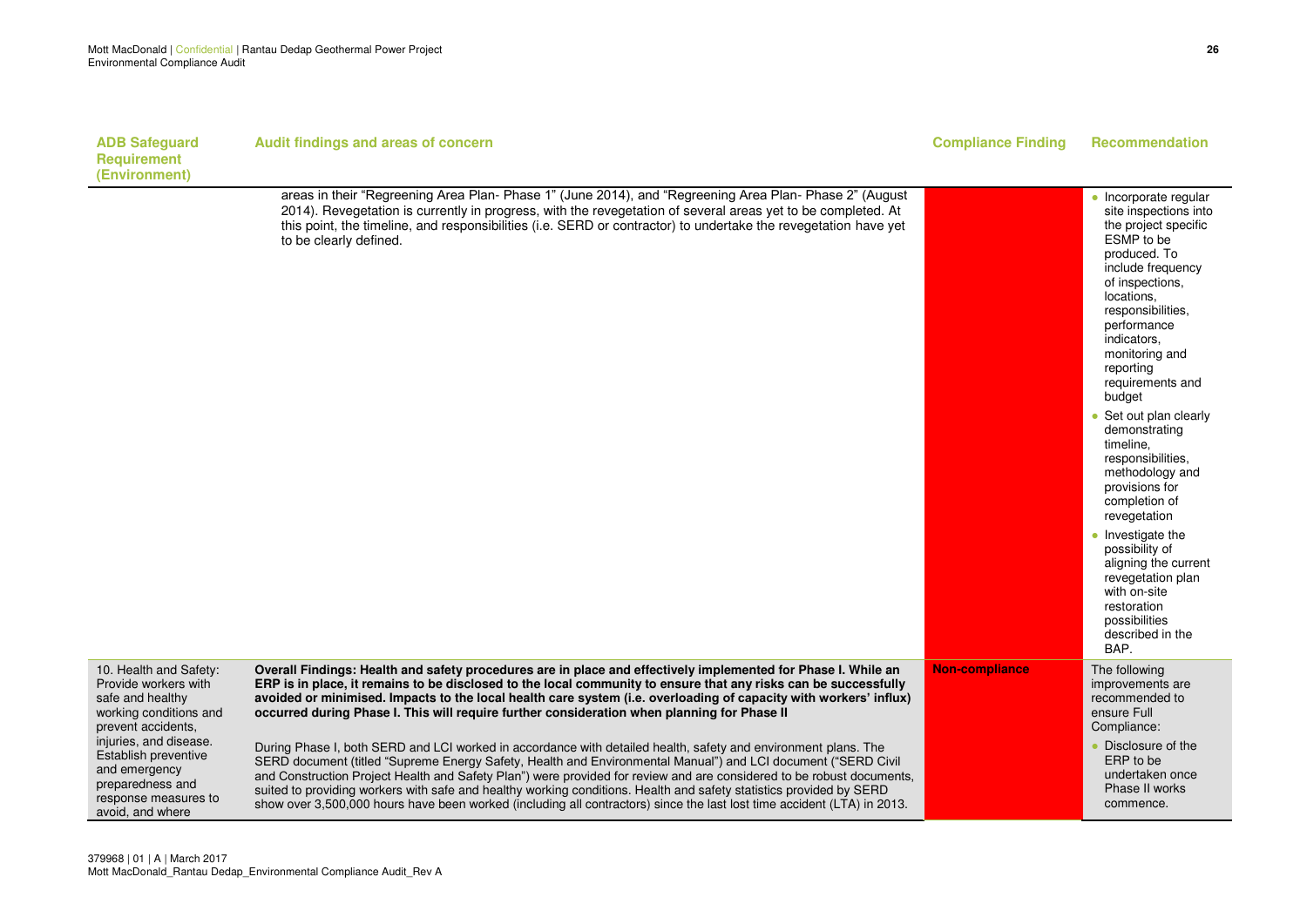| <b>ADB Safeguard</b><br><b>Requirement</b><br>(Environment)                                                                                                                                                     | <b>Audit findings and areas of concern</b>                                                                                                                                                                                                                                                                                                                                                                                                                                                                                                                                                                                                                                                                                                                                                                                                                                                                           | <b>Compliance Finding</b> | <b>Recommendation</b>                                                                                                                                                     |
|-----------------------------------------------------------------------------------------------------------------------------------------------------------------------------------------------------------------|----------------------------------------------------------------------------------------------------------------------------------------------------------------------------------------------------------------------------------------------------------------------------------------------------------------------------------------------------------------------------------------------------------------------------------------------------------------------------------------------------------------------------------------------------------------------------------------------------------------------------------------------------------------------------------------------------------------------------------------------------------------------------------------------------------------------------------------------------------------------------------------------------------------------|---------------------------|---------------------------------------------------------------------------------------------------------------------------------------------------------------------------|
| avoidance is not<br>possible, to minimize,<br>adverse impacts and<br>risks to the health and<br>safety of local<br>communities.                                                                                 | As described previously, SERD has in place a site specific Emergency Response Plan. The document appears focused<br>entirely on emergency response in the context of occupational health and safety of workers, however reference to the<br>potential impact on the local community in responding to emergencies is not described. There is no evidence that the<br>ERP has been disclosed to the local community, or that members of the local community were involved in emergency<br>response drills. It is acknowledged that a large proportion of the workforce is comprised of people from within the WKP<br>and would therefore have participated in worker emergency response drills, however consultation with key community<br>figures (including village heads) needs to be undertaken and included within the ERP.                                                                                       |                           | Health Impact<br>Assessment to be<br>undertaken within<br>the scope of the<br>ESIA for Phase II.<br>addressing impacts<br>of the workforce on<br>local health<br>services |
|                                                                                                                                                                                                                 | Non-emergency health risks to the local community can be a result of the development of a project. While there were no<br>community grievances which would indicate health impacts associated with dust generation, interviews with a local<br>health official based in Segamit village noted that there was a 35% increase in appointments/consultations at the local<br>health clinic during the peak of Phase I. This was noted to be primarily from contractors to LCI residing in the local area<br>who utilised local health care services rather than the clinic on-site. This represents a potential adverse risk to the health<br>of the local community as it places additional pressure on what is already a limited local health care network. Measures<br>need to be implemented to ensure that the influx of workers, and people seeking work, to the area does not impact on<br>health care services. |                           |                                                                                                                                                                           |
| 11. Physical Cultural<br>Resources: Conserve<br>physical cultural<br>resources. Provide for<br>the use of "chance find"<br>procedures that include<br>a pre-approved<br>management and<br>conservation approach | Overall Finding: No tangible or intangible assets were identified within the IEE or the Phase II ESIA. A chance<br>finds procedure has been developed and implemented. No chance finds were encountered during Phase I of the<br>Project.                                                                                                                                                                                                                                                                                                                                                                                                                                                                                                                                                                                                                                                                            | <b>Compliance</b>         | It is recommended that<br>the bi-annual reporting<br>from SERD include a<br>section relating to                                                                           |
|                                                                                                                                                                                                                 | Initial Environmental Evaluation/Environmental and Social Impact Assessment: The IEE did not contain any<br>reference to the presence of cultural heritage within the Phase I area. It is not clear whether scoping precluded the<br>consideration of cultural heritage. The ESIA submitted for Phase II provides evidence that there are no items of cultural<br>heritage within the Project area.                                                                                                                                                                                                                                                                                                                                                                                                                                                                                                                  |                           | cultural heritage and<br>chance finds.                                                                                                                                    |
| for materials that may<br>be discovered during<br>project implementation.                                                                                                                                       | Site Observations: Consultation with village heads did not identify any tangible or intangible cultural heritage impacts<br>or risks.                                                                                                                                                                                                                                                                                                                                                                                                                                                                                                                                                                                                                                                                                                                                                                                |                           |                                                                                                                                                                           |

**Chance Finds:** A chance finds procedure has been developed and was implemented during Phase I. SERD has reported that there were no incidents of chance finds to date.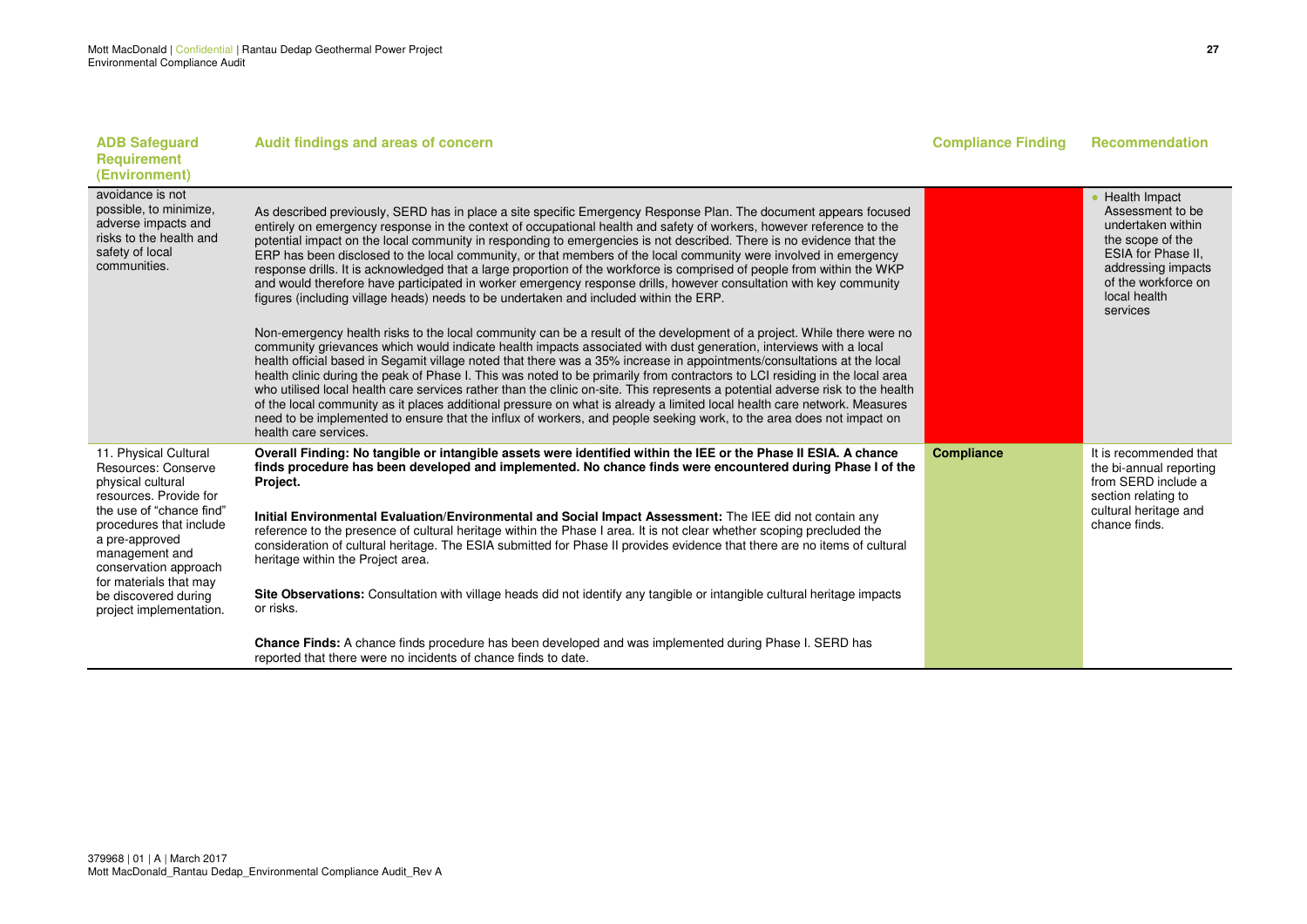## <span id="page-35-0"></span>**3.3 Summary**

presents a summary of the overall finding and compliance rating for each component of Safeguard Requirement 1 (Environment).

## **Table 5: Summary of audit findings**

| <b>ADB Safeguard Requirement</b>                              |                                                   | <b>Compliance</b><br>rating | <b>Overall findings</b>                                                                                                                                                                                                                                                             |
|---------------------------------------------------------------|---------------------------------------------------|-----------------------------|-------------------------------------------------------------------------------------------------------------------------------------------------------------------------------------------------------------------------------------------------------------------------------------|
| 1. Environmental Assessment                                   |                                                   | <b>Compliance</b>           | Gaps in the environmental assessment are not considered a<br>material risk to the Project; the Project is considered compliant                                                                                                                                                      |
| 2. Environmental Planning and<br>Management                   |                                                   | <b>Non-compliance</b>       | The site specific EMP partially addresses the requirements of<br>SR1 but is lacking key information resulting in a non-compliance                                                                                                                                                   |
| 3. Information disclosure                                     |                                                   | <b>Compliance</b>           | The Project is currently in compliance with respect to information<br>disclosure requirements                                                                                                                                                                                       |
| 4. Consultation and Participation                             |                                                   | <b>Non-compliance</b>       | SERD has demonstrated a commitment to ensuring that<br>meaningful consultation is undertaken with affected people within<br>the area. However, further recommendations are made for<br>improvements to the logging and reporting of the stakeholder<br>engagement activities.       |
| 5. Grievance Redress Mechanism                                |                                                   | <b>Non-compliance</b>       | ERD may not be able to effectively respond to major grievances.<br>It is recommended that an alternative mechanism is developed to<br>respond to major grievances.                                                                                                                  |
| 6. Monitoring and Reporting                                   |                                                   | <b>Non-compliance</b>       | Environmental documentation is currently not being disclosed in a<br>timely manner. Socio-economic monitoring has not been<br>effectively carried out.                                                                                                                              |
|                                                               | 7. Unanticipated Environmental Impacts            | <b>Non-compliance</b>       | The Project does not have a specific mechanism in place to deal<br>with unexpected impacts.                                                                                                                                                                                         |
| 8. Biodiversity<br>Conservation<br>and Sustainable<br>Natural | Modified and<br>natural habitats:                 | <b>Non-compliance</b>       | Offsetting is required due to ensure no net loss of biodiversity<br>values due to the Project activities. Details of the offsetting are not<br>currently available. A feasibility evaluation is required to<br>determine if it can be achieved to meets is aims (i.e. no net loss). |
| Resource<br>Management                                        | <b>Critical habitats</b>                          | Non-compliance              | Further details are required, in particular offsetting measures, to<br>demonstrate no net less/net gain for targeted species. These<br>measures are not sufficiently developed yet at this point. The<br>Project is therefore considered not compliant.                             |
|                                                               | Legally protected<br>areas                        | <b>Compliance</b>           | The Project is located within nationally designated forest area<br>(Hutan Lindung), but all regulatory requirements have been<br>complied with. This is considered compliant.                                                                                                       |
|                                                               | Invasive alien<br>species                         | <b>Non-compliance</b>       | No assessment has been undertaken. The Project is not<br>considered compliant.                                                                                                                                                                                                      |
|                                                               | Management and<br>use of renewable<br>resources   | <b>Compliance</b>           | The Project design considers sustainable resource use and is<br>therefore compliant.                                                                                                                                                                                                |
| 9. Pollution<br>Prevention and<br>Abatement                   | Resource<br>conservation and<br>energy efficiency | <b>Compliance</b>           | Most of the Project design and measures implemented are<br>considered compliant.                                                                                                                                                                                                    |
|                                                               | Wastes                                            |                             |                                                                                                                                                                                                                                                                                     |
|                                                               | Hazardous<br>materials                            |                             |                                                                                                                                                                                                                                                                                     |
|                                                               | Pesticide use and<br>management                   |                             |                                                                                                                                                                                                                                                                                     |
|                                                               | Greenhouse gas<br>emissions                       |                             |                                                                                                                                                                                                                                                                                     |
|                                                               | Hydrogen sulfide<br>(H <sub>2</sub> S)            |                             |                                                                                                                                                                                                                                                                                     |
|                                                               | Dust                                              |                             |                                                                                                                                                                                                                                                                                     |
|                                                               | Water resources                                   |                             |                                                                                                                                                                                                                                                                                     |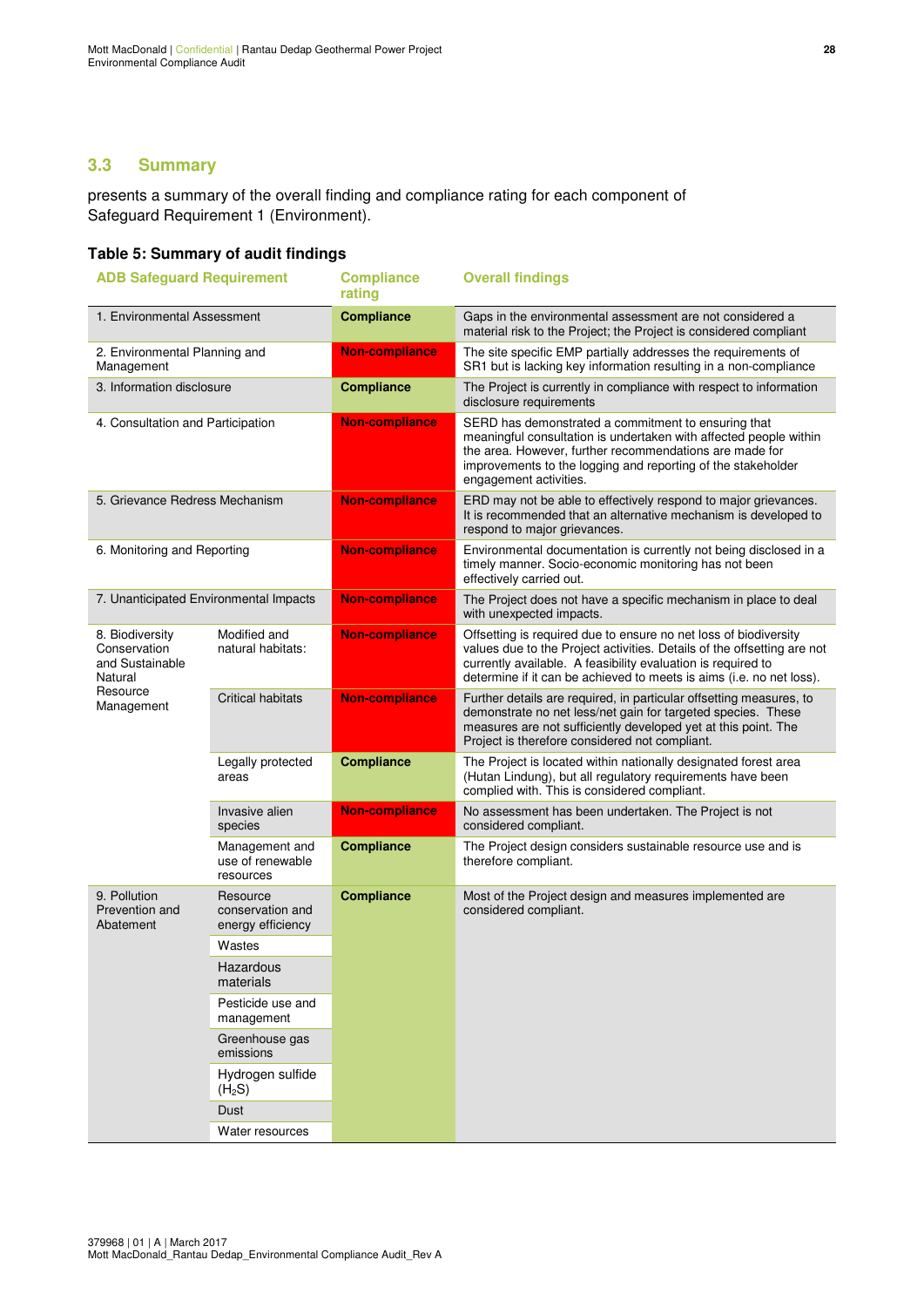| <b>ADB Safequard Requirement</b> |                                   | <b>Compliance</b><br>rating | <b>Overall findings</b>                                                                                                                                                                                                                |
|----------------------------------|-----------------------------------|-----------------------------|----------------------------------------------------------------------------------------------------------------------------------------------------------------------------------------------------------------------------------------|
|                                  | Hydrology                         |                             |                                                                                                                                                                                                                                        |
|                                  | Traffic                           |                             |                                                                                                                                                                                                                                        |
|                                  | <b>Noise</b>                      |                             |                                                                                                                                                                                                                                        |
|                                  | Land/groundwater<br>contamination |                             |                                                                                                                                                                                                                                        |
|                                  | Erosion and<br>sedimentation      | Non-compliance              | The erosion and sedimentation aspect of the Project's<br>environmental management can be improved as based on the<br>currently observed status ( <i>i.e.</i> revegetation not fully completed).                                        |
| 10. Health and Safety            |                                   | <b>Non-compliance</b>       | While an ERP is in place, it must be disclosed to the local<br>community. Impacts to the local health care system were noted to<br>occur during Phase I. This will require further consideration when<br>planning for Phase II         |
| 11. Physical Cultural Resources  |                                   | <b>Compliance</b>           | No tangible or intangible assets were identified within the IEE A<br>chance finds procedure was developed and implemented during<br>all Project activities to date. No chance finds were encountered<br>during Phase I of the Project. |

Source: Mott MacDonald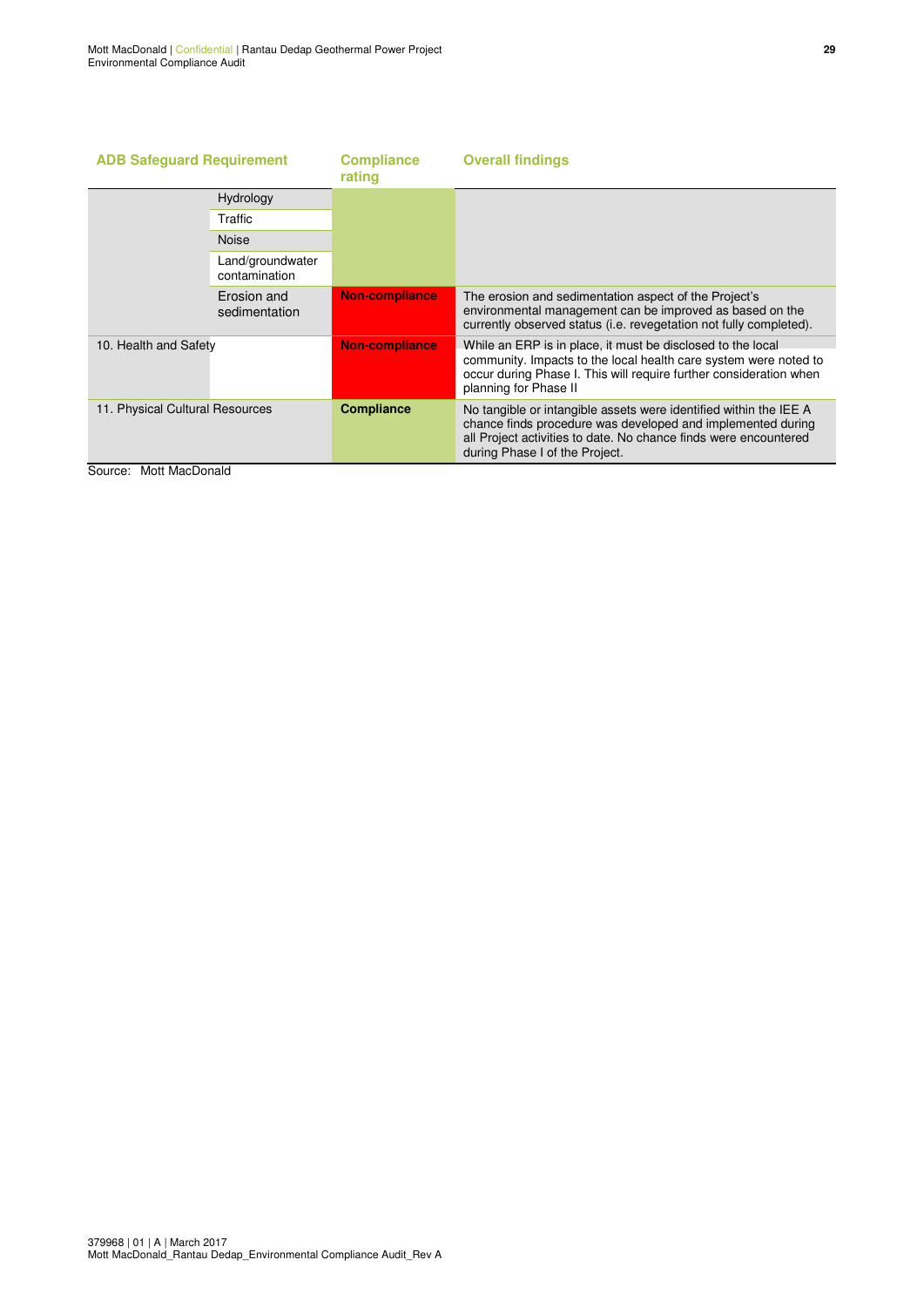## <span id="page-37-0"></span>**4 Corrective action plan**

## <span id="page-37-1"></span>**4.1 Overview**

This section presents a corrective action plan (CAP) setting out the actions needed for the Project to comply with ADB Safeguard Requirement 1.

## <span id="page-37-2"></span>**4.2 Corrective action plan**

The CAP sets out:

- The corrective actions based on the findings of the compliance audit and recommendations to achieve compliance with SR1
- The deliverable or key performance indicator (KPI) that demonstrates the corrective action has been completed
- Responsibility for implementing the corrective action
- Timeline to resolve the corrective action, usually referencing financial close, commencement of construction or operation (expected calendar dates for these project milestones are provided in Section [1.5.4.3](#page-16-0) – Project timeframe)
- Estimated budget to achieve the deliverable or KPI, stated as a range or estimated limit.

The CAP is presented in [Table 6.](#page-38-0) As a note, all estimated budgets within [Table 6](#page-38-0) are indicative, and should be clarified with SERD's environmental consultant (and EPC contractor)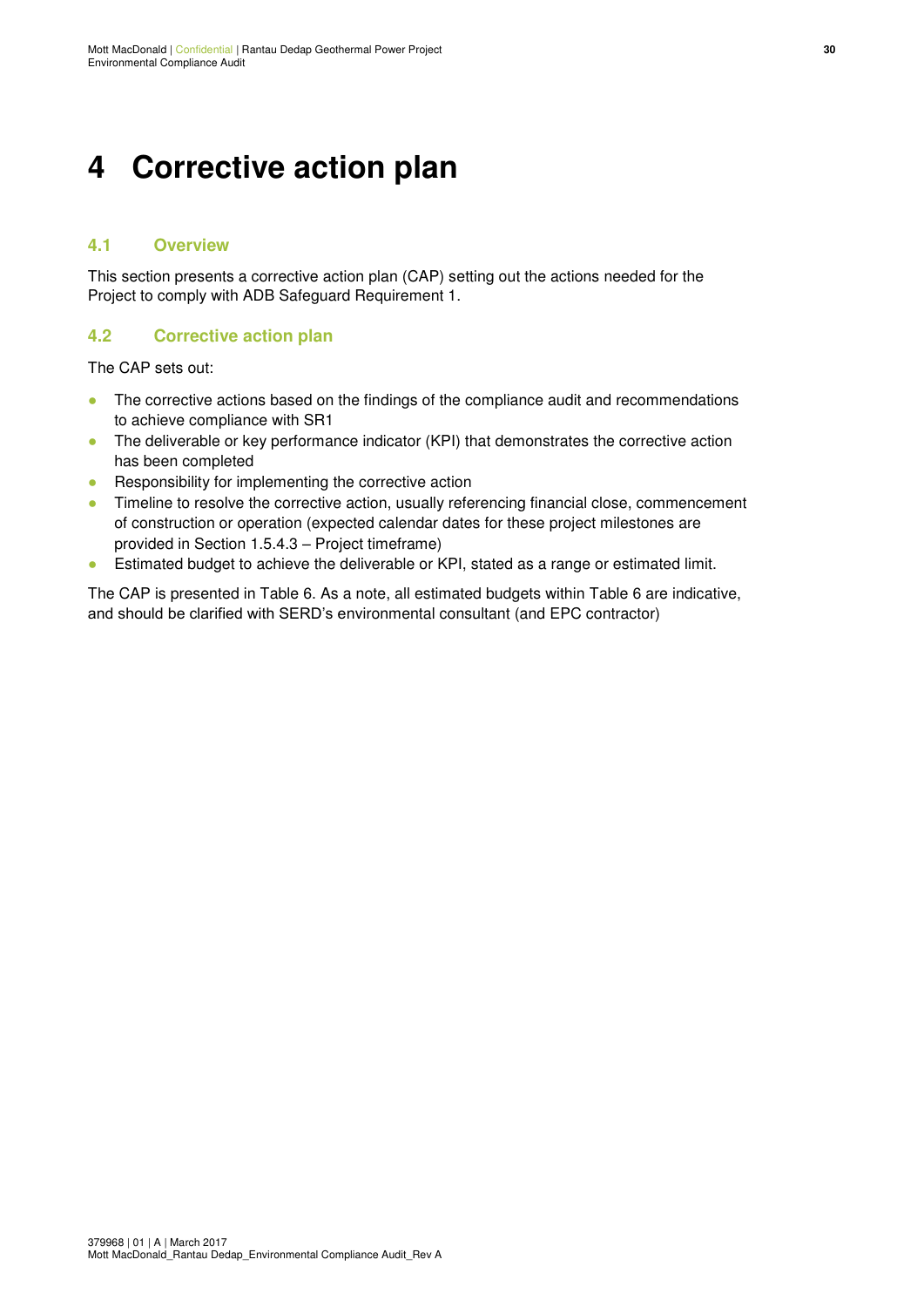## **Table 6: Corrective Action Plan (CAP)**

<span id="page-38-0"></span>

| Revise the site specific ESMP in accordance with SR1, for<br>ESMP (from SERD and<br>$\mathbf{1}$<br>Complete prior to ADB<br>$\bullet$ SERD<br>$\bullet$ <\$50,000<br>implementation during Phase II. These plans should address:<br><b>EPC Contractors)</b><br>Final ICM<br>• EPC Contractor<br>• Included within cost of<br>Biodiversity mitigation measures and actions, which should<br>EPC contact award<br>follow on from the impact assessment to prioritise actions to<br>address significant impacts<br>Detailed description of additional monitoring programmes<br>including sampling locations, detection limits and action in the<br>event of an exceedance<br>Regular site investigations carried out by the SHE team and<br>SERD's process for incident reporting, including performance<br>indicators to monitor their effectiveness.<br>Performance indicators and a description of the monitoring and<br>reporting procedures required to document the progress and<br>results of mitigation<br>Estimates of the capital and recurrent costs and funding<br>sources for implementing the environmental management plan<br>Implementation schedule of mitigation measures showing<br>phasing and coordination with overall project programme<br>Description of any capacity deficits and training requirements<br>and provision of an indicative schedule, budget and<br>performance indicators for the management measures<br>proposed.<br>Project specific plans for traffic management and ERP.<br>Revised ERP including site specific details such as<br>communication routes to inform the community in the event of<br>an emergency and the names and contact details of key<br>personnel at the site.<br>Management measures that adaptable to manage unexpected<br>environmental impacts.<br>Measures to ensure compliance with labour laws and KPIs,<br>timeframes and responsibilities for monitoring their<br>effectiveness.<br>List of all plans, procedures and programmes that contractors<br>will be required to produce (such as flood risk, ERPs, dust<br>management plans, traffic management plans, waste<br>management plans, chance finds procedure etc.) and<br>description of the process in place for reviewing and approving |
|-----------------------------------------------------------------------------------------------------------------------------------------------------------------------------------------------------------------------------------------------------------------------------------------------------------------------------------------------------------------------------------------------------------------------------------------------------------------------------------------------------------------------------------------------------------------------------------------------------------------------------------------------------------------------------------------------------------------------------------------------------------------------------------------------------------------------------------------------------------------------------------------------------------------------------------------------------------------------------------------------------------------------------------------------------------------------------------------------------------------------------------------------------------------------------------------------------------------------------------------------------------------------------------------------------------------------------------------------------------------------------------------------------------------------------------------------------------------------------------------------------------------------------------------------------------------------------------------------------------------------------------------------------------------------------------------------------------------------------------------------------------------------------------------------------------------------------------------------------------------------------------------------------------------------------------------------------------------------------------------------------------------------------------------------------------------------------------------------------------------------------------------------------------------------------------------------------------------------------------------------------------------------|
| these plans (i.e. formally document the 'Bridging Document'                                                                                                                                                                                                                                                                                                                                                                                                                                                                                                                                                                                                                                                                                                                                                                                                                                                                                                                                                                                                                                                                                                                                                                                                                                                                                                                                                                                                                                                                                                                                                                                                                                                                                                                                                                                                                                                                                                                                                                                                                                                                                                                                                                                                           |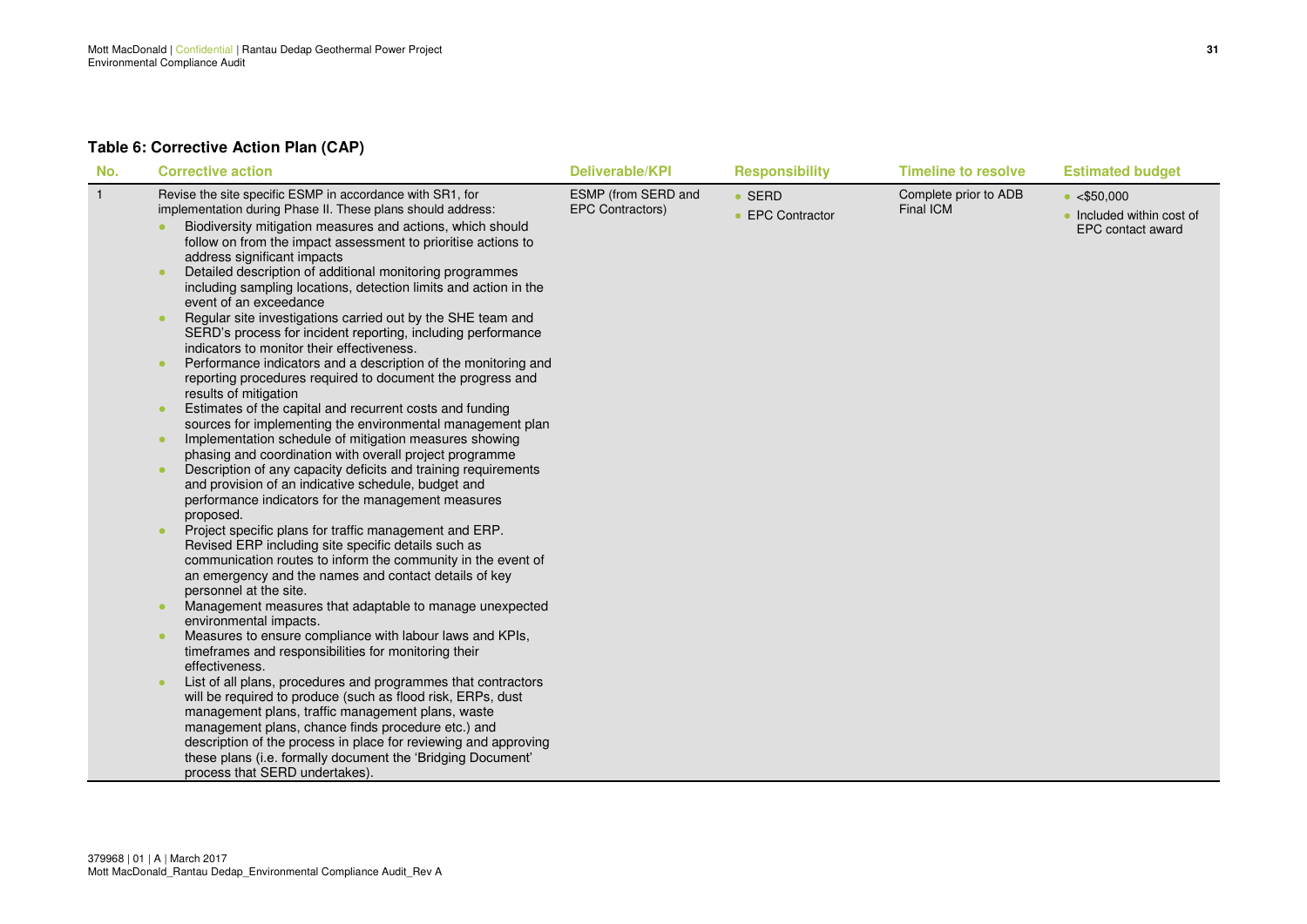| No.            | <b>Corrective action</b>                                                                                                                                                                                                                                                                          | <b>Deliverable/KPI</b>                                                              | <b>Responsibility</b> | <b>Timeline to resolve</b>                            | <b>Estimated budget</b> |
|----------------|---------------------------------------------------------------------------------------------------------------------------------------------------------------------------------------------------------------------------------------------------------------------------------------------------|-------------------------------------------------------------------------------------|-----------------------|-------------------------------------------------------|-------------------------|
| $\overline{2}$ | • Stakeholder engagement log to be developed to track and report on<br>all stakeholder engagement activities.                                                                                                                                                                                     | • Stakeholder<br>engagement log                                                     | <b>SERD</b>           | Complete prior to ADB<br>Final ICM                    | $<$ \$20,000            |
|                | • The SEP aspects relating to engagement of vulnerable groups to<br>be fully implemented and reported within the bi-annual Safeguards<br>and Social Monitoring Report                                                                                                                             | • SEP reporting on<br>engagement of<br>vulnerable groups to<br>be fully implemented |                       |                                                       |                         |
| $\mathbf{3}$   | Updates to the bi-annual monitoring report, whereby:                                                                                                                                                                                                                                              | Updated bi-annual                                                                   | <b>SERD</b>           | Complete prior to ADB                                 | $<$ \$10,000            |
|                | • A new template for the social aspects of the bi-annual monitoring<br>reports to be developed and submitted for approval by Lenders<br>Independent Engineer. This is to include reporting of all stakeholder<br>engagement activities and status updates on implementation of the<br><b>ISDP</b> | monitoring report                                                                   |                       | Final ICM                                             |                         |
|                | • Include a section relating to cultural heritage and chance finds                                                                                                                                                                                                                                |                                                                                     |                       |                                                       |                         |
|                | • Timely on-going disclosure (i.e. semi-annual)                                                                                                                                                                                                                                                   |                                                                                     |                       |                                                       |                         |
| 4              | The following improvements are recommended to ensure full<br>compliance:                                                                                                                                                                                                                          | • Contact detail cards<br>for community<br>members<br>• Updated grievance log       | <b>SERD</b>           | Complete prior to ADB<br>Final ICM                    | $<$ \$10,000            |
|                | • Develop information leaflets to provide to community members and<br>key SERD contact details to lodge grievances                                                                                                                                                                                |                                                                                     |                       |                                                       |                         |
|                | • SERD to ensure that all grievances received from the community<br>are entered into the grievance log                                                                                                                                                                                            |                                                                                     |                       |                                                       |                         |
| 5              | Produce a socio-economic Impact Monitoring Report, to monitor:                                                                                                                                                                                                                                    | Socio-economic<br><b>Impact Monitoring</b><br>report                                | <b>SERD</b>           | Complete prior to Phase II<br>construction commencing | $<$ \$20,000            |
|                | • Performance of the ISDP, and impacts to participant's livelihoods                                                                                                                                                                                                                               |                                                                                     |                       |                                                       |                         |
|                | • Monitoring needs to better differentiate ISDP participant's according<br>to their status as affected or non-affected people                                                                                                                                                                     |                                                                                     |                       |                                                       |                         |
|                | • Monitoring methodologies must better directly engage affected<br>people and Indigenous People                                                                                                                                                                                                   |                                                                                     |                       |                                                       |                         |
|                | • Tracking and reporting on the participation of affected people within<br>the Project workforce.                                                                                                                                                                                                 |                                                                                     |                       |                                                       |                         |
| 6              | The below should be addressed in the BAP/CHA of the Project:                                                                                                                                                                                                                                      | • BAP/CHA                                                                           | <b>SERD</b>           | Complete prior to ADB<br>Final ICM                    | $<$ \$50,000            |
|                | • Review CHA to ensure all trigger species are included and develop<br>offsetting measures to achieve no net loss/net gain                                                                                                                                                                        |                                                                                     |                       |                                                       |                         |
|                | • Develop offsetting plan.                                                                                                                                                                                                                                                                        |                                                                                     |                       |                                                       |                         |
|                | • Demonstration of actions to achieve no net loss of natural habitat.                                                                                                                                                                                                                             |                                                                                     |                       |                                                       |                         |
| $\overline{7}$ | Assess potential for introduction of alien invasive measures, prepare<br>and implement alien invasive species plan.                                                                                                                                                                               | • Alien invasive species<br>plan                                                    | <b>SERD</b>           | Complete prior to ADB<br>Final ICM                    | $<$ \$20,000            |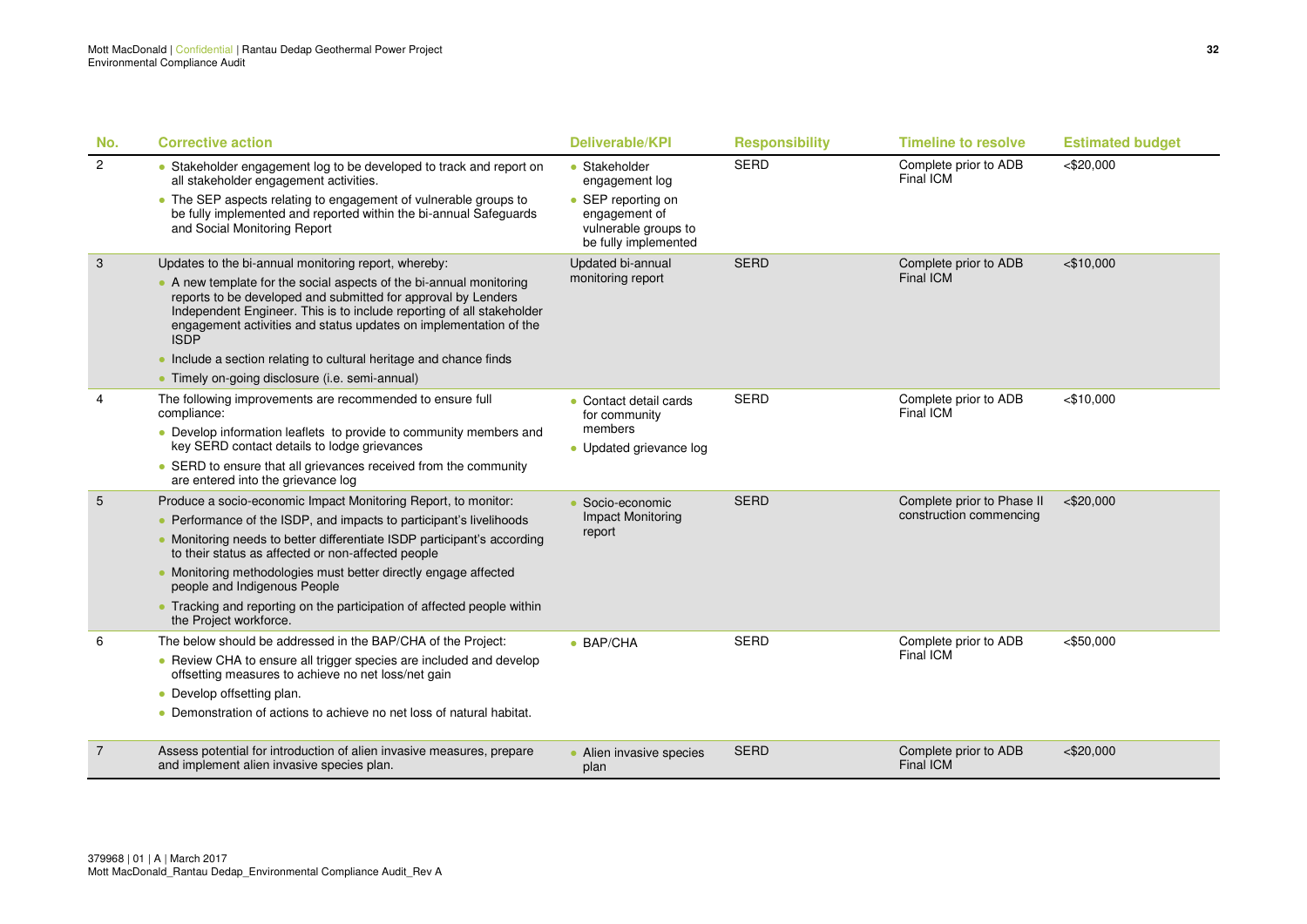| No. | <b>Corrective action</b>                                                                                                                                                                                                                | <b>Deliverable/KPI</b>                                                                       | <b>Responsibility</b> | <b>Timeline to resolve</b>                                                                  | <b>Estimated budget</b>         |
|-----|-----------------------------------------------------------------------------------------------------------------------------------------------------------------------------------------------------------------------------------------|----------------------------------------------------------------------------------------------|-----------------------|---------------------------------------------------------------------------------------------|---------------------------------|
| 8   | Incorporate regular site inspections into the project specific ESMP<br>to be produced. To include frequency of inspections, locations,<br>responsibilities, performance indicators, monitoring and reporting<br>requirements and budget | • Updated revegetation<br>plan, with subsequent<br>implementation of<br>revegetation efforts | <b>SERD</b>           | Complete plan prior to<br>Phase II construction<br>commencing - within<br>implementation of | As based on site-based<br>costs |
|     | Set out revegetation plan clearly demonstrating timeline,<br>responsibilities, methodology and provisions for completion of<br>revegetation                                                                                             |                                                                                              |                       | revegetation as proposed<br>in plan                                                         |                                 |
|     | • Investigate the possibility of aligning the current revegetation plan<br>with on-site restoration possibilities described in the BAP.                                                                                                 |                                                                                              |                       |                                                                                             |                                 |
| 9   | Disclosure of the ERP to be undertaken once Phase II works<br>commence.                                                                                                                                                                 | Disclosure of ERP                                                                            | <b>SERD</b>           | Complete prior to Phase II<br>construction commencing                                       | Staff time.                     |
| 10  | Health Impact Assessment to be undertaken within the scope of the<br>ESIA for Phase II, addressing impacts of the workforce on local health<br>services                                                                                 | • Health Impact<br>Assessment                                                                | <b>SERD</b>           | Complete prior to Phase II<br>construction commencing                                       | $<$ \$20,000                    |
|     | Course Matt MooDonald                                                                                                                                                                                                                   |                                                                                              |                       |                                                                                             |                                 |

Source: Mott MacDonald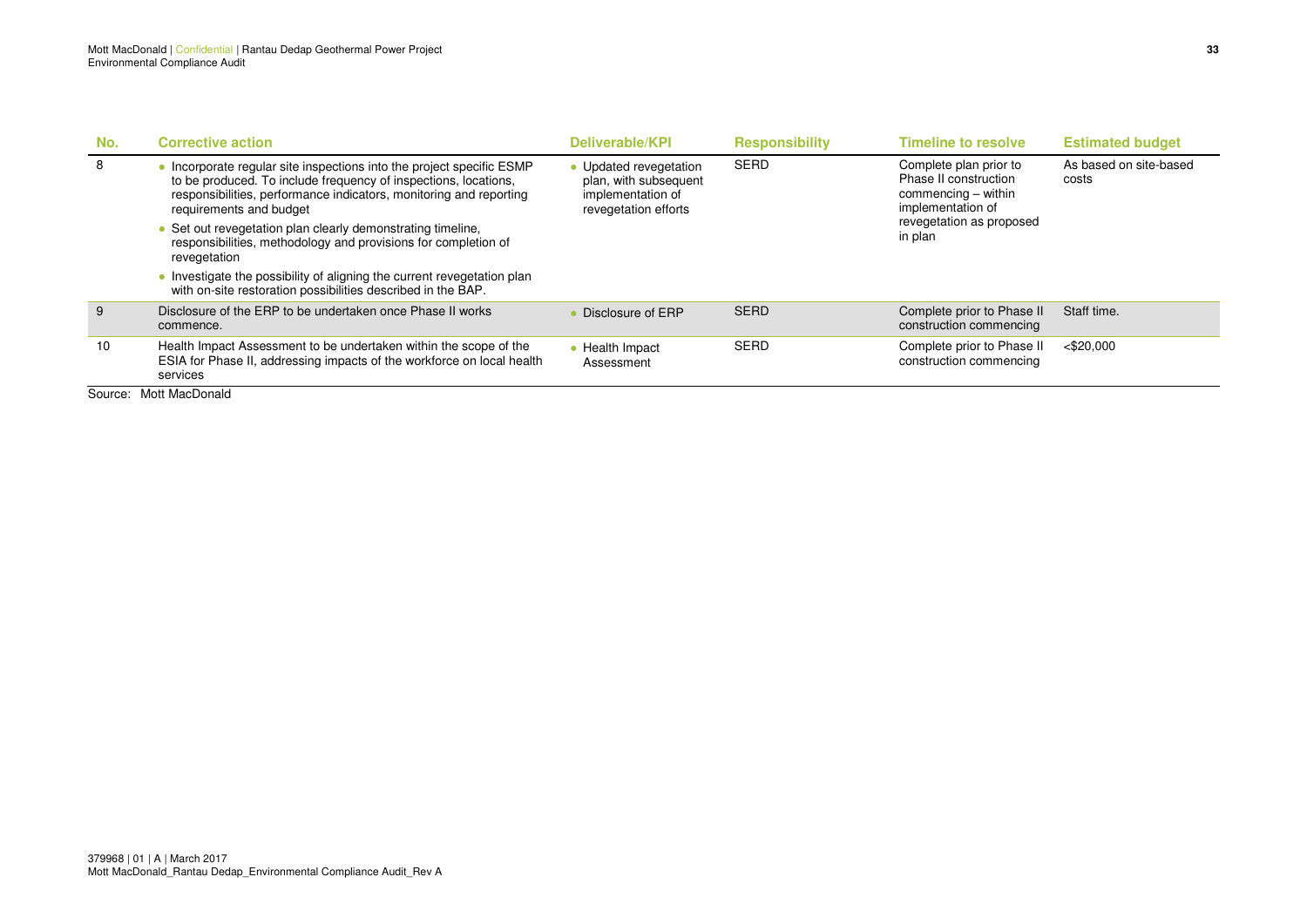# <span id="page-41-0"></span>**Appendices**

- A. [SERD SHE organograms 35](#page-42-0)
- B. [Regulatory setting 38](#page-45-0)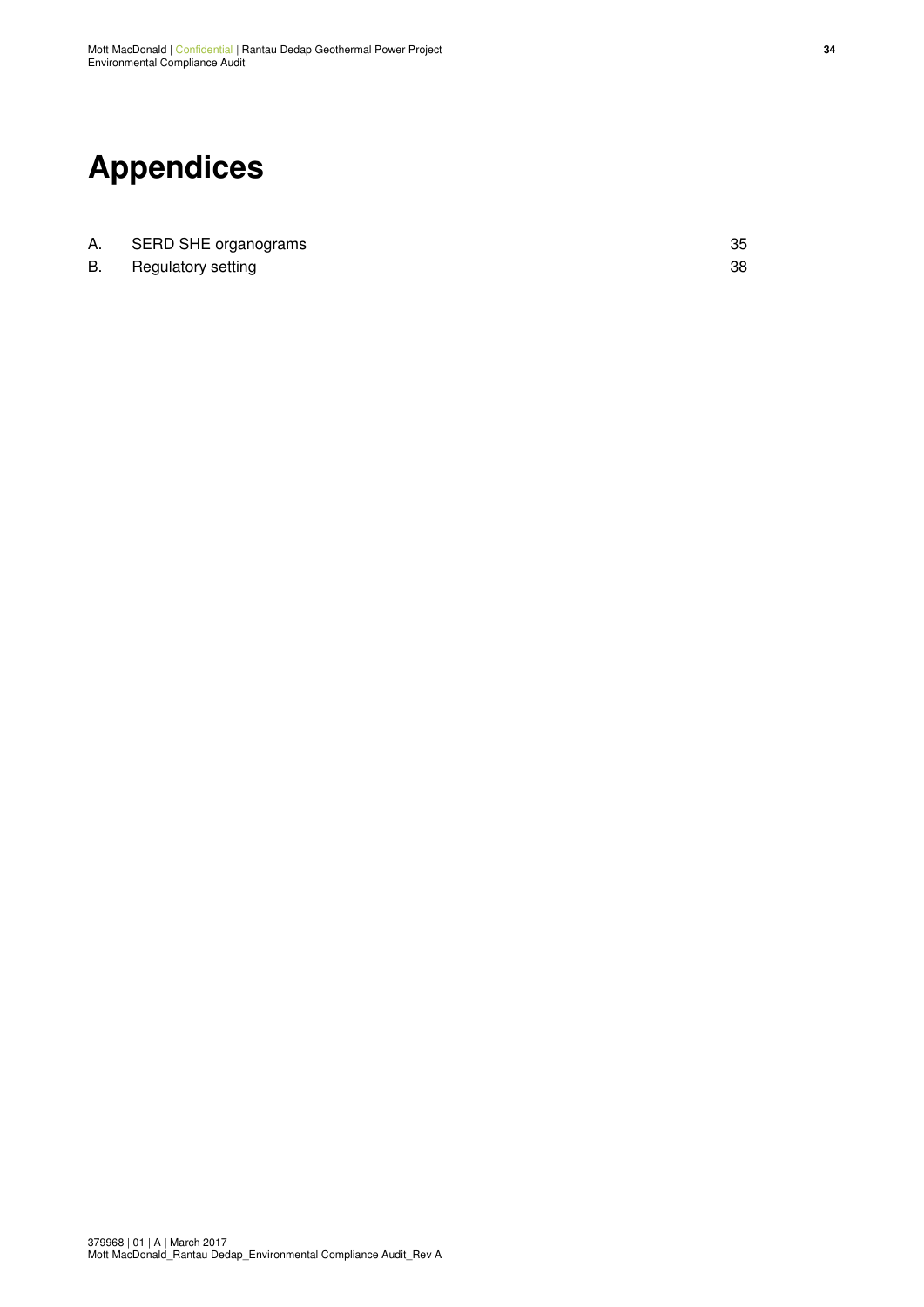# <span id="page-42-0"></span>**A. SERD SHE organograms**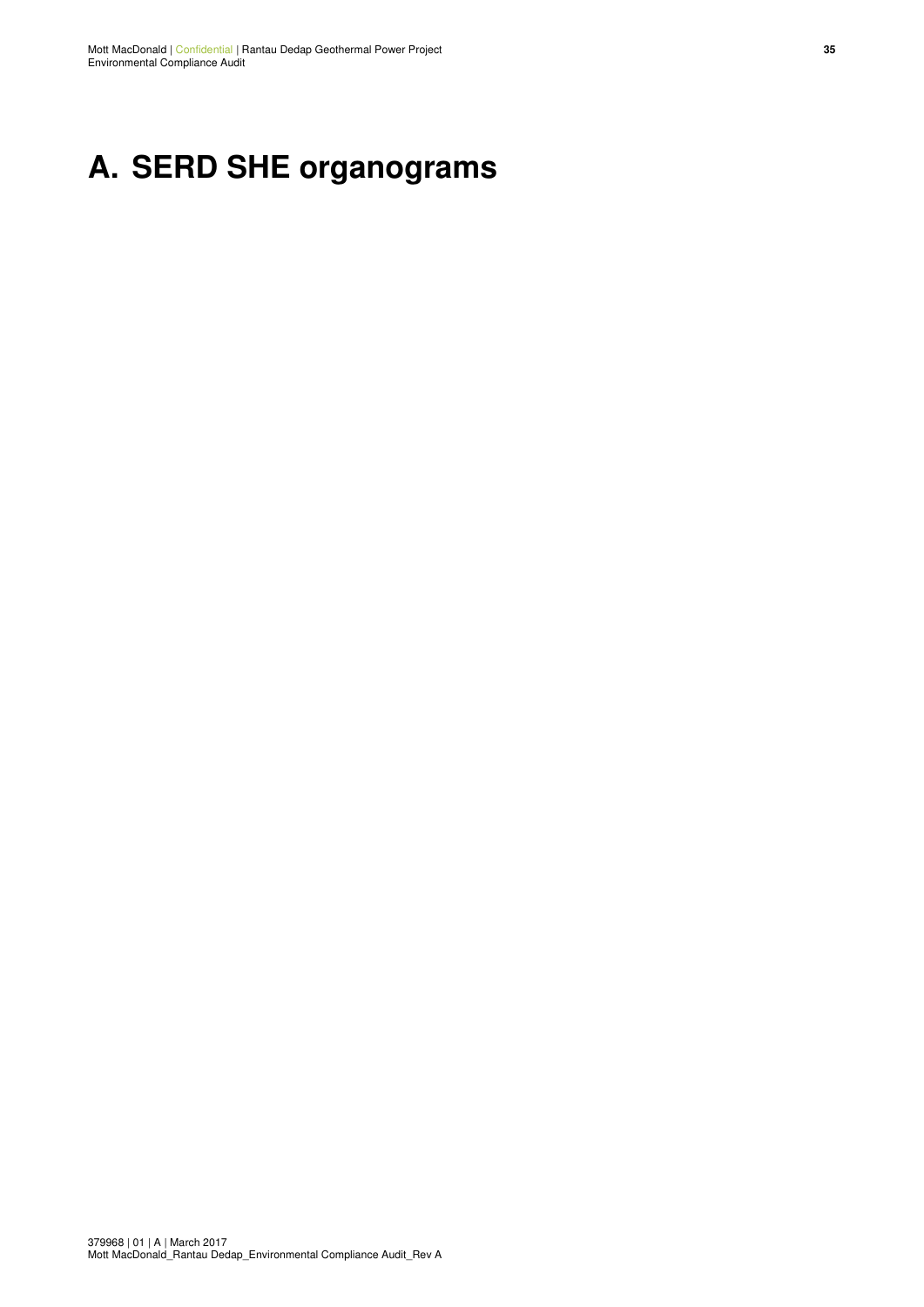#### **Figure A.1: Organogram of Supreme Energy SHE in Jakarta**



Source: SERD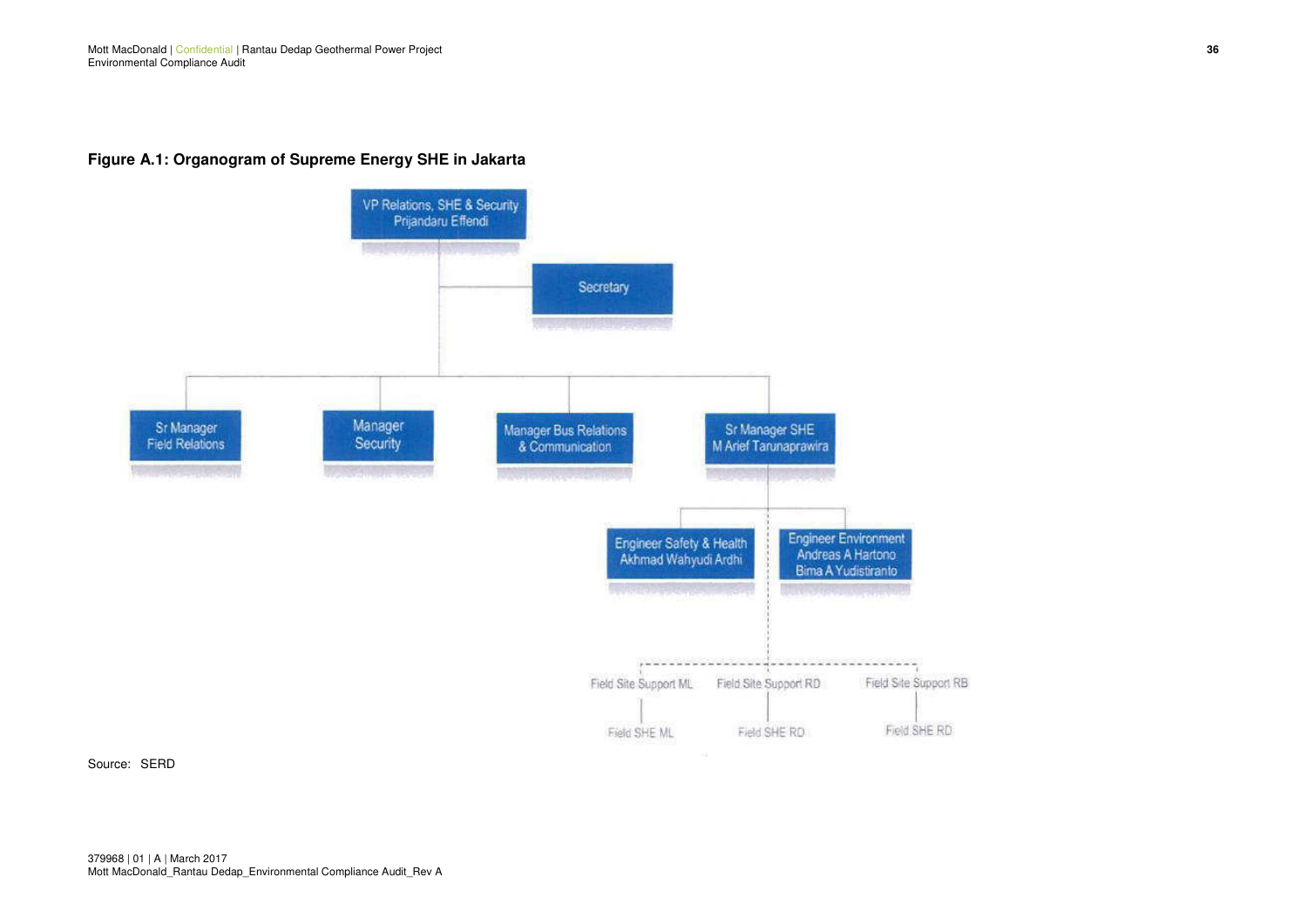#### **Figure A.2: Organogram of SERD at Rantau Dedap site**



Source: SERD, as of January, 2017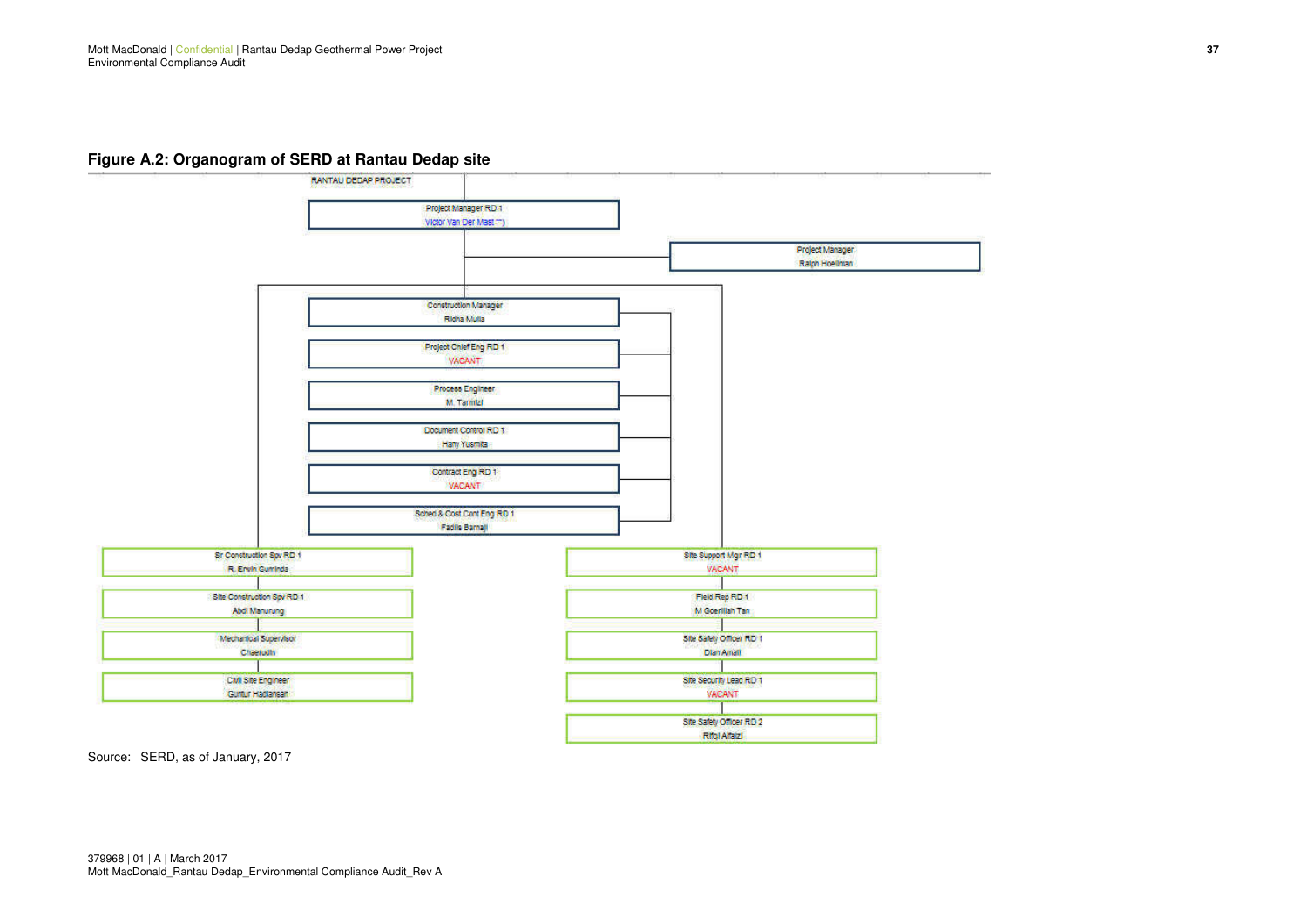# <span id="page-45-3"></span><span id="page-45-0"></span>**B. Regulatory setting**

#### <span id="page-45-1"></span>**B.1 Overview**

This appendix details the key national and international legislation, standards and guidelines applicable to the Project.

#### <span id="page-45-2"></span>**B.2 National legislation**

#### **B.2.1 Overview of relevant legislation**

Geothermal development is specifically addressed in Indonesia by Law No. 21 of 2014 (the New Geothermal Law) which replaces the previous Geothermal Law No. 27 of 2003. The Geothermal Law recognises that Indonesia has abundant geothermal resources and encourages the development of geothermal energy generation as a sustainable and environmentally friendly approach to meet Indonesia's growing energy demand.

The New Geothermal Law relaxes the old legal and regulatory framework. The main changes introduced by the new law include:

- Geothermal activities are no longer considered 'mining activities'; mining activities are prohibited in protected forest and conservation areas and therefore the previous classification of geothermal as mining imposed severe restrictions on geothermal development activities.
- The New Law introduces different licences for direct and indirect utilization<sup>13</sup>. Indirect utilization (i.e. producing electricity) requires a Geothermal Licence (Izin Panas Bumi), which is issued by the central Government.
- New restrictions on the transfer of licenses and shares in entities holding such licenses

The Environmental Protection and Management Law (Law 32/2009; formerly the Environmental Management Act 23/1997) provides the overarching framework for Indonesian environmental legislation. Law 32/2009 is intended to strengthen the authority of the Ministry of Environment (MoE) and other provincial agencies to enforce environmental regulations. It is also intended to clarify ambiguities over levels of authority introduced with regional autonomy. Law 32/2009 requires the preparation, for certain development projects, of an environmental impact assessment (AMDAL) or environmental management and monitoring plan (UKL/UPL) with approval by the AMDAL Appraisal Commission (Komisi Penilai AMDAL).

Law 32/2009 has the following key provisions relevant to the Project:

● The AMDAL or UKL/UPL will be presented to the AMDAL Appraisal Commission for approval. (Article 29). The AMDAL document will be evaluated by the AMDAL Appraisal Commission established by the Minister, Governor, or Regent/Mayor based on their authority which is primarily based on the area covered by the Project, e.g. If it covers two provinces then it would be the Environmental Minister;

<sup>13</sup> Direct utilization is geothermal resource utilization for purposes other than for producing electricity, such as tourism, agribusiness or industry. Indirect geothermal utilization is geothermal resource utilization for electricity generation.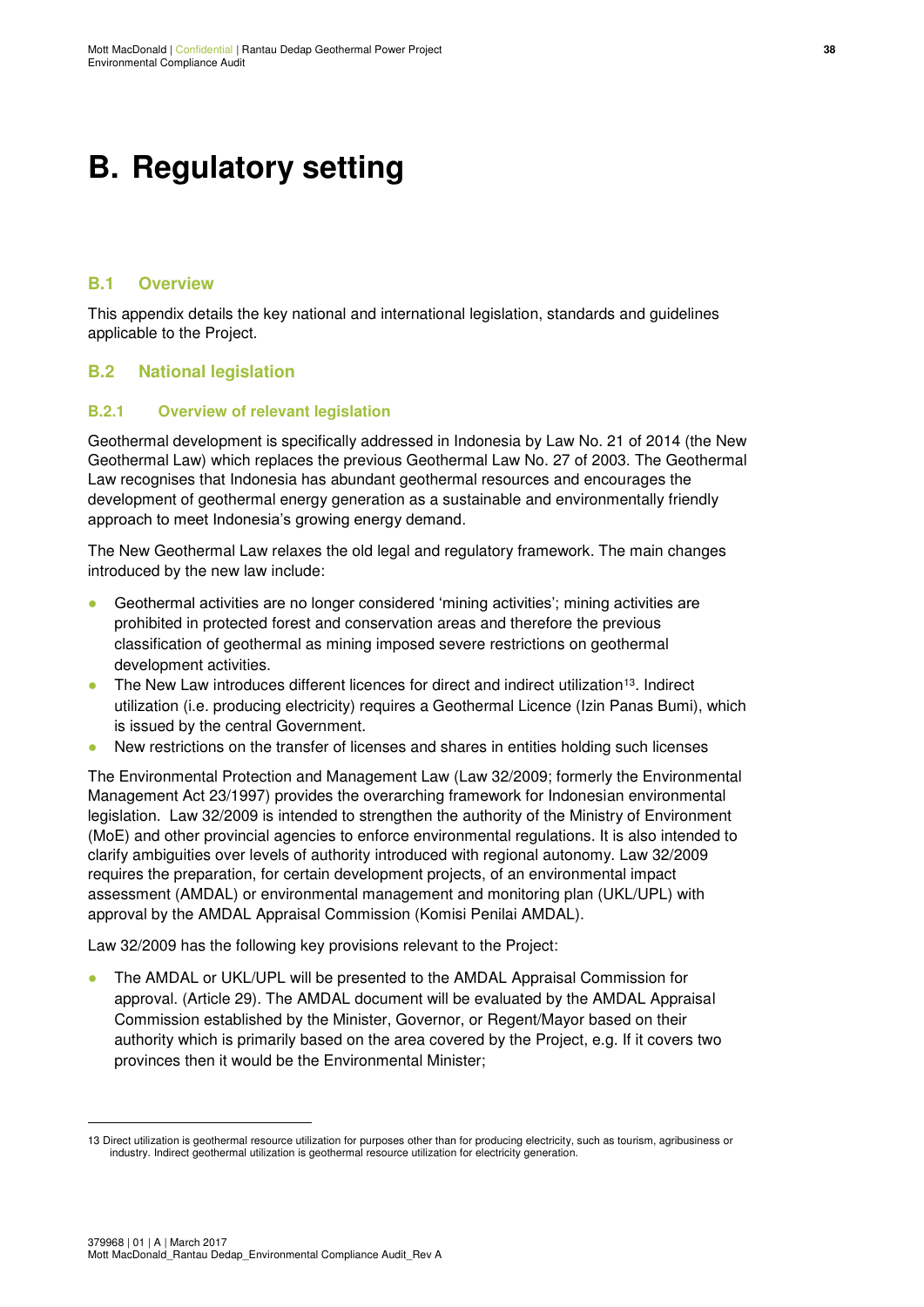- Every business or project that requires an AMDAL or UKL/UPL must have an Environmental Permit issued by the Minister, Governor or Regent/Mayor. (Article 36);
- The government shall request parties responsible for business and/or activity to conduct an environmental audit in the framework of enhancing environmental performance. (Article 48);
- The Minister shall require environmental audits for certain businesses and/or activities which pose a high level of risk to the environment; and/or parties responsible for businesses and/or activities which fail to comply with the legislation. (Article 49). It should be noted that this is at the ministerial level;
- The Minister may supervise the compliance of parties if the government considers serious violations to have occurred. (Article 71);
- Investigators within government institutions in charge of environmental protection and management are authorised to act to investigate environmental crimes (Article 94).

## **B.2.2 Land acquisition and compensation**

#### B.2.2.1 Law on Land Acquisition No.2/2012

On January 14, 2012, the Government of the Republic of Indonesia (GoI) issued Law No.2 of 2012 on Land Procurement for Development in the Public Interest ('Land Acquisition Law') to help secure land for infrastructure projects to aid the country's economic development. This law provides for a process of land acquisition that should take less than two years. The GoI subsequently issued Presidential Regulation No.71 of 2012 concerning Land Procurement Procedures for Development and the Public Interest ('Perpres 71/2012') as an implementing regulation of the Land Acquisition Law<sup>14</sup>. Perpres 71/2012 prescribes legally defined time periods for each stage of the land acquisition process. The Land Acquisition Law and Perpres 71/2012 are intended to promote good planning and legal certainty as well as fair compensation. Under the new law compensation may be in the form of money, replacement land, resettlement, stock ownership, or other forms as agreed between the affected persons and the expropriating body.

Perpres 71/2012 is amended by Presidential Decree No. 30 of 2015, which introduces a procedure for private investment during the land acquisition process. The new regulation also enables infrastructure projects at any stage in their development to make use of the Land Acquisition Act; the Act can now be applied to projects that commenced prior to its introduction if 75% of the necessary land has already been acquired. The 2015 amendment also introduces greater transparency regarding compensation payments to land owners and the introduction of a strict timetable for the completion of the land acquisition process.

#### B.2.2.2 Compensation for Assets under the Right of Way

Peraturan Menteri Energi Dan Sumber Daya Mineral (ESDM) No.38/2013 which replaces the previous Permen ESDM No.975/1999 covers compensation for assets under the right of way of transmission line with an operating voltage of between 35kV and 245kV (SUTT) and greater than 245kV transmission line (SUTET). This law stipulates that valuations must be carried out by the Office of Appraisal Services and independent professionals who can perform assessments of market value for land, buildings and plants. Consultation requirements, inventory activities, calculation of compensation and compensation payment procedures are all outlined within the law.

<sup>14</sup> The Land Acquisition Law and Perpres 71/2012 also have a technical implementation guide: 'Peraturan Kepala Badan Pertanahan Nasional No.5/2012'.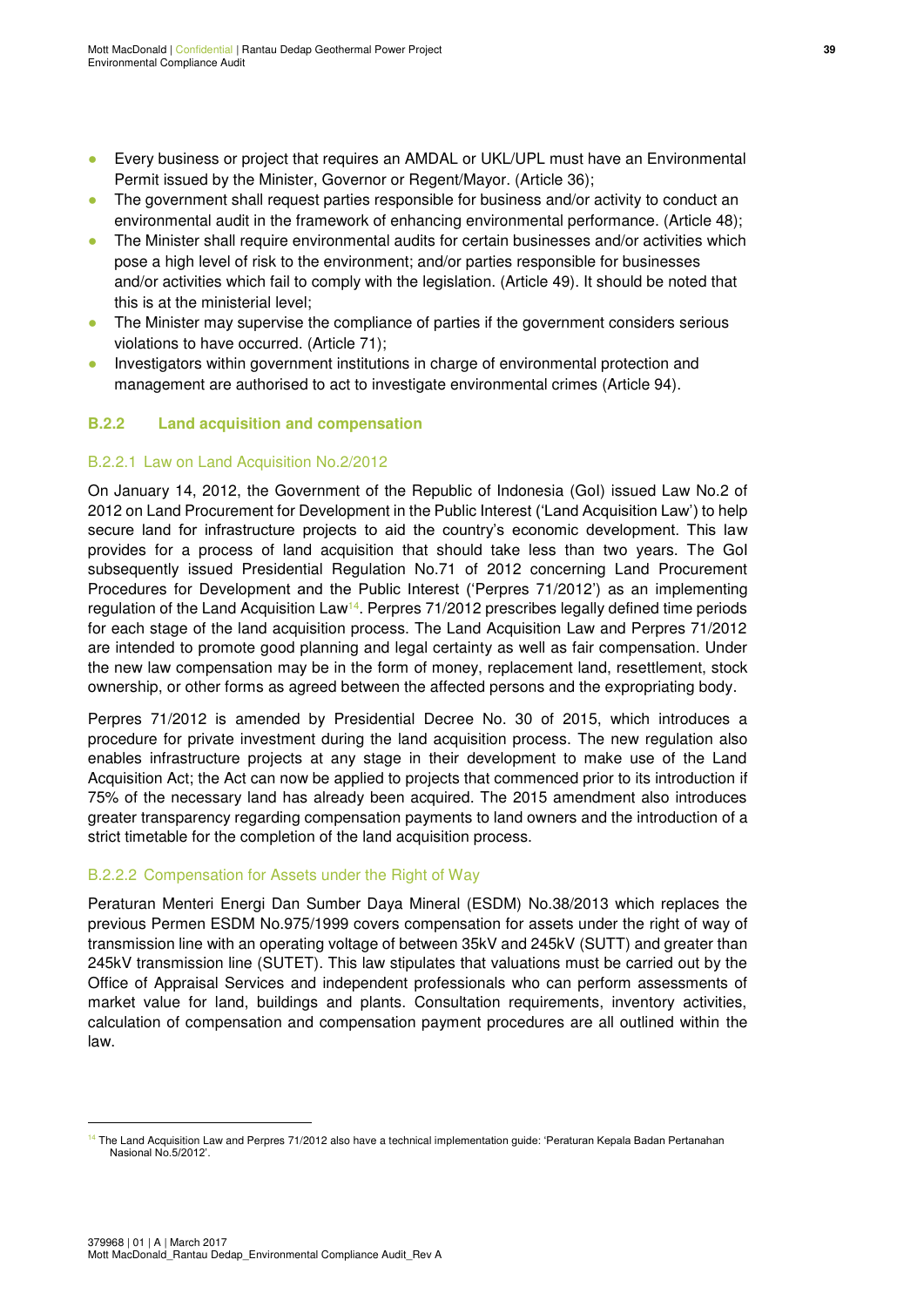#### **B.2.3 Permitting**

#### B.2.3.1 AMDAL process and permit

Ministry of Environment (MoE) Decree No. 5 of 2012 (5/2012) concerning the types of Businesses and/or Activities that require AMDAL states that geothermal power generation projects greater than 55MW and transmission lines greater than 150kV require an AMDAL. An AMDAL is also required where the Geothermal Working Area (WKP) is greater than 200 hectares or where the total area open to geothermal business is greater than 50 hectares. Projects under this threshold are only required to prepare environmental management and monitoring plans known as UKL (Upaya Pengelolaan Lingkungan) and UPL (Upaya Pemantauan Lingkungan).

In addition, MoE Decree 5/2012 states that geothermal projects located in or close to the boundary of protected areas also require an AMDAL. Regional Ministries are then responsible for defining the distance from the boundary at which the requirement for an AMDAL is triggered, taking account of local knowledge of the activity and the area involved.

On February 23, 2012, the Government of Indonesia issued regulation No. 27 of 2012 on Environmental Permits (GR 27/2012). GR 27/2012 is an implementing regulation of the Environmental Law (32/2009) and revokes Government Regulation No. 27 of 1999 (GR 27/1999) which previously regulated the AMDAL process. The key requirement of the new regulation is the Environmental Permit; this was introduced by the 2009 Environmental Law but it had not been implemented until the introduction of 27/2012. Activities which currently require either an AMDAL or an UKL/UPL now also require an Environmental Permit. The Environmental Permit required by GR 27/2012 must be attached to all AMDAL documents submitted to the KLH (Kementerian Lingkungan Hidup, Ministry of Environment).

In the event the business is also required to obtain other Environmental Protection and Management (EPM) permits, then the Environmental Permit will also contain the type and number of permits required. EPM permits cover aspects such as hazardous waste storage and disposal, emissions, wastewater discharge, surface water utilisation (SIPPA) and nuisance/disturbance. EPM permits are issued by the Minister of Environment, Governor or Regent/Mayor depending on the level of authority required for approvals. Following approval of the necessary environmental permits, an applicant must also apply for separate business and / or activity permits (for construction and operation) from the relevant Government Ministries before site work can commence; this process will typically involve the Ministry of Environment, the Ministry of Energy (Energy Sumber Daya Mineral, ESDM) and the Directorate General of Renewable Energy and Energy Conservation (Energi Baru Terbarukan dan Konservasi Energi, EBTKE), amongst others.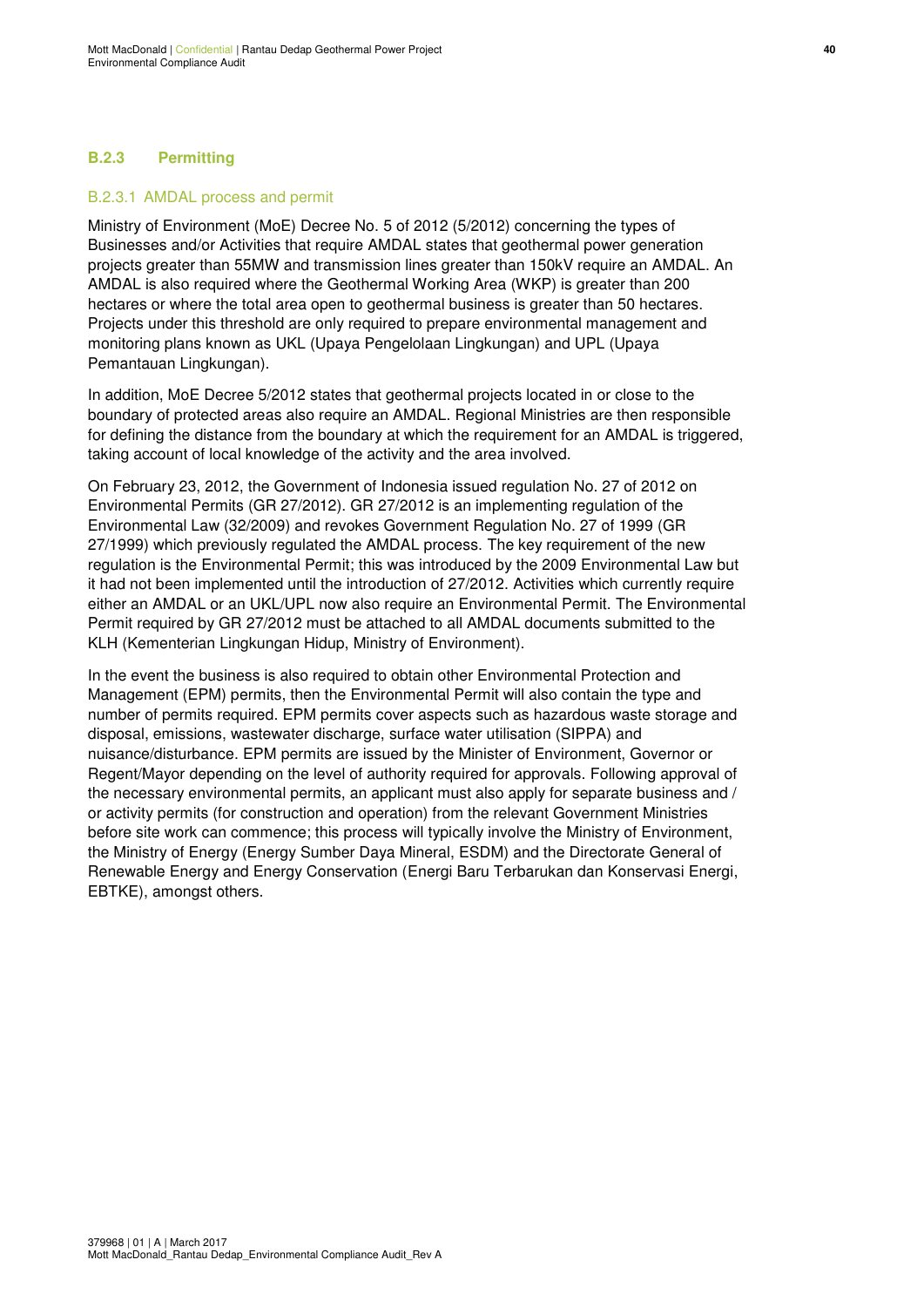



Source: MML

#### B.2.3.2 Permit status

A permitting matrix has been developed for the Project and has been made available to Mott MacDonald for our review. Information contained within this matrix and other information on permits provided by SERD is summarised in Table B.1 below, which presents an overview of the current status of licenses and permits for the Project.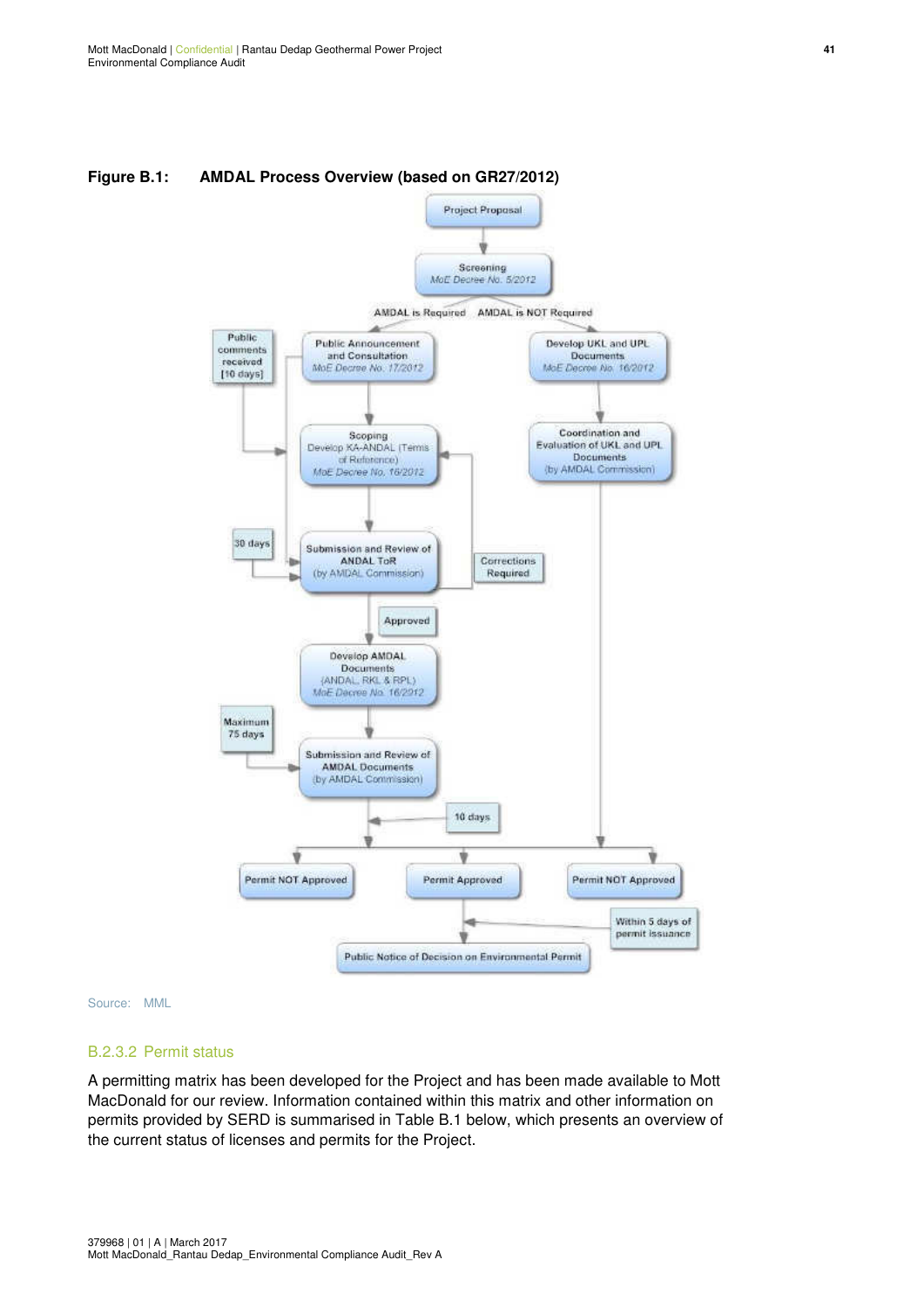## **Table B.1: Permitting register**

| No.            | <b>Document Number</b>     | <b>Subject</b>                                                                                                                                                                                                           | <b>Issued by</b>                                                                             | <b>Valid From</b> | <b>Valid To</b> | <b>Status</b> |
|----------------|----------------------------|--------------------------------------------------------------------------------------------------------------------------------------------------------------------------------------------------------------------------|----------------------------------------------------------------------------------------------|-------------------|-----------------|---------------|
| $\mathbf{1}$   | 2953K/30/MEM/2015          | Geothermal License (IPB/ Ijin<br>Panas Bumi PT Supreme Energy<br>Rantau Dedap di Wilayah Kerja<br>Rantau Dedap, Kabupaten<br>Muara Enim, Kabupaten Lahat,<br>Kota Pagar Alam, Provinsi<br>Sumatera Selatan)              | Minister of ESDM                                                                             | 29/12/2010        | 28/12/2045      | <b>CLOSED</b> |
| 2              | 07.Ket.60/KTPB/DEP/2015"   | <b>Technical Head of Geothermal</b><br>(Kepala Teknis Panas Bumi -<br>KTPB)                                                                                                                                              | Directorate General of New<br>Renewable Energy and Energy<br>Conservation - Minister of ESDM | 14/07/2015        | 14/07/2045      | <b>CLOSED</b> |
| 3              | 08.Ket.160.WKTPB/DEP/2015  | <b>Technical Head of Geothermal</b><br>(Kepala Teknis Panas Bumi (<br>KTPB)                                                                                                                                              | Directorate General of New<br>Renewable Energy and Energy<br>Conservation - Minister of ESDM | 14/07/2015        | 14/07/2045      | <b>CLOSED</b> |
| 4              | 293 TAHUN 2014             | Environmental License (Izin<br>Lingkungan atas Rencana<br>Kegiatan Tambahan Eksplorasi<br>Pengusahaan Panas Bumi Di<br>Wilayah Kota Pagar Alam)                                                                          | Mayor of Pagar Alam                                                                          | 19/08/2014        | 19/08/2044      | <b>CLOSED</b> |
| 5              | 1.026135                   | <b>Customs Registration Number or</b><br>Nomor Induk Kepabeanan                                                                                                                                                          | Directorate General of Customs<br>and Excise - Minister of Finance                           | 31/01/2013        | 31/12/2030      | <b>CLOSED</b> |
| 6              | 01.09.01224-P              | Producer Importer - Iron/Steel or<br>Importir Produsen Besi atau Baja                                                                                                                                                    | Directorate General of Trade -<br>Ministry of Trade                                          | 22/03/2013        | 31/12/2030      | <b>CLOSED</b> |
| $\overline{7}$ | 503.3/452/BPPT&PMD/2012    | Principle License of Access Road<br>Improvement                                                                                                                                                                          | Regent of Lahat                                                                              | 20/06/2012        | 06/06/2030      | <b>CLOSED</b> |
| 8              | 112/KPTS/Dispertamben/2016 | Power Plant's Operating License<br>(Izin Operasi Pembangkit Listrik)                                                                                                                                                     | Regional Government of South<br>Sumatera                                                     | 24/08/2016        | 23/08/2021      | <b>CLOSED</b> |
| 9              | JJ131725                   | <b>BPJS Employment Membership</b><br>(Kepesertaan BPJS<br>Ketenagakerjaan)                                                                                                                                               | <b>BPJS</b>                                                                                  | 01/08/2011        | 31/12/2020      | <b>CLOSED</b> |
| 10             | KEP-1033/WP.04/2011        | Minister of Finance Decision on<br>the English and USD<br>Bookkeeping (Keputusan Menteri<br>Keuangan Izin<br>Menyelenggarakan Pembukuan<br>dengan Menggunakan Bahasa<br>Inggris dan Satuan Mata Uang<br>Amerika Serikat) | Directorate General of Tax -<br>Ministry of Finance                                          | 01/01/2012        | 31/12/2019      | <b>CLOSED</b> |
| 11             | 941/KPTS/BLH/2014          | PT SERD TPS Waste B3 (Other<br>Waste)                                                                                                                                                                                    | Regent of Muara Enim                                                                         | 17/11/2014        | 17/11/2019      | <b>CLOSED</b> |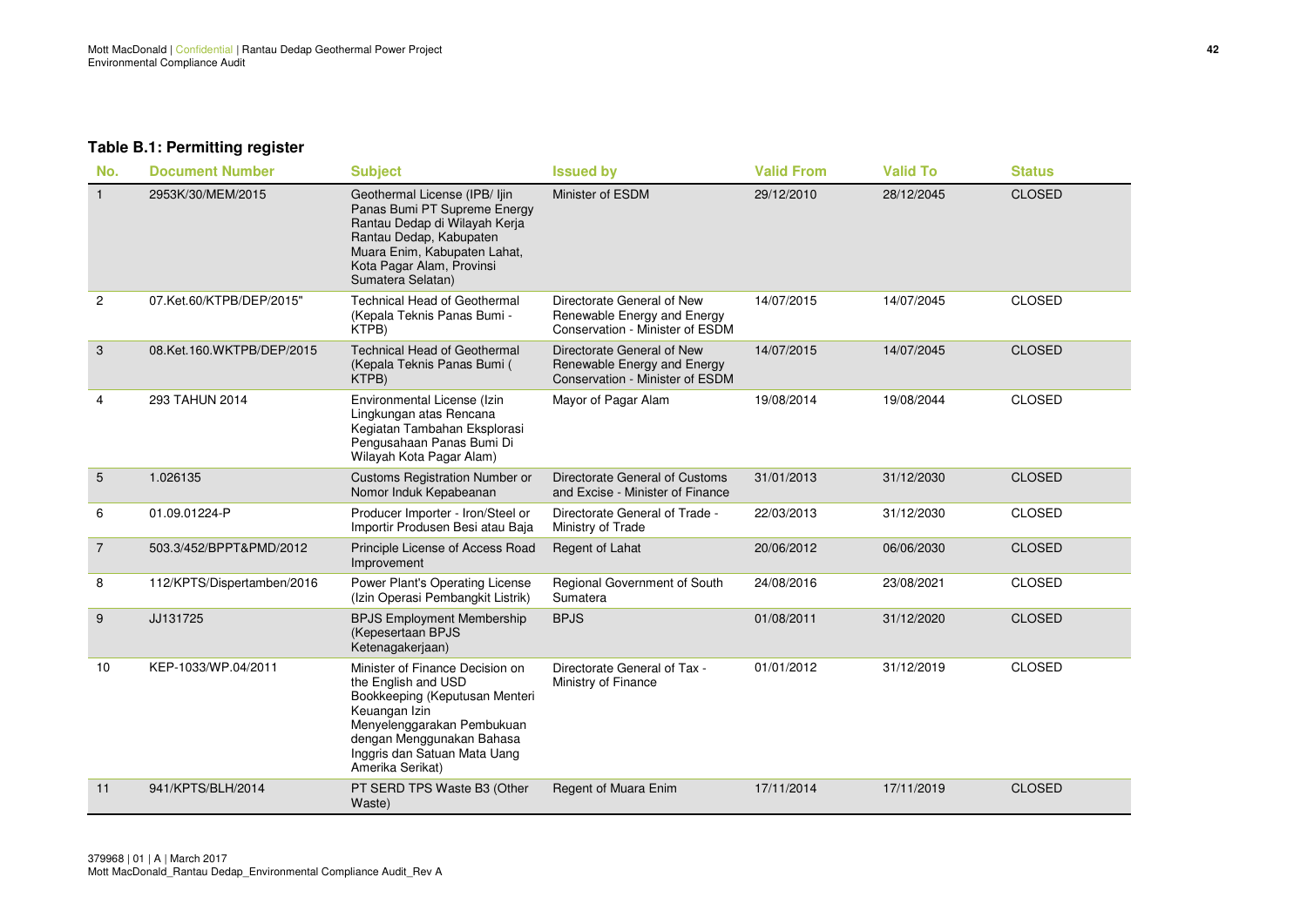| No. | <b>Document Number</b>                      | <b>Subject</b>                                                                                                                                        | <b>Issued by</b>                                                                             | <b>Valid From</b> | <b>Valid To</b> | <b>Status</b>  |
|-----|---------------------------------------------|-------------------------------------------------------------------------------------------------------------------------------------------------------|----------------------------------------------------------------------------------------------|-------------------|-----------------|----------------|
| 12  | NPWP: 02.742.114.8-012.000                  | <b>Taxpayer Identification Number</b><br>or Nomor Pokok Wajib Pajak<br>(NPWP)                                                                         | Directorate General of Tax -<br>Ministry of Finance                                          | 07/08/2008        | 06/08/2019      | <b>CLOSED</b>  |
| 13  | $S-$<br>588KT/WPJ.30/KP.03030/2016          | <b>Registered Notification Letter</b><br>(Surat Keterangan Terdaftar)                                                                                 | Directorate General of Tax -<br>Ministry of Finance                                          | 24/03/2016        | 06/08/2019      | <b>CLOSED</b>  |
| 14  | 016/KPTS/DISPERTAMBEN/201<br>4              | Liquid Fuel Storage Permit                                                                                                                            | Directorate General of New<br>Renewable Energy and Energy<br>Conservation - Minister of ESDM | 28/05/2014        | 27/05/2019      | <b>CLOSED</b>  |
| 15  | TDP No. 09.03.1.35.60476                    | <b>TDP</b>                                                                                                                                            | Ministry of Trade                                                                            | 17/04/2014        | 17/04/2019      | <b>CLOSED</b>  |
| 16  | 090500106-D                                 | Importer Identification Number<br>for Producer (Angka Pengenal<br>Impor - Produsen)                                                                   | Directorate General of Trade -<br>Ministry of Trade                                          | 26/12/2012        | 25/12/2017      | <b>CLOSED</b>  |
| 17  | KEP.1185/PHIJSK-<br>PK/PP/X/2015            | Ratification of Company<br>Regulation (Pengesahan<br>Peraturan Perusahaan)                                                                            | Ministry of Manpower                                                                         | 21/10/2015        | 20/10/2017      | <b>CLOSED</b>  |
| 18  | 193/PTSP-BP3MD/IX2015                       | Permits to use of surface wate<br>(Perpanjangan Surat Ijin dan<br>Pemanfaatan Air Permukaan)                                                          | Regional Investment<br><b>Coordination Board</b>                                             | 22/09/2015        | 21/09/2017      | <b>CLOSED</b>  |
| 19  | 317100-1404                                 | Obligation Report (Wajib Lapor<br><b>UU07)</b>                                                                                                        | Ministry of Manpower                                                                         | 04/09/2016        | 03/09/2017      | <b>CLOSED</b>  |
| 20  | No. 18/74/DKSP/Srt/B                        | Rupiah Liabilities Letter (Surat<br>Permohonan Terkait Kewajiban<br>Penggunaan Rupiah)                                                                | Bank of Indonesia                                                                            | 20/01/2016        | 30/03/2017      | <b>CLOSED</b>  |
| 21  | 1/1/IPPKH-PB/PMA/2015                       | Extension and Revision of<br>Borrow and Use Permit of Forest<br>Area (Perpanjangan dan Revisi<br>Ijin Pinjam Pakai Kawasan Hutan<br>Seluas 82 Hektar) | <b>Investment Coordination Board</b>                                                         | 19/03/2015        | 18/03/2017      | <b>CLOSED</b>  |
| 22  | 01710123-000SU/2620142019                   | Radio Trungking System (Izin<br>Stasiun Radio)                                                                                                        | Communication and Information<br><b>RI Ministry</b>                                          | 19/03/2015        | 18/03/2017      | <b>CLOSED</b>  |
| 23  | PRINCIPAL LICENSE No.<br>2122/1/IP/PMA/2013 | Principal License (Izin Prinsip)                                                                                                                      | <b>Investment Coordination Board</b>                                                         | 12/08/2014        | 28/02/2017      | <b>CLOSED</b>  |
| 24  | 88/5.16.0/31.74.07.1001/1.711.5<br>3/2016   | Certificate of Company's<br>Domicile (Surat Keterangan<br>Domisili Usaha-SKDP)                                                                        | Regional Investment<br><b>Coordination Board</b>                                             | 21/01/2016        | 21/01/2017      | <b>EXPIRED</b> |
| 25  | 1/1/IUPTL-S/PMA/2017                        | <b>Extension of Electric Power</b><br><b>Supply Business License</b><br>(Perpanjangan Ijin Usaha<br>Penyediaan Tenaga Listrik<br>Sementara PT SERD)   | Director General of Electricity                                                              | 10/01/2017        | 10/01/2020      | <b>CLOSED</b>  |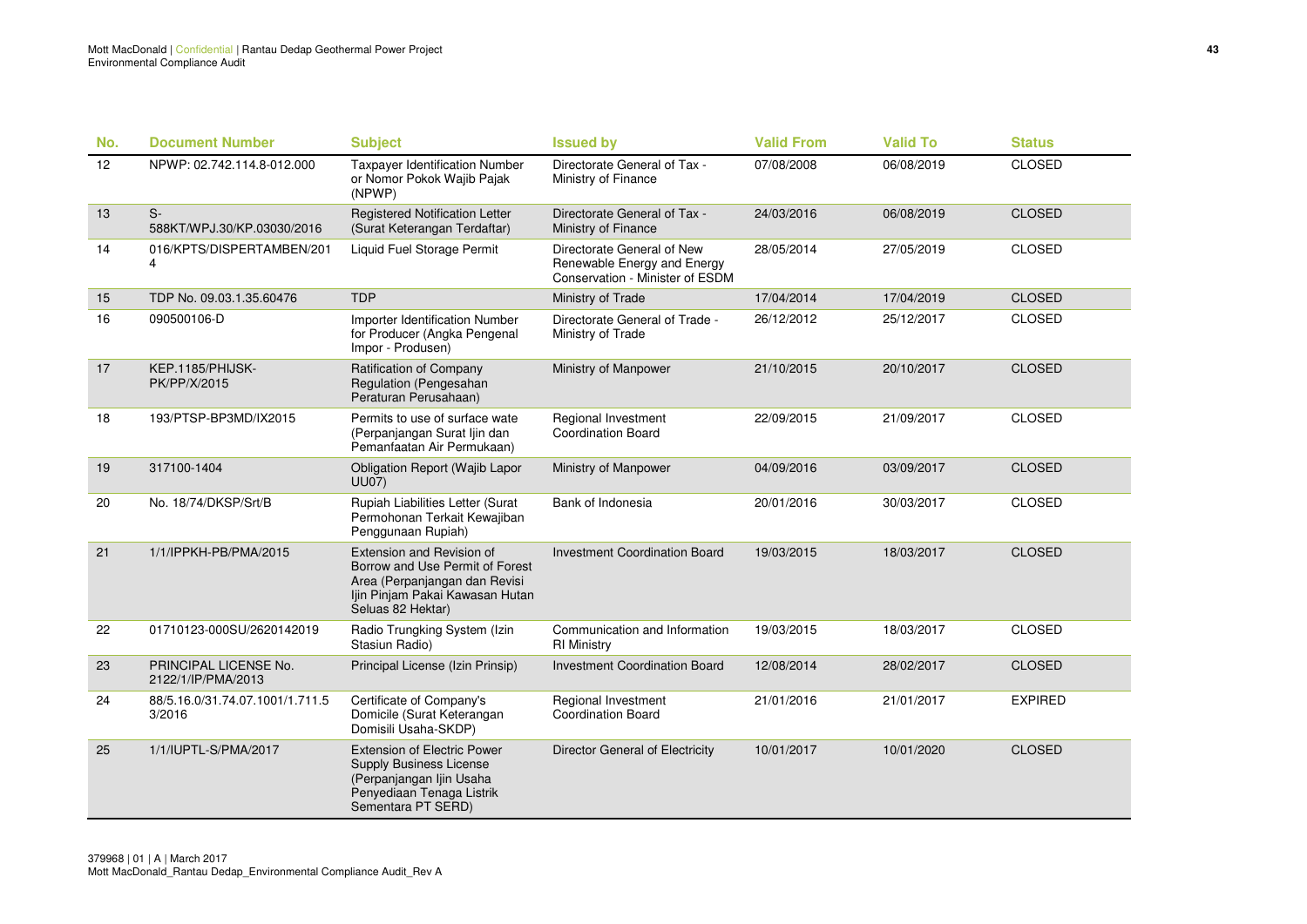| No. | <b>Document Number</b>                    | <b>Subject</b>                                                                                                           | <b>Issued by</b>                                 | <b>Valid From</b> | <b>Valid To</b> | <b>Status</b>  |
|-----|-------------------------------------------|--------------------------------------------------------------------------------------------------------------------------|--------------------------------------------------|-------------------|-----------------|----------------|
| 26  | No.1024-1-IP-PB-PMA-2016                  | Principle License (Izin Prinsip<br>SERD Perubahan ke-5)                                                                  | <b>Investment Coordination Board</b>             | 23/03/2016        | 31/12/2016      | <b>CLOSED</b>  |
| 27  | 652K/30/MEM/2016                          | First Extension of Exploration<br>Period (Perpanjangan Kesatu<br>Jangka Waktu Eksplorasi PT<br>SERD di WKP Rantau Dedap) | Minister of ESDM                                 | 26/02/2016        | 28/12/2016      | <b>EXPIRED</b> |
| 28  | 15 Tahun 2015                             | Terms of Reference of<br>Environmental Impact<br>Assessment (KA-ANDAL)                                                   | <b>AMDAL Commission</b>                          | 22/04/2015        | 22/04/2018      | <b>CLOSED</b>  |
| 29  | 18/16/DPG-DKSP/Srt/B                      | Utilization of Rupiah for<br>Geothermal (Pengecualian<br>Penggunaan Mata Uang Rupiah<br>Untuk Panas Bumi)                | Bank of Indonesia                                | 27/12/2016        | 23/02/2026      | <b>CLOSED</b>  |
| 24  | 88/5.16.0/31.74.07.1001/1.711.5<br>3/2016 | Certificate of Company's<br>Domicile (Surat Keterangan<br>Domisili Usaha-SKDP)                                           | Regional Investment<br><b>Coordination Board</b> | 21/01/2016        | 21/01/2017      | <b>EXPIRED</b> |

Source: SERD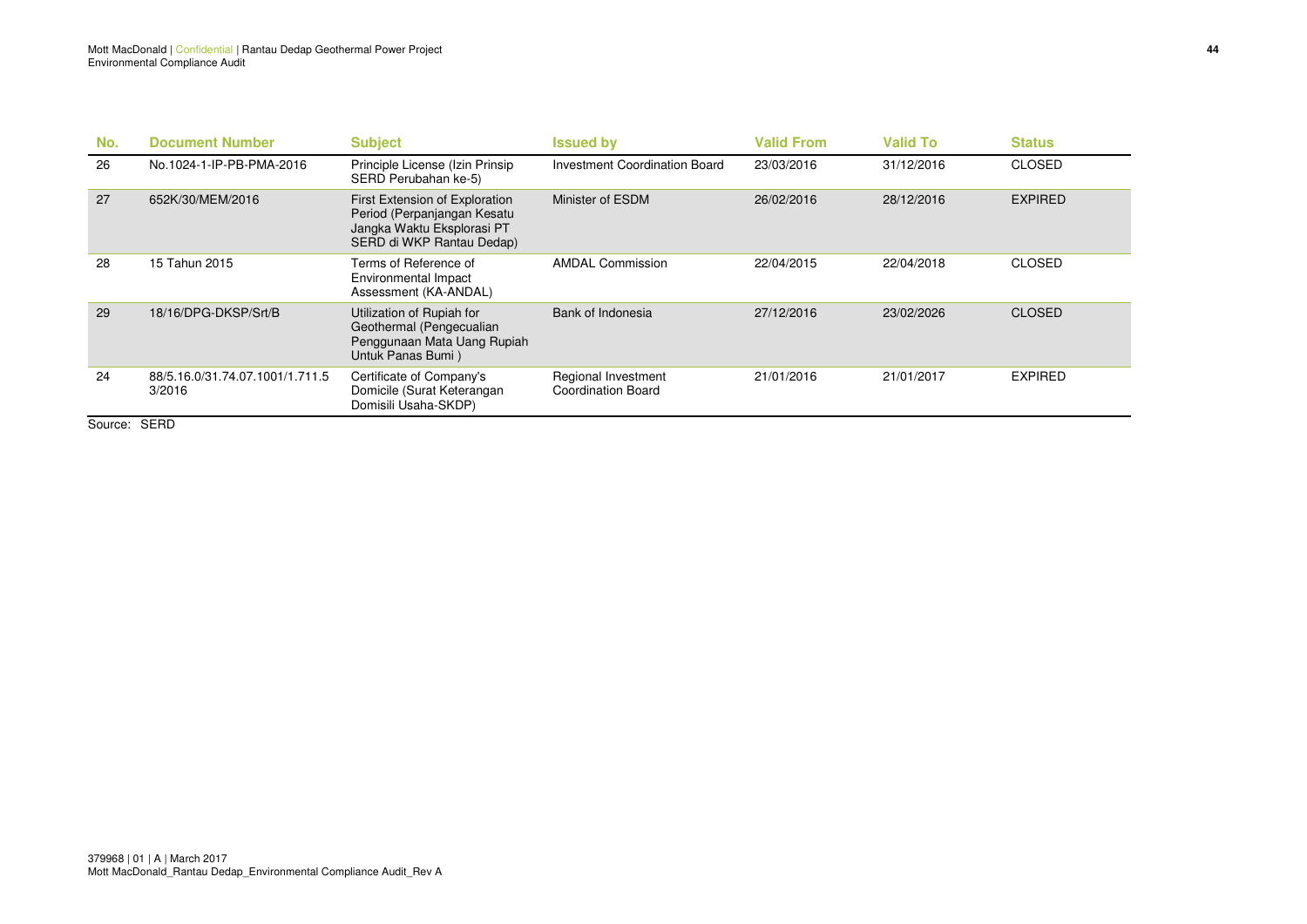Depending on the nature of the construction activities, further permits may be required in the future. However our review indicates that all permits required to date by SERD have been obtained. Some permits, such as those for the storage of explosives on site, have expired but we understand these will be renewed prior to any explosives being purchased for the next stage of construction. In addition, the EPC Contractor must obtain all necessary permits as applicable to their scope of works, including those specified in the Environmental Permit. We recommend that the permit matrix is further developed to include any additional permits /approvals as these are required, applied for and obtained.

## <span id="page-52-0"></span>**B.3 International standards and guidelines**

The international guidelines applicable to this review are the ADB Safeguard Policy Statement (2009) and specifically Safeguard Requirement 1 (Environment). The policy principle and triggers of these requirements are described in more detail in the following subsection.

## **B.3.1 Asian Development Bank Safeguard Policy Statement**

In 2009 ADB produced their Safeguard Policy Statement (SPS), which builds upon and supersedes their previous three safeguard policies on Environment, Involuntary Resettlement and Indigenous Peoples. The SPS applies to all ADB-supported projects; it aims to integrate sound environmental and sustainability considerations into all project decision making processes.

The SPS requires each project to be assigned to one of four categories depending on its potential to have significant adverse environmental impacts. The categories are defined as follows:

- **Category A.** A proposed project is classified as category A if it is likely to have significant adverse environmental impacts that are irreversible, diverse, or unprecedented. These impacts may affect an area larger than the sites or facilities subject to physical works. An environmental impact assessment is required.
- **Category B.** A proposed project is classified as category B if its potential adverse environmental impacts are less adverse than those of category A projects. These impacts are site-specific, few if any of them are irreversible, and in most cases mitigation measures can be designed more readily than for category A projects. An initial environmental examination is required.
- **Category C.** A proposed project is classified as category C if it is likely to have minimal or no adverse environmental impacts. No environmental assessment is required although environmental implications need to be reviewed.
- **Category FI.** A proposed project is classified as category FI if it involves investment of ADB funds to or through a FI (paras. 65-67).

The three previous safeguard policies are now referred to as Safeguard Requirement 1 to 3 respectively. The scope of this environmental compliance audit is specifically Safeguard Requirement 1, as described in Table B.2.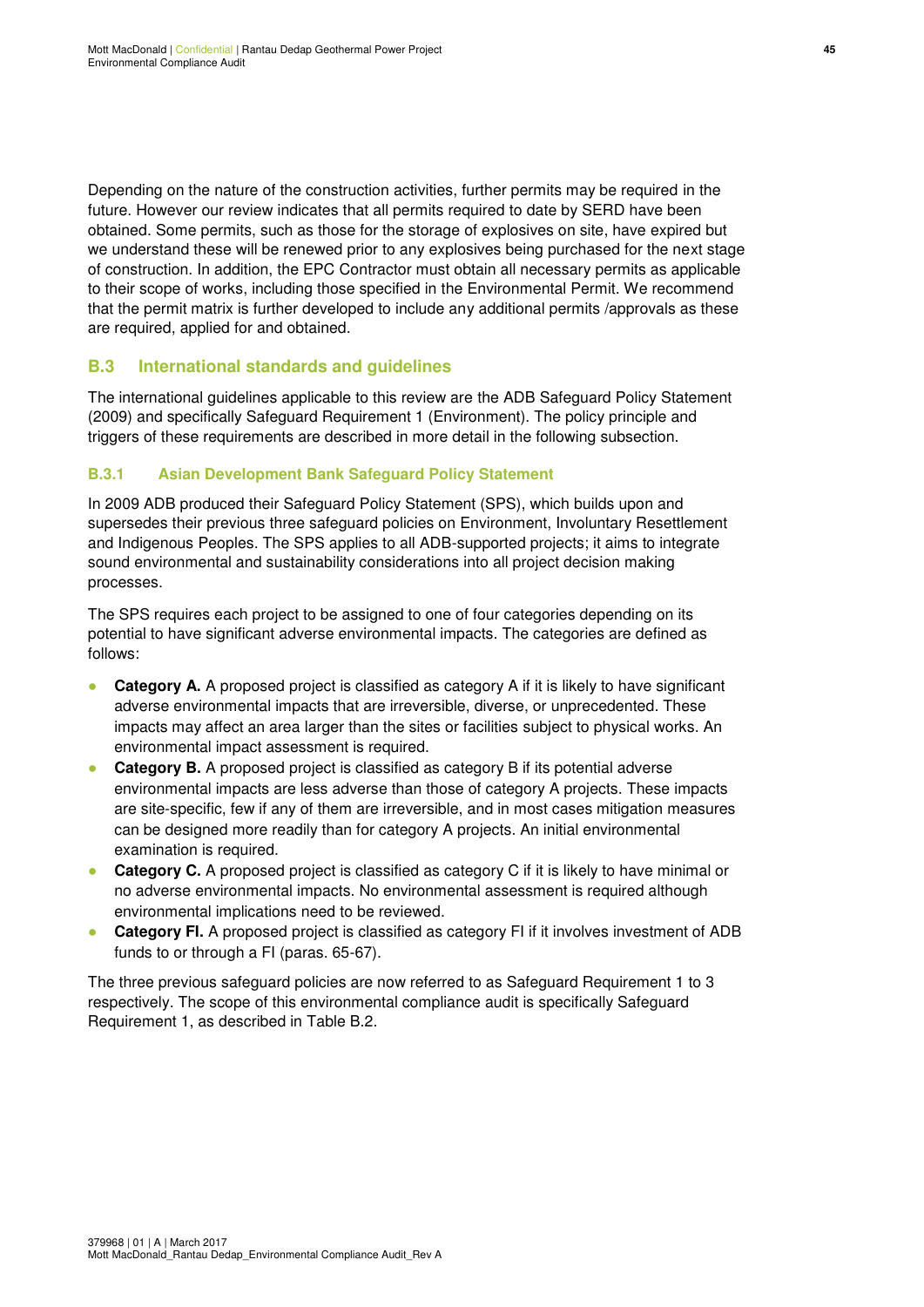| <b>Objective</b>                                                                                                                                                                                              | <b>Scope and</b><br><b>triggers</b>                                                                                                | <b>Policy principles</b>                                                                                                                                                                                                                                                                                                                                                                                                                                                                                                                                                                                                                                                                                                  |
|---------------------------------------------------------------------------------------------------------------------------------------------------------------------------------------------------------------|------------------------------------------------------------------------------------------------------------------------------------|---------------------------------------------------------------------------------------------------------------------------------------------------------------------------------------------------------------------------------------------------------------------------------------------------------------------------------------------------------------------------------------------------------------------------------------------------------------------------------------------------------------------------------------------------------------------------------------------------------------------------------------------------------------------------------------------------------------------------|
| To ensure the<br>environmental<br>soundness and<br>sustainability of<br>projects and to<br>support the<br>integration of<br>environmental<br>considerations<br>into the project<br>decision-making<br>process | Environmental<br>safeguards are<br>triggered if a<br>project is likely to<br>have potential<br>environmental risks<br>and impacts. | Screening<br>Environmental assessment<br>Examine alternatives<br>Mitigation of adverse impacts according to a mitigation hierarchy (avoid,<br>$\bullet$<br>minimise, mitigate and/or offset)<br>Prepare an environmental management plan (EMP)<br>Carry out meaningful consultation<br>Timely disclosure of draft environmental documentation<br>Implement the EMP and monitor its effectiveness<br>Apply pollution prevention and control practices consistent with international<br>standards e.g. the IFC EHS Guidelines<br>Provide workers with safe and healthy working conditions<br>Prepare emergency preparedness and response plans<br>Conserve physical cultural resources and develop a chance finds procedure |

## **Table B.7: Overview of ADB Safeguard Requirement 1, Environment**

Source: Mott MacDonald, adapted from ADB SPS 2009

#### **B.3.2 Biodiversity definitions and requirements**

SPS 2009 defines critical habitat as follows:

"*Critical habitat is a subset of both natural and modified habitat that deserves particular attention. Critical habitat includes areas with high biodiversity value, including habitat required for the survival of critically endangered or endangered species; areas having special significance for endemic or restricted-range species; sites that are critical for the survival of migratory species; areas supporting globally significant concentrations or numbers of individuals of congregatory species; areas with unique assemblages of species or that are associated with key evolutionary processes or provide key ecosystem services; and areas having biodiversity of significant social, economic, or cultural importance to local communities. Critical habitats include those areas either legally protected or officially proposed for protection, such as areas that meet the criteria of the World Conservation Union classification, the Ramsar List of Wetlands of International Importance, and the United Nations Educational, Scientific, and Cultural Organization's world natural heritage sites.*"

SPS 2009 has different requirements for management measures depending on the habitat type affected:

- In areas of modified habitat, SPS 2009 states: "*the borrower/client will exercise care to minimize any further conversion or degradation of such habitat, and will, depending on the nature and scale of the project, identify opportunities to enhance habitat and protect and conserve biodiversity as part of project operations.*"
- Regarding natural habitat, SPS 2009 states: "*In areas of natural habitat, the project will not significantly convert or degrade such habitat, unless the following conditions are met:* 
	- *i. No alternatives are available*
	- *ii. A comprehensive analysis demonstrates that the overall benefits from the project will substantially outweigh the project costs, including environmental costs*
	- *iii. Any conversion or degradation is appropriately mitigated*
	- *Mitigation measures will be designed to achieve at least no net loss of biodiversity*."
- With respect to critical habitats, SPS 2009 states: "No project activity will be implemented in areas of critical habitat unless the following requirements are met:
	- *iv. There are no measurable adverse impacts, or likelihood of such, on the critical habitat which could impair its high biodiversity value or the ability to function.*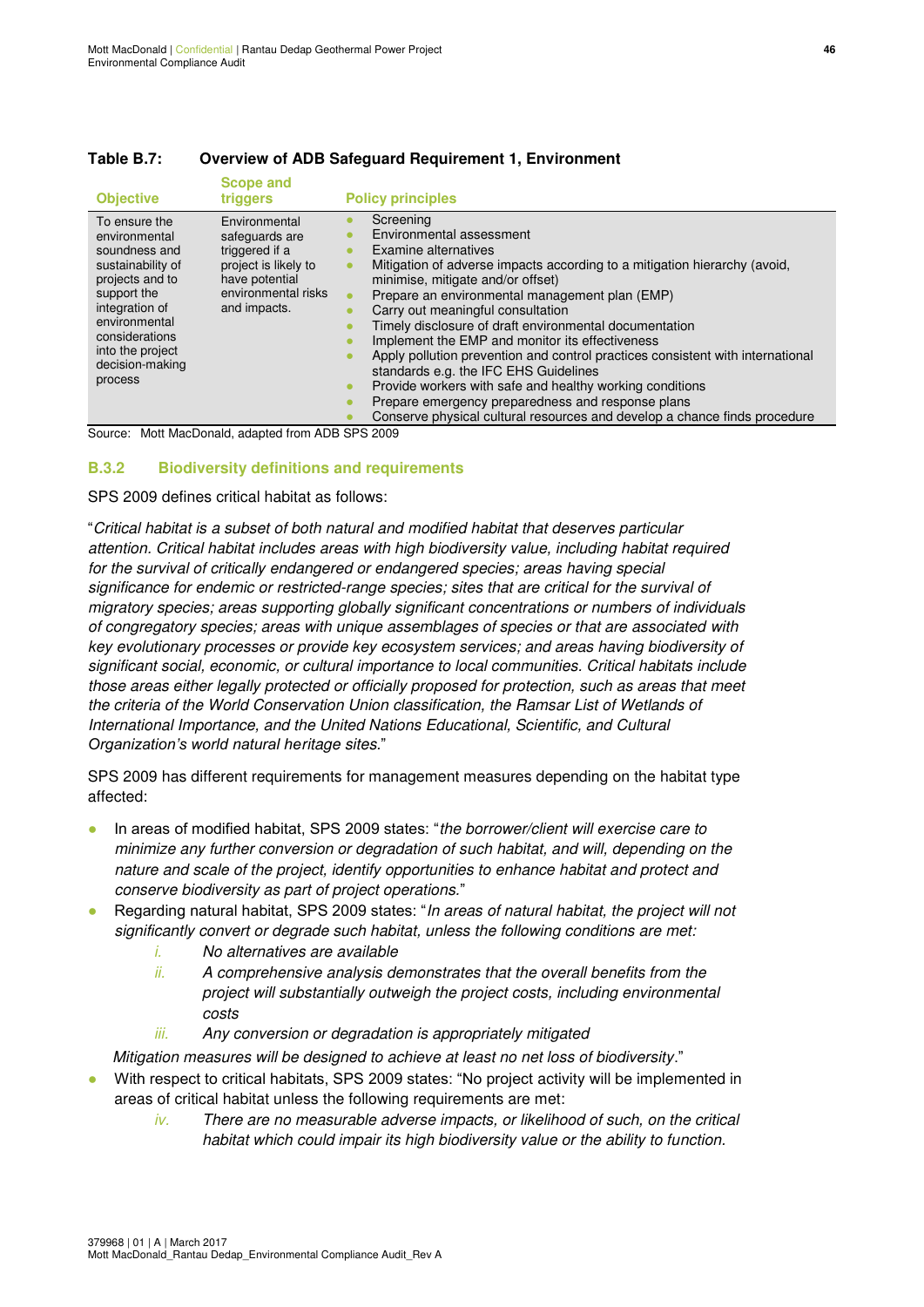- *v. The project is not anticipated to lead to a reduction in the population of any recognized endangered or critically endangered species6 or a loss in area of the habitat concerned such that the persistence of a viable and representative host ecosystem be compromised.*
- vi. *Any lesser impacts are mitigated in accordance with para. 27.*"